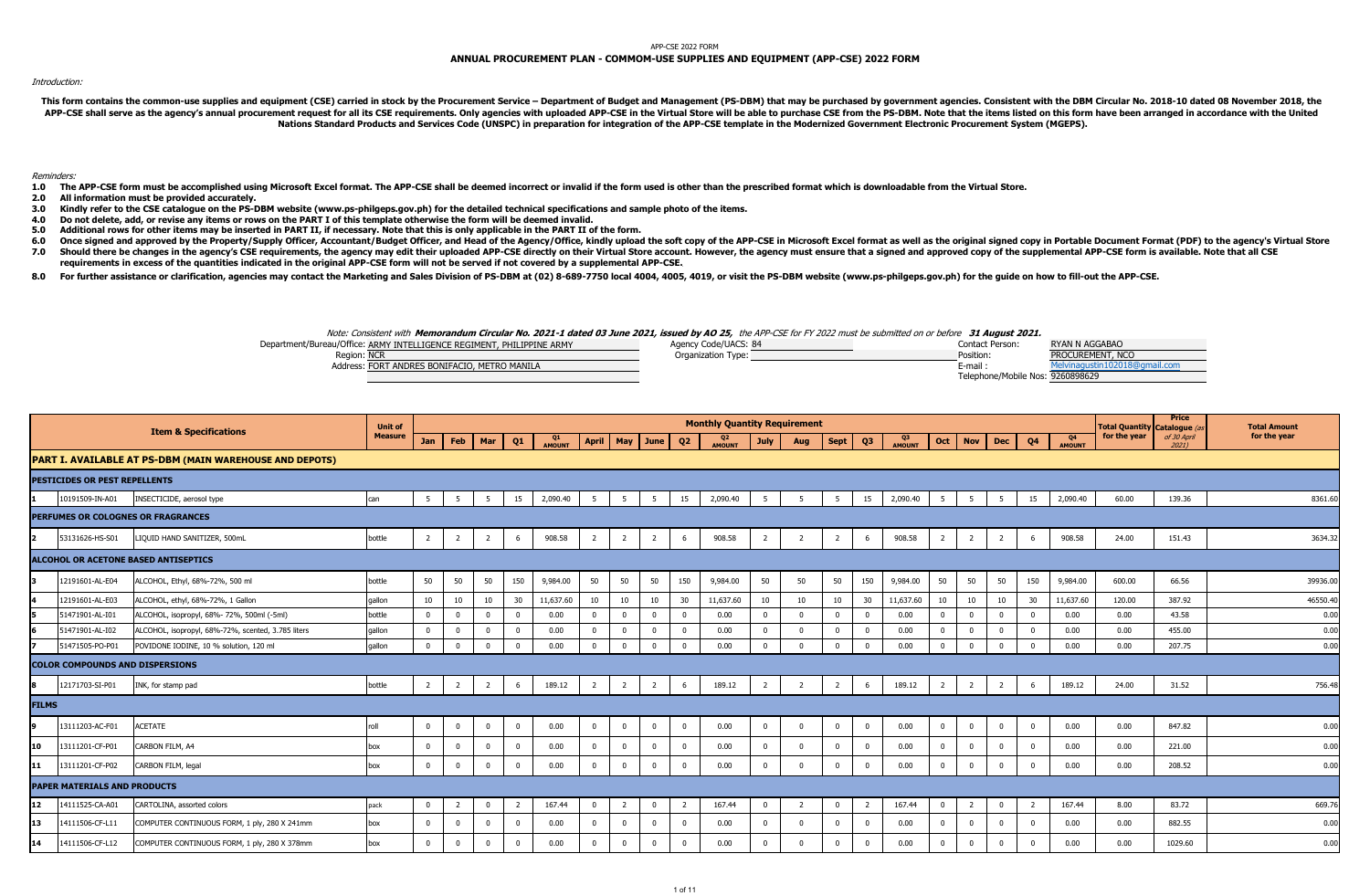| <b>Total Quantity</b><br>Catalogue (<br><b>Item &amp; Specifications</b><br>for the year<br><b>Measure</b><br>of 30 April<br>Q <sub>4</sub><br>Q1<br>Q <sub>3</sub><br>Jan<br>Feb<br>Mar<br>Q <sub>1</sub><br>May<br>Q3<br>Q4<br><b>April</b><br>June<br>Q <sub>2</sub><br><b>Sept</b><br>Oct<br><b>Nov</b><br>Dec<br>July<br>Aug<br><b>AMOUNT</b><br><b>AMOUNT</b><br><b>AMOUNT</b><br><b>AMOUNT</b><br>2021)<br>14111506-CF-L22<br>$\mathbf{0}$<br>$\overline{0}$<br>$\overline{0}$<br>0.00<br>$\overline{0}$<br>COMPUTER CONTINUOUS FORM, 2 ply, 280 X 378mm<br>$\mathbf{0}$<br>$\mathbf{0}$<br>0.00<br>$\mathbf 0$<br>$\mathbf 0$<br>$\mathbf{0}$<br>0.00<br>$\mathbf{0}$<br>$\mathbf 0$<br>$\overline{\mathbf{0}}$<br>$\Omega$<br>0.00<br>0.00<br>1528.80<br>box<br>$\Omega$<br>14111506-CF-L21<br>$\mathbf 0$<br>$\overline{0}$<br>$\overline{0}$<br>$\overline{0}$<br>906.36<br>COMPUTER CONTINUOUS FORM, 2 ply, 280 X 241mm<br>$\mathbf 0$<br>$\overline{0}$<br>0.00<br>$\overline{0}$<br>$\mathbf{0}$<br>$^{\circ}$<br>$\mathbf{0}$<br>0.00<br>$\mathbf{0}$<br>$\mathbf 0$<br>0.00<br>$\mathbf{0}$<br>$\mathbf{0}$<br>$\Omega$<br>0.00<br>0.00<br>box<br>$\overline{0}$<br>14111506-CF-L31<br>COMPUTER CONTINUOUS FORM, 3 ply, 280 X 241mm<br>$\mathbf 0$<br>$\mathbf{0}$<br>0.00<br>$\mathbf{0}$<br>$\mathbf{0}$<br>$\mathbf{0}$<br>0.00<br>$\mathbf{0}$<br>$\mathbf{0}$<br>0.00<br>$\mathbf 0$<br>$\mathbf{0}$<br>0.00<br>0.00<br>884.00<br>box<br>$^{\circ}$<br>$^{\circ}$<br>$\mathbf{0}$<br>14111506-CF-L32<br>$\mathbf 0$<br>0.00<br>$\overline{0}$<br>$\overline{0}$<br>$\overline{0}$<br>$\overline{0}$<br>$\overline{0}$<br>0.00<br>$\overline{0}$<br>0.00<br>1508.00<br>COMPUTER CONTINUOUS FORM, 3 ply, 280 X 378mm<br>$\mathbf 0$<br>$\overline{0}$<br>$\Omega$<br>$^{\circ}$<br>$\mathbf{0}$<br>0.00<br>$\mathbf 0$<br>$\mathbf{0}$<br>$\mathbf{0}$<br>$\Omega$<br>0.00<br>box<br>$\mathbf 0$<br>$\mathbf 0$<br>0.00<br>$\bf{0}$<br>$\overline{0}$<br>$\mathbf{0}$<br>$\overline{0}$<br>$\bf{0}$<br>0.00<br>$\overline{0}$<br>$\overline{0}$<br>794.96<br>14111609-LL-C01<br>LOOSELEAF COVER, legal<br>bundle<br>0<br>$\overline{0}$<br>$^{\circ}$<br>0.00<br>$\mathbf 0$<br>$\mathbf{0}$<br>0.00<br>0.00<br>$^{\circ}$<br>20<br>14111514-NP-S02<br>10<br>10<br>10<br>10<br>10<br>10<br>1,111.80<br>10<br>10<br>1,111.80<br>10<br>30<br>120.00<br>37.06<br>30<br>1,111.80<br>30<br>10<br>30<br>10<br>10<br>1,111.80<br>pad | for the year<br>0.00<br>0.00<br>0.00<br>0.00<br>0.00<br>4447.20<br>7113.60<br>6489.60<br>1444.80<br>16399.20 |
|--------------------------------------------------------------------------------------------------------------------------------------------------------------------------------------------------------------------------------------------------------------------------------------------------------------------------------------------------------------------------------------------------------------------------------------------------------------------------------------------------------------------------------------------------------------------------------------------------------------------------------------------------------------------------------------------------------------------------------------------------------------------------------------------------------------------------------------------------------------------------------------------------------------------------------------------------------------------------------------------------------------------------------------------------------------------------------------------------------------------------------------------------------------------------------------------------------------------------------------------------------------------------------------------------------------------------------------------------------------------------------------------------------------------------------------------------------------------------------------------------------------------------------------------------------------------------------------------------------------------------------------------------------------------------------------------------------------------------------------------------------------------------------------------------------------------------------------------------------------------------------------------------------------------------------------------------------------------------------------------------------------------------------------------------------------------------------------------------------------------------------------------------------------------------------------------------------------------------------------------------------------------------------------------------------------------------------------------------------------------------------------------------------------------------------------------------|--------------------------------------------------------------------------------------------------------------|
|                                                                                                                                                                                                                                                                                                                                                                                                                                                                                                                                                                                                                                                                                                                                                                                                                                                                                                                                                                                                                                                                                                                                                                                                                                                                                                                                                                                                                                                                                                                                                                                                                                                                                                                                                                                                                                                                                                                                                                                                                                                                                                                                                                                                                                                                                                                                                                                                                                                  |                                                                                                              |
|                                                                                                                                                                                                                                                                                                                                                                                                                                                                                                                                                                                                                                                                                                                                                                                                                                                                                                                                                                                                                                                                                                                                                                                                                                                                                                                                                                                                                                                                                                                                                                                                                                                                                                                                                                                                                                                                                                                                                                                                                                                                                                                                                                                                                                                                                                                                                                                                                                                  |                                                                                                              |
|                                                                                                                                                                                                                                                                                                                                                                                                                                                                                                                                                                                                                                                                                                                                                                                                                                                                                                                                                                                                                                                                                                                                                                                                                                                                                                                                                                                                                                                                                                                                                                                                                                                                                                                                                                                                                                                                                                                                                                                                                                                                                                                                                                                                                                                                                                                                                                                                                                                  |                                                                                                              |
|                                                                                                                                                                                                                                                                                                                                                                                                                                                                                                                                                                                                                                                                                                                                                                                                                                                                                                                                                                                                                                                                                                                                                                                                                                                                                                                                                                                                                                                                                                                                                                                                                                                                                                                                                                                                                                                                                                                                                                                                                                                                                                                                                                                                                                                                                                                                                                                                                                                  |                                                                                                              |
|                                                                                                                                                                                                                                                                                                                                                                                                                                                                                                                                                                                                                                                                                                                                                                                                                                                                                                                                                                                                                                                                                                                                                                                                                                                                                                                                                                                                                                                                                                                                                                                                                                                                                                                                                                                                                                                                                                                                                                                                                                                                                                                                                                                                                                                                                                                                                                                                                                                  |                                                                                                              |
|                                                                                                                                                                                                                                                                                                                                                                                                                                                                                                                                                                                                                                                                                                                                                                                                                                                                                                                                                                                                                                                                                                                                                                                                                                                                                                                                                                                                                                                                                                                                                                                                                                                                                                                                                                                                                                                                                                                                                                                                                                                                                                                                                                                                                                                                                                                                                                                                                                                  |                                                                                                              |
| NOTE PAD, stick on, 50mm x 76mm (2" x 3") min                                                                                                                                                                                                                                                                                                                                                                                                                                                                                                                                                                                                                                                                                                                                                                                                                                                                                                                                                                                                                                                                                                                                                                                                                                                                                                                                                                                                                                                                                                                                                                                                                                                                                                                                                                                                                                                                                                                                                                                                                                                                                                                                                                                                                                                                                                                                                                                                    |                                                                                                              |
| 14111514-NP-S04<br>10<br>10<br>1,778.40<br>10<br>10<br>10<br>10<br>10<br>1,778.40<br>21<br>NOTE PAD, stick on, 76mm x 100mm (3" x 4") min<br>10<br>30<br>10<br>30<br>1,778.40<br>10<br>30<br>1,778.40<br>10<br>10<br>30<br>120.00<br>59.28<br>pad                                                                                                                                                                                                                                                                                                                                                                                                                                                                                                                                                                                                                                                                                                                                                                                                                                                                                                                                                                                                                                                                                                                                                                                                                                                                                                                                                                                                                                                                                                                                                                                                                                                                                                                                                                                                                                                                                                                                                                                                                                                                                                                                                                                                |                                                                                                              |
| 22<br>4111514-NP-S03<br>10<br>10<br>10<br>1,622.40<br>10<br>10<br>10<br>30<br>1,622.40<br>10<br>10<br>10<br>1,622.40<br>10<br>10<br>10<br>30<br>1,622.40<br>120.00<br>54.08<br>NOTE PAD, stick on, 3" x 3"<br>pad<br>30<br>30                                                                                                                                                                                                                                                                                                                                                                                                                                                                                                                                                                                                                                                                                                                                                                                                                                                                                                                                                                                                                                                                                                                                                                                                                                                                                                                                                                                                                                                                                                                                                                                                                                                                                                                                                                                                                                                                                                                                                                                                                                                                                                                                                                                                                    |                                                                                                              |
| 10<br>10<br>10<br>10<br>10<br>30<br>10<br>10<br>10<br>10<br>10<br>30<br>23<br>14111514-NB-S01<br>NOTEBOOK, stenographer<br>10<br>30<br>361.20<br>361.20<br>10<br>30<br>361.20<br>361.20<br>120.00<br>12.04<br>piece                                                                                                                                                                                                                                                                                                                                                                                                                                                                                                                                                                                                                                                                                                                                                                                                                                                                                                                                                                                                                                                                                                                                                                                                                                                                                                                                                                                                                                                                                                                                                                                                                                                                                                                                                                                                                                                                                                                                                                                                                                                                                                                                                                                                                              |                                                                                                              |
| 10<br>10<br>4,099.80<br>10<br>10<br>4,099.80<br>10<br>10<br>4,099.80<br>10<br>30<br>4,099.80<br>136.66<br>24<br>14111507-PP-M01<br>PAPER, MULTICOPY, A4, 80 gsm<br>10<br>30<br>10<br>30<br>10<br>30<br>10<br>10<br>120.00<br>eams                                                                                                                                                                                                                                                                                                                                                                                                                                                                                                                                                                                                                                                                                                                                                                                                                                                                                                                                                                                                                                                                                                                                                                                                                                                                                                                                                                                                                                                                                                                                                                                                                                                                                                                                                                                                                                                                                                                                                                                                                                                                                                                                                                                                                |                                                                                                              |
| 10<br>10<br>10<br>10<br>10<br>10<br>10<br>10<br>30<br>3,831.30<br>25<br>14111507-PP-M02<br>PAPER, MULTICOPY, Legal, 80gsm<br>30<br>3,831.30<br>10<br>30<br>3,831.30<br>10<br>30<br>3,831.30<br>10<br>10<br>120.00<br>127.71<br>reams                                                                                                                                                                                                                                                                                                                                                                                                                                                                                                                                                                                                                                                                                                                                                                                                                                                                                                                                                                                                                                                                                                                                                                                                                                                                                                                                                                                                                                                                                                                                                                                                                                                                                                                                                                                                                                                                                                                                                                                                                                                                                                                                                                                                             | 15325.20                                                                                                     |
| 150<br>150<br>26<br>14111507-PP-C01<br>150<br>150<br>150<br>450<br>44,217.00<br>150<br>150<br>450<br>44,217.00<br>150<br>150<br>150<br>450<br>44,217.00<br>150<br>150<br>450<br>44,217.00<br>1,800.00<br>98.26<br>PAPER, Multi-Purpose, A4, 70 gsm<br>eams                                                                                                                                                                                                                                                                                                                                                                                                                                                                                                                                                                                                                                                                                                                                                                                                                                                                                                                                                                                                                                                                                                                                                                                                                                                                                                                                                                                                                                                                                                                                                                                                                                                                                                                                                                                                                                                                                                                                                                                                                                                                                                                                                                                       | 176868.00                                                                                                    |
| 50<br>50<br>50<br>27<br>14111507-PP-C02<br>50<br>50<br>150<br>17,769.00<br>50<br>50<br>150<br>17,769.00<br>50<br>50<br>150<br>17,769.00<br>50<br>50<br>50<br>150<br>17,769.00<br>600.00<br>118.46<br>PAPER, multi-purpose, legal, 70gsm<br>eams                                                                                                                                                                                                                                                                                                                                                                                                                                                                                                                                                                                                                                                                                                                                                                                                                                                                                                                                                                                                                                                                                                                                                                                                                                                                                                                                                                                                                                                                                                                                                                                                                                                                                                                                                                                                                                                                                                                                                                                                                                                                                                                                                                                                  | 71076.00                                                                                                     |
| 28<br>14111531-PP-R01<br>$\mathbf 0$<br>0.00<br>$\mathbf 0$<br>$\overline{0}$<br>$\overline{0}$<br>$\overline{0}$<br>0.00<br>$\overline{0}$<br>0.00<br>29.12<br>PAD PAPER, ruled<br>$\Omega$<br>$\mathbf 0$<br>$\overline{0}$<br>$\mathbf{0}$<br>0.00<br>$\mathbf{0}$<br>0.00<br>pad<br>$^{\circ}$<br>0<br>$\mathbf{0}$<br>$\Omega$                                                                                                                                                                                                                                                                                                                                                                                                                                                                                                                                                                                                                                                                                                                                                                                                                                                                                                                                                                                                                                                                                                                                                                                                                                                                                                                                                                                                                                                                                                                                                                                                                                                                                                                                                                                                                                                                                                                                                                                                                                                                                                              | 0.00                                                                                                         |
| 29<br>14111503-PA-P01<br>0.00<br>$\bf{0}$<br>$\overline{0}$<br>0.00<br>$\overline{0}$<br>$\overline{0}$<br>0.00<br>0.00<br>0.00<br>98.05<br>PAPER, parchment<br>$^{\circ}$<br>$\overline{0}$<br>$\overline{0}$<br>$\mathbf{0}$<br>$\mathbf 0$<br>$\mathbf{0}$<br>$\overline{0}$<br>$\mathbf{0}$<br>$\mathbf{0}$<br>$\overline{\mathbf{0}}$<br>$\Omega$<br>$^{\circ}$<br>box                                                                                                                                                                                                                                                                                                                                                                                                                                                                                                                                                                                                                                                                                                                                                                                                                                                                                                                                                                                                                                                                                                                                                                                                                                                                                                                                                                                                                                                                                                                                                                                                                                                                                                                                                                                                                                                                                                                                                                                                                                                                      | 0.00                                                                                                         |
| l30<br>14111818-TH-P02<br>Thermal Paper, 55GSM (-5%) ,1/2 Core, 216mm x 30m<br>$\overline{0}$<br>$\overline{0}$<br>0.00<br>$\bf{0}$<br>$\mathbf{0}$<br>$\mathbf{0}$<br>0.00<br>$\overline{0}$<br>$\overline{0}$<br>$\overline{0}$<br>0.00<br>$\overline{0}$<br>$\mathbf 0$<br>$\overline{0}$<br>0.00<br>0.00<br>55.64<br>roll<br>$\Omega$<br>$\mathbf{0}$<br>$\mathbf 0$<br>$\Omega$<br>$\Omega$                                                                                                                                                                                                                                                                                                                                                                                                                                                                                                                                                                                                                                                                                                                                                                                                                                                                                                                                                                                                                                                                                                                                                                                                                                                                                                                                                                                                                                                                                                                                                                                                                                                                                                                                                                                                                                                                                                                                                                                                                                                 | 0.00                                                                                                         |
| 31<br>14111531-RE-B01<br>$\mathbf 0$<br>$\overline{0}$<br>0.00<br>$\mathbf{0}$<br>$\overline{0}$<br>$\mathbf{0}$<br>0.00<br>$\mathbf{0}$<br>$\mathbf 0$<br>$\overline{0}$<br>0.00<br>$\overline{0}$<br>0.00<br>70.72<br>RECORD BOOK, 300 PAGES, size: 214mm x 278mm min<br>$\mathbf 0$<br>$\Omega$<br>$\mathbf 0$<br>$\mathbf{0}$<br>$\mathbf{0}$<br>$\overline{\mathbf{0}}$<br>$^{\circ}$<br>0.00<br>book                                                                                                                                                                                                                                                                                                                                                                                                                                                                                                                                                                                                                                                                                                                                                                                                                                                                                                                                                                                                                                                                                                                                                                                                                                                                                                                                                                                                                                                                                                                                                                                                                                                                                                                                                                                                                                                                                                                                                                                                                                       | 0.00                                                                                                         |
| 32<br>14111531-RE-B02<br>30<br>30<br>30<br>90<br>9,172.80<br>30<br>30<br>30<br>90<br>9,172.80<br>30<br>30<br>30<br>90<br>9,172.80<br>50<br>50<br>50<br>150<br>15,288.00<br>420.00<br>101.92<br>RECORD BOOK, 500 PAGES, size: 214mm x 278mm min<br>book                                                                                                                                                                                                                                                                                                                                                                                                                                                                                                                                                                                                                                                                                                                                                                                                                                                                                                                                                                                                                                                                                                                                                                                                                                                                                                                                                                                                                                                                                                                                                                                                                                                                                                                                                                                                                                                                                                                                                                                                                                                                                                                                                                                           | 42806.40                                                                                                     |
| 33<br>14111704-TT-P02<br>50<br>50<br>50<br>13,026.00<br>50<br>50<br>50<br>150<br>13,026.00<br>50<br>50<br>50<br>150<br>13,026.00<br>50<br>50<br>50<br>150<br>13,026.00<br>600.00<br>86.84<br>TOILET TISSUE PAPER, 2-ply, 100% recycled<br>150<br>pack                                                                                                                                                                                                                                                                                                                                                                                                                                                                                                                                                                                                                                                                                                                                                                                                                                                                                                                                                                                                                                                                                                                                                                                                                                                                                                                                                                                                                                                                                                                                                                                                                                                                                                                                                                                                                                                                                                                                                                                                                                                                                                                                                                                            | 52104.00                                                                                                     |
| 34<br>14111704-IFPT01<br>TISSUE, interfolded paper towel<br>$\mathbf{0}$<br>0.00<br>$\mathbf 0$<br>$\mathbf 0$<br>0.00<br>$\mathbf{0}$<br>$\mathbf{0}$<br>$\overline{0}$<br>0.00<br>$\mathbf{0}$<br>$\mathbf{0}$<br>0.00<br>0.00<br>34.84<br>pack<br>$\Omega$<br>$^{\circ}$<br>$\Omega$<br>$^{\circ}$<br>0<br>$\Omega$                                                                                                                                                                                                                                                                                                                                                                                                                                                                                                                                                                                                                                                                                                                                                                                                                                                                                                                                                                                                                                                                                                                                                                                                                                                                                                                                                                                                                                                                                                                                                                                                                                                                                                                                                                                                                                                                                                                                                                                                                                                                                                                           | 0.00                                                                                                         |
| 0.00<br>$\overline{0}$<br>0.00<br>$\mathbf 0$<br>$\overline{0}$<br>$\overline{0}$<br>$\Omega$<br>$\mathbf{0}$<br>0.00<br>$\overline{0}$<br>$\overline{0}$<br>$\overline{0}$<br>$\Omega$<br>0.00<br>33.80<br>35<br>14111704-TT-P04<br>TOILET TISSUE PAPER, Interfolded Paper Towel<br>pack<br>$^{\circ}$<br>$\Omega$<br>$\Omega$<br>$\mathbf 0$<br>$\Omega$<br>0.00                                                                                                                                                                                                                                                                                                                                                                                                                                                                                                                                                                                                                                                                                                                                                                                                                                                                                                                                                                                                                                                                                                                                                                                                                                                                                                                                                                                                                                                                                                                                                                                                                                                                                                                                                                                                                                                                                                                                                                                                                                                                               | 0.00                                                                                                         |
| <b>BATTERIES AND CELLS AND ACCESSORIES</b>                                                                                                                                                                                                                                                                                                                                                                                                                                                                                                                                                                                                                                                                                                                                                                                                                                                                                                                                                                                                                                                                                                                                                                                                                                                                                                                                                                                                                                                                                                                                                                                                                                                                                                                                                                                                                                                                                                                                                                                                                                                                                                                                                                                                                                                                                                                                                                                                       |                                                                                                              |
| 26111702-BT-A02<br>10<br>10<br>10<br>30<br>1,089.00<br>10<br>10<br>10<br>30<br>10<br>10<br>10<br>30<br>1,089.00<br>10<br>10<br>10<br>30<br>1,089.00<br>120.00<br>36.30<br>36<br>BATTERY, dry Cell, size AA<br>pack<br>1,089.00                                                                                                                                                                                                                                                                                                                                                                                                                                                                                                                                                                                                                                                                                                                                                                                                                                                                                                                                                                                                                                                                                                                                                                                                                                                                                                                                                                                                                                                                                                                                                                                                                                                                                                                                                                                                                                                                                                                                                                                                                                                                                                                                                                                                                   | 4356.00                                                                                                      |
| 37<br>26111702-BT-A01<br>10<br>10<br>10<br>10<br>10<br>30<br>591.90<br>10<br>10<br>10<br>10<br>10<br>30<br>591.90<br>120.00<br>19.73<br>BATTERY, dry Cell, size AAA<br>pack<br>10<br>30<br>591.90<br>10<br>30<br>591.90                                                                                                                                                                                                                                                                                                                                                                                                                                                                                                                                                                                                                                                                                                                                                                                                                                                                                                                                                                                                                                                                                                                                                                                                                                                                                                                                                                                                                                                                                                                                                                                                                                                                                                                                                                                                                                                                                                                                                                                                                                                                                                                                                                                                                          | 2367.60                                                                                                      |
| $\overline{0}$<br>$\mathbf 0$<br>$\mathbf{0}$<br>$\mathbf 0$<br>$\mathbf 0$<br>$\overline{0}$<br>$\overline{0}$<br>0.00<br>$\overline{0}$<br>0.00<br>$\overline{0}$<br>$\overline{0}$<br>0.00<br>$\Omega$<br>96.20<br>38<br>26111702-BT-A03<br>BATTERY, dry Cell, size D<br>pack<br>$\mathbf 0$<br>$\Omega$<br>$\mathbf{0}$<br>$\mathbf{0}$<br>$\Omega$<br>0.00<br>0.00                                                                                                                                                                                                                                                                                                                                                                                                                                                                                                                                                                                                                                                                                                                                                                                                                                                                                                                                                                                                                                                                                                                                                                                                                                                                                                                                                                                                                                                                                                                                                                                                                                                                                                                                                                                                                                                                                                                                                                                                                                                                          | 0.00                                                                                                         |
| MANUFACTURING COMPONENTS AND SUPPLIES                                                                                                                                                                                                                                                                                                                                                                                                                                                                                                                                                                                                                                                                                                                                                                                                                                                                                                                                                                                                                                                                                                                                                                                                                                                                                                                                                                                                                                                                                                                                                                                                                                                                                                                                                                                                                                                                                                                                                                                                                                                                                                                                                                                                                                                                                                                                                                                                            |                                                                                                              |
| 30<br>30<br>31201610-GL-J01<br>30<br>30<br>30<br>90<br>6,435.00<br>30<br>30<br>90<br>6,435.00<br>30<br>30<br>90<br>6,435.00<br>30<br>30<br>30<br>90<br>6,435.00<br>360.00<br>71.50<br>GLUE, all purpose                                                                                                                                                                                                                                                                                                                                                                                                                                                                                                                                                                                                                                                                                                                                                                                                                                                                                                                                                                                                                                                                                                                                                                                                                                                                                                                                                                                                                                                                                                                                                                                                                                                                                                                                                                                                                                                                                                                                                                                                                                                                                                                                                                                                                                          | 25740.00                                                                                                     |
| $\overline{0}$<br>$\bf{0}$<br>$\overline{0}$<br>$\overline{0}$<br>$\mathbf 0$<br>$\overline{0}$<br>0.00<br>$\overline{0}$<br>$\overline{0}$<br>19.76<br>40<br>31151804-SW-H01<br>STAPLE WIRE, heavy duty, binder type, 23/13<br>$\mathbf 0$<br>$\overline{0}$<br>0.00<br>$\mathbf{0}$<br>$\mathbf{0}$<br>0.00<br>$\mathbf 0$<br>$\overline{\mathbf{0}}$<br>0.00<br>0.00<br>box<br>$\Omega$                                                                                                                                                                                                                                                                                                                                                                                                                                                                                                                                                                                                                                                                                                                                                                                                                                                                                                                                                                                                                                                                                                                                                                                                                                                                                                                                                                                                                                                                                                                                                                                                                                                                                                                                                                                                                                                                                                                                                                                                                                                       | 0.00                                                                                                         |
| 5<br>5<br>6<br>358.56<br>5<br>5<br>15<br>41<br>31151804-SW-S01<br>STAPLE WIRE, standard<br>5<br>6<br>16<br>358.56<br>5<br>16<br>5<br>6<br>16<br>358.56<br>5<br>336.15<br>63.00<br>22.41<br>-5<br>box                                                                                                                                                                                                                                                                                                                                                                                                                                                                                                                                                                                                                                                                                                                                                                                                                                                                                                                                                                                                                                                                                                                                                                                                                                                                                                                                                                                                                                                                                                                                                                                                                                                                                                                                                                                                                                                                                                                                                                                                                                                                                                                                                                                                                                             | 1411.8                                                                                                       |
| 31201502-TA-E01<br>10<br>10<br>10<br>10<br>10<br>10<br>10<br>10<br>18.67<br>42<br>TAPE, electrical<br>roll<br>30<br>560.10<br>10<br>30<br>560.10<br>10<br>30<br>560.10<br>10<br>10<br>30<br>560.10<br>120.00                                                                                                                                                                                                                                                                                                                                                                                                                                                                                                                                                                                                                                                                                                                                                                                                                                                                                                                                                                                                                                                                                                                                                                                                                                                                                                                                                                                                                                                                                                                                                                                                                                                                                                                                                                                                                                                                                                                                                                                                                                                                                                                                                                                                                                     | 2240.40                                                                                                      |
| 43<br>31201503-TA-M01<br>5<br>15<br>819.00<br>5<br>5<br>5<br>15<br>819.00<br>5 <sup>5</sup><br>5<br>15<br>819.00<br>5 <sup>5</sup><br>5<br>15<br>819.00<br>60.00<br>54.60<br>TAPE, masking, 24mm<br>roll<br>-5<br>- 5<br>-5<br>-5                                                                                                                                                                                                                                                                                                                                                                                                                                                                                                                                                                                                                                                                                                                                                                                                                                                                                                                                                                                                                                                                                                                                                                                                                                                                                                                                                                                                                                                                                                                                                                                                                                                                                                                                                                                                                                                                                                                                                                                                                                                                                                                                                                                                                | 3276.00                                                                                                      |
| 15<br>44<br>15<br>5<br>$\overline{\phantom{a}}$<br>15<br>31201503-TA-M02<br>TAPE, MASKING, 48mm<br>1,599.00<br>1,599.00<br>,599.00<br>15<br>1,599.00<br>60.00<br>106.60                                                                                                                                                                                                                                                                                                                                                                                                                                                                                                                                                                                                                                                                                                                                                                                                                                                                                                                                                                                                                                                                                                                                                                                                                                                                                                                                                                                                                                                                                                                                                                                                                                                                                                                                                                                                                                                                                                                                                                                                                                                                                                                                                                                                                                                                          | 6396.00                                                                                                      |
| 18<br>18<br>45<br>31201517-TA-P01<br>6<br>6<br>6<br>18<br>402.48<br>6<br>6<br>18<br>402.48<br>6<br>-6<br>6<br>402.48<br>6<br>402.48<br>72.00<br>22.36<br>TAPE, packaging, 48mm<br>roll<br>6<br>6<br>6                                                                                                                                                                                                                                                                                                                                                                                                                                                                                                                                                                                                                                                                                                                                                                                                                                                                                                                                                                                                                                                                                                                                                                                                                                                                                                                                                                                                                                                                                                                                                                                                                                                                                                                                                                                                                                                                                                                                                                                                                                                                                                                                                                                                                                            | 1609.92                                                                                                      |
| $5\overline{5}$<br>5 <sup>5</sup><br>46<br>31201512-TA-T01<br>TAPE, transparent, 24mm<br>roll<br>5<br>5<br>5<br>15<br>151.35<br>5<br>5<br>15<br>151.35<br>5 <sup>5</sup><br>5<br>15<br>151.35<br>$5^{\circ}$<br>5<br>15<br>151.35<br>60.00<br>10.09<br>5                                                                                                                                                                                                                                                                                                                                                                                                                                                                                                                                                                                                                                                                                                                                                                                                                                                                                                                                                                                                                                                                                                                                                                                                                                                                                                                                                                                                                                                                                                                                                                                                                                                                                                                                                                                                                                                                                                                                                                                                                                                                                                                                                                                         | 605.40                                                                                                       |
| 47<br>31201512-TA-T02<br>$5\overline{5}$<br>15<br>5 <sub>5</sub><br>$5\overline{5}$<br>5 <sup>5</sup><br>15<br>299.55<br>5 <sub>5</sub><br>$5\overline{5}$<br>5 <sup>5</sup><br>15<br>299.55<br>5 <sup>5</sup><br>$5\overline{5}$<br>15<br>299.55<br>19.97<br>TAPE, transparent, 48mm<br>roll<br>5<br>5<br>299.55<br>5<br>60.00                                                                                                                                                                                                                                                                                                                                                                                                                                                                                                                                                                                                                                                                                                                                                                                                                                                                                                                                                                                                                                                                                                                                                                                                                                                                                                                                                                                                                                                                                                                                                                                                                                                                                                                                                                                                                                                                                                                                                                                                                                                                                                                  | 1198.20                                                                                                      |
| TWINE, plastic<br>$\mathbf 0$<br>$\mathbf 0$<br>0.00<br>$\overline{0}$<br>$\Omega$<br>$\mathbf 0$<br>0.00<br>$\mathbf 0$<br>$\mathbf{0}$<br>$\overline{0}$<br>0.00<br>$\mathbf 0$<br>$\overline{0}$<br>0.00<br>48<br>31151507-TW-P01<br>roll<br>$\overline{0}$<br>$\Omega$<br>$\mathbf 0$<br>$\mathbf 0$<br>$\overline{0}$<br>$\Omega$<br>0.00<br>58.24                                                                                                                                                                                                                                                                                                                                                                                                                                                                                                                                                                                                                                                                                                                                                                                                                                                                                                                                                                                                                                                                                                                                                                                                                                                                                                                                                                                                                                                                                                                                                                                                                                                                                                                                                                                                                                                                                                                                                                                                                                                                                          | 0.00                                                                                                         |
| <b>HEATING AND VENTILATION AND AIR CIRCULATION</b>                                                                                                                                                                                                                                                                                                                                                                                                                                                                                                                                                                                                                                                                                                                                                                                                                                                                                                                                                                                                                                                                                                                                                                                                                                                                                                                                                                                                                                                                                                                                                                                                                                                                                                                                                                                                                                                                                                                                                                                                                                                                                                                                                                                                                                                                                                                                                                                               |                                                                                                              |
| 40101604-EF-G01<br>$\overline{0}$<br>49<br>ELECTRIC FAN, industrial, ground type<br>unit<br>$\mathbf 0$<br>$\bf{0}$<br>1,109.68<br>$\bf{0}$<br>$\overline{1}$<br>$\mathbf 0$<br>1,109.68<br>$\overline{0}$<br>1,109.68<br>$\overline{0}$<br>$\mathbf 0$<br>1,109.68<br>4.00<br>1109.68<br>-1<br>1<br>-1<br>$\overline{1}$<br>1<br>-1<br>$\overline{1}$                                                                                                                                                                                                                                                                                                                                                                                                                                                                                                                                                                                                                                                                                                                                                                                                                                                                                                                                                                                                                                                                                                                                                                                                                                                                                                                                                                                                                                                                                                                                                                                                                                                                                                                                                                                                                                                                                                                                                                                                                                                                                           | 4438.72                                                                                                      |
| $\overline{0}$<br>0.00<br>$\overline{0}$<br>$\mathbf 0$<br>$\mathbf 0$<br>0.00<br>$\mathbf 0$<br>$\overline{0}$<br>$\overline{0}$<br>0.00<br>$\mathbf 0$<br>$\mathbf 0$<br>50<br>40101604-EF-C01<br>ELECTRIC FAN, ceiling mount, orbit type<br>unit<br>$\overline{0}$<br>$\overline{0}$<br>$\mathbf{0}$<br>$\overline{0}$<br>$\mathbf 0$<br>$\mathbf 0$<br>0.00<br>0.00<br>1369.68<br>$^{\circ}$                                                                                                                                                                                                                                                                                                                                                                                                                                                                                                                                                                                                                                                                                                                                                                                                                                                                                                                                                                                                                                                                                                                                                                                                                                                                                                                                                                                                                                                                                                                                                                                                                                                                                                                                                                                                                                                                                                                                                                                                                                                 | 0.00                                                                                                         |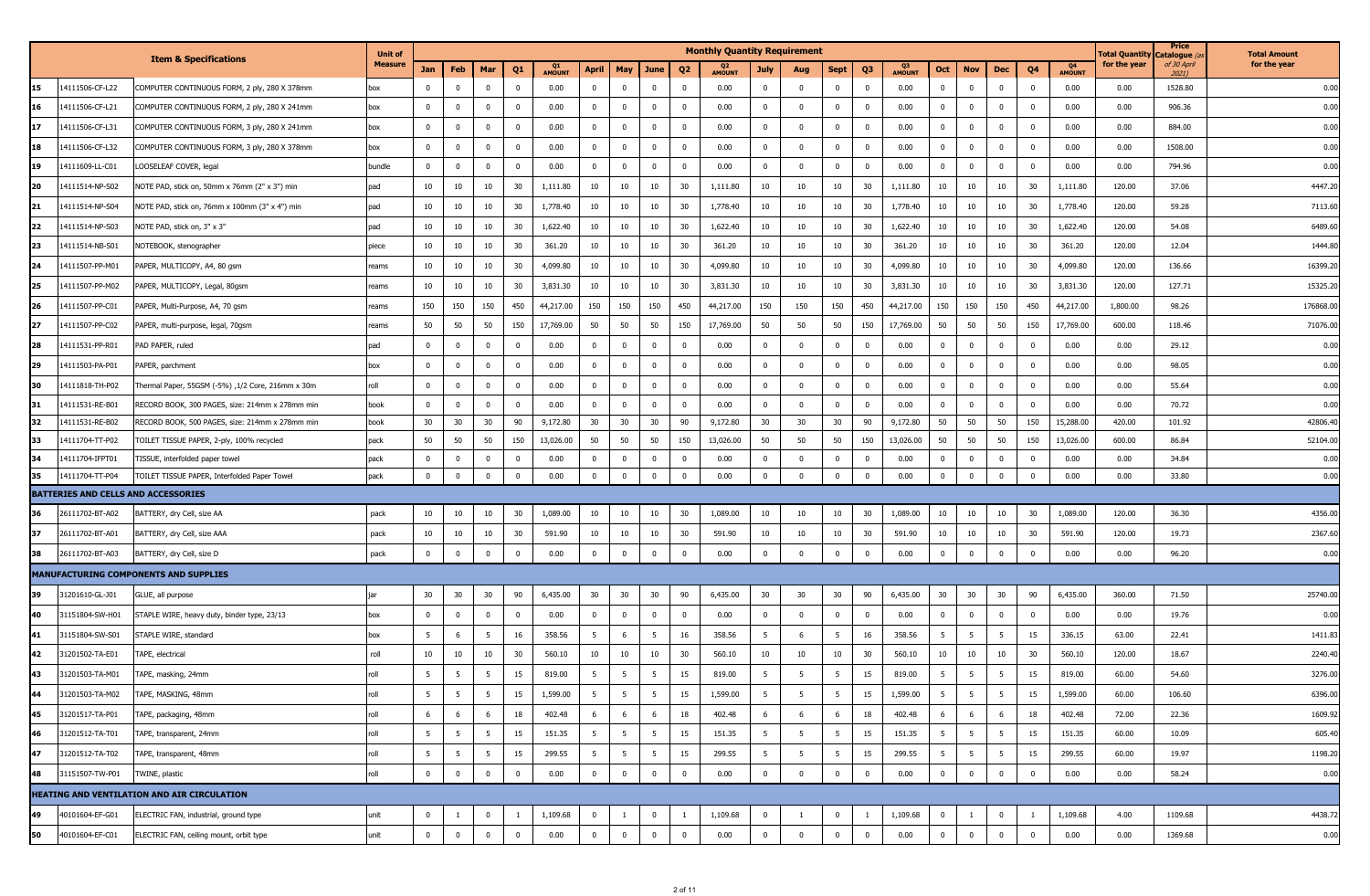|    |                                        |                                                                                      | <b>Unit of</b> |                         |                         |                         |                |                     |                         |                         |                         |                | <b>Monthly Quantity Requirement</b> |                         |                         |                         |                         |                     |                         |                         |                         |                         |                     | <b>Total Quantity</b> | Price<br>Catalogue   | <b>Total Amount</b> |
|----|----------------------------------------|--------------------------------------------------------------------------------------|----------------|-------------------------|-------------------------|-------------------------|----------------|---------------------|-------------------------|-------------------------|-------------------------|----------------|-------------------------------------|-------------------------|-------------------------|-------------------------|-------------------------|---------------------|-------------------------|-------------------------|-------------------------|-------------------------|---------------------|-----------------------|----------------------|---------------------|
|    |                                        | <b>Item &amp; Specifications</b>                                                     | <b>Measure</b> | Jan                     | Feb                     | Mar                     | Q <sub>1</sub> | Q1<br><b>AMOUNT</b> | <b>April</b>            | May                     | June                    | Q <sub>2</sub> | <b>AMOUNT</b>                       | July                    | Aug                     | <b>Sept</b>             | Q3                      | Q3<br><b>AMOUNT</b> | Oct                     | <b>Nov</b>              | Dec                     | Q4                      | Q4<br><b>AMOUNT</b> | for the year          | of 30 April<br>2021) | for the year        |
| 51 | 40101604-EF-S01                        | ELECTRIC FAN, stand type                                                             | unit           | $^{\circ}$              |                         | $\mathbf 0$             |                | 856.86              | $\mathbf 0$             |                         | $\bf{0}$                |                | 856.86                              | $\mathbf{0}$            | <sup>1</sup>            | $\mathbf 0$             |                         | 856.86              | $\mathbf{0}$            |                         | $\mathbf 0$             | <sup>1</sup>            | 856.86              | 4.00                  | 856.86               | 3427.44             |
| 52 | 40101604-EF-W01                        | ELECTRIC FAN, wall mount, plastic blade                                              | unit           | $\mathbf 0$             | $\mathbf 0$             | $\mathbf 0$             | $\Omega$       | 0.00                | $\mathbf 0$             | $\Omega$                | $^{\circ}$              | $\mathbf 0$    | 0.00                                | $\mathbf 0$             | $\mathbf 0$             | $\mathbf 0$             | $\overline{0}$          | 0.00                | $\mathbf 0$             | $\mathbf 0$             | $\Omega$                | $\mathbf 0$             | 0.00                | 0.00                  | 674.96               | 0.00                |
|    |                                        | MEDICAL THERMOMETERS AND ACCESSORIES                                                 |                |                         |                         |                         |                |                     |                         |                         |                         |                |                                     |                         |                         |                         |                         |                     |                         |                         |                         |                         |                     |                       |                      |                     |
| 53 | 41112224-TG-T02                        | THERMOGUN                                                                            | piece          | $\bf{0}$                | $\mathbf 0$             | $\overline{1}$          |                | 2,532.40            | $\mathbf 0$             | $\Omega$                | $\overline{1}$          |                | 2,532.40                            | $\mathbf 0$             | $\mathbf{0}$            | $\overline{1}$          |                         | 2,532.40            | $\mathbf{0}$            | $\mathbf 0$             |                         |                         | 2,532.40            | 4.00                  | 2532.40              | 10129.60            |
|    |                                        | <b>LIGHTING AND FIXTURES AND ACCESSORIES</b>                                         |                |                         |                         |                         |                |                     |                         |                         |                         |                |                                     |                         |                         |                         |                         |                     |                         |                         |                         |                         |                     |                       |                      |                     |
| 54 | 39101628-LT-L01                        | LINEAR TUBE, Light Emitting Diode (LED), 18 watts                                    | piece          | $\bf{0}$                | $\overline{0}$          | $\mathbf 0$             | $\bf{0}$       | 0.00                | $\bf{0}$                | $\overline{0}$          | $\mathbf{0}$            | $\mathbf{0}$   | 0.00                                | $\mathbf{0}$            | $\overline{\mathbf{0}}$ | $\overline{0}$          | $\overline{0}$          | 0.00                | $\bf{0}$                | $\mathbf 0$             | $\mathbf 0$             | $\overline{0}$          | 0.00                | 0.00                  | 205.82               | 0.00                |
| 55 | 39101628-LB-L01                        | LIGHT BULB, Light Emitting Diode (LED)                                               | piece          | $\mathbf 0$             | $\mathbf 0$             | $\mathbf 0$             | $\bf{0}$       | 0.00                | $\bf{0}$                | $\Omega$                | $\mathbf 0$             | $\mathbf 0$    | 0.00                                | $\mathbf 0$             | $\mathbf{0}$            | $\mathbf 0$             | $\mathbf 0$             | 0.00                | $\mathbf{0}$            | $\mathbf 0$             | $\mathbf 0$             | $\mathbf 0$             | 0.00                | 0.00                  | 82.16                | 0.00                |
|    |                                        | MEASURING AND OBSERVING AND TESTING EQUIPMENT                                        |                |                         |                         |                         |                |                     |                         |                         |                         |                |                                     |                         |                         |                         |                         |                     |                         |                         |                         |                         |                     |                       |                      |                     |
| 56 | 41111604-RU-P02                        | RULER, plastic, 450mm                                                                | piece          | $\bf{0}$                | $\overline{0}$          | $\mathbf{0}$            | $\bf{0}$       | 0.00                | $\bf{0}$                | $\overline{0}$          | $\bf{0}$                | $\mathbf 0$    | 0.00                                | $\mathbf{0}$            | $\overline{\mathbf{0}}$ | $\overline{\mathbf{0}}$ | $\overline{0}$          | 0.00                | $\overline{\mathbf{0}}$ | $\mathbf 0$             | $\mathbf 0$             | $\mathbf 0$             | 0.00                | 0.00                  | 17.68                | 0.00                |
|    | <b>CLEANING EQUIPMENT AND SUPPLIES</b> |                                                                                      |                |                         |                         |                         |                |                     |                         |                         |                         |                |                                     |                         |                         |                         |                         |                     |                         |                         |                         |                         |                     |                       |                      |                     |
| 57 | 47131812-AF-A01                        | AIR FRESHENER, aerosol type                                                          | can            | 15                      | 15                      | 15                      | 45             | 4,059.90            | 15                      | 15                      | 15                      | 45             | 4,059.90                            | 15                      | 15                      | 15                      | 45                      | 4,059.90            | 15                      | 15                      | 15                      | 45                      | 4,059.90            | 180.00                | 90.22                | 16239.60            |
| 58 | 47131604-BR-S01                        | BROOM, soft, tambo                                                                   | piece          | 5                       | 5                       | 5                       | 15             | 2,043.60            | 5                       | 5                       | 5                       | 15             | 2,043.60                            | 5                       | $5\overline{5}$         | $5\overline{5}$         | 15                      | 2,043.60            | 5                       | 5                       | - 5                     | 15                      | 2,043.60            | 60.00                 | 136.24               | 8174.40             |
| 59 | 47131604-BR-T01                        | BROOM, stick, ting-ting                                                              | piece          | 10                      | 10                      | 10                      | 30             | 546.00              | 10                      | 10                      | 10                      | 30             | 546.00                              | 10                      | 10                      | 10                      | 30                      | 546.00              | 10                      | 10                      | 10                      | 30                      | 546.00              | 120.00                | 18.20                | 2184.00             |
| 60 | 47131829-TB-C01                        | CLEANER, toilet and urinal                                                           | bottle         |                         |                         | 1                       | 3              | 124.80              | $\mathbf{1}$            |                         | -1                      | 3              | 124.80                              | <sup>1</sup>            | $\mathbf{1}$            | $\mathbf{1}$            | $\overline{\mathbf{3}}$ | 124.80              | 1                       |                         | $\overline{1}$          | $\overline{\mathbf{3}}$ | 124.80              | 12.00                 | 41.60                | 499.20              |
| 61 | 47131805-CL-P01                        | CLEANSER, scouring powder                                                            | can            | 5                       | 5                       | 5                       | 15             | 358.80              | 5 <sup>5</sup>          | 5 <sup>5</sup>          | 5                       | 15             | 358.80                              | 5                       | 5 <sub>5</sub>          | 5                       | 15                      | 358.80              | 5 <sup>5</sup>          | 5                       | 5                       | 15                      | 358.80              | 60.00                 | 23.92                | 1435.20             |
| 62 | 47131811-DE-B02                        | DETERGENT BAR, 140g                                                                  | piece          | $\overline{2}$          | $\overline{2}$          | $\overline{0}$          | $\overline{4}$ | 33.20               | $\overline{0}$          | $\mathbf 0$             | $\mathbf{0}$            | $\bf{0}$       | 0.00                                | $\bf{0}$                | $\bf{0}$                | $\overline{0}$          | $\bf{0}$                | 0.00                | $\bf{0}$                | $\mathbf 0$             | $\mathbf{0}$            | $\bf{0}$                | 0.00                | 4.00                  | 8.30                 | 33.20               |
| 63 | 47131811-DE-P03                        | DETERGENT POWDER, all-purpose, 1kg                                                   | pack           | $\mathbf{0}$            | $\mathbf 0$             | $\overline{0}$          | $^{\circ}$     | 0.00                | $\overline{0}$          | $\overline{0}$          | $\overline{0}$          | $\mathbf 0$    | 0.00                                | $\overline{0}$          | $\mathbf 0$             | $\mathbf 0$             | $\mathbf 0$             | 0.00                | $\overline{0}$          | $\mathbf 0$             | $\mathbf{0}$            | $\mathbf 0$             | 0.00                | 0.00                  | 54.08                | 0.00                |
| 64 | 47131803-DS-A01                        | DISINFECTANT SPRAY, aerosol type                                                     | can            | 10                      | 10                      | 10                      | 30             | 3,868.80            | 10                      | 10                      | 10                      | 30             | 3,868.80                            | 10                      | 10                      | 10                      | 30                      | 3,868.80            | 10                      | 10                      | 10                      | 30                      | 3,868.80            | 120.00                | 128.96               | 15475.20            |
| 65 | 47131601-DU-P01                        | DUST PAN, non-rigid plastic                                                          | piece          | 5                       | 5                       | 5                       | 15             | 372.45              | 5 <sup>5</sup>          | 5 <sup>5</sup>          | 5                       | 15             | 372.45                              | 5                       | 5                       | 5 <sup>5</sup>          | 15                      | 372.45              | 5 <sup>5</sup>          | 5                       | 5                       | 15                      | 372.45              | 60.00                 | 24.83                | 1489.80             |
| 66 | 51241552-SH-S01                        | SODIUM HYPOCHLORITE, 3.785 liters                                                    | gallon         | - 5                     | 5                       | 5                       | 15             | 1,968.75            | 5                       | 5                       | 5                       | 15             | 1,968.75                            | 5                       | 5                       | 5                       | 15                      | 1,968.75            | 5                       | 5                       | 5                       | 15                      | 1,968.75            | 60.00                 | 131.25               | 7875.00             |
| 67 | 73101612-HS-L01                        | LIQUID HAND SOAP, 500mL                                                              | bottle         | 5                       | 5                       | 5                       | 15             | 1,544.40            | 5 <sup>5</sup>          | 5                       | 5                       | 15             | 1,544.40                            | 5                       | 5                       | 5                       | 15                      | 1,544.40            | 5                       | 5                       | 5                       | 15                      | 1,544.40            | 60.00                 | 102.96               | 6177.60             |
| 68 | 47131802-FW-P02                        | FLOOR WAX, paste type, red                                                           | can            | 5                       | $5\overline{5}$         | 5                       | 15             | 4,646.40            | 5                       | 5 <sup>5</sup>          | 5                       | 15             | 4,646.40                            | 5                       | 5                       | 5                       | 15                      | 4,646.40            | $5\overline{5}$         | 5                       | 5                       | 15                      | 4,646.40            | 60.00                 | 309.76               | 18585.60            |
| 69 | 47131830-FC-A01                        | FURNITURE CLEANER, aerosol type                                                      | can            | 5                       | 5                       | 5                       | 15             | 1,801.80            | 5                       | 5 <sup>5</sup>          | 5                       | 15             | 1,801.80                            | 5                       | 5                       | 5 <sup>5</sup>          | 15                      | 1,801.80            | 5                       | 5                       | - 5                     | 15                      | 1,801.80            | 60.00                 | 120.12               | 7207.20             |
| 70 | 47121804-MP-B01                        | MOP BUCKET, heavy duty, hard plastic                                                 | unit           | 10                      | 10                      | 10                      | 30             | 68,640.00           | 10                      | 10                      | 10                      | 30             | 68,640.00                           | 10                      | 10                      | 10                      | 30                      | 68,640.00           | 10                      | 10                      | 10                      | 30                      | 68,640.00           | 120.00                | 2288.00              | 274560.00           |
| 71 | 47131613-MP-H02                        | MOPHANDLE, heavy duty, screw type                                                    | piece          | 10                      | $10\,$                  | 10                      | 30             | 3,744.00            | 10                      | 10                      | 10                      | 30             | 3,744.00                            | 10                      | 10                      | 10                      | 30                      | 3,744.00            | 10                      | 10                      | 10                      | 30                      | 3,744.00            | 120.00                | 124.80               | 14976.00            |
| 72 | 47131619-MP-R01                        | MOPHEAD, made of rayon                                                               | piece          | $\overline{\mathbf{3}}$ | $\overline{\mathbf{3}}$ | $\overline{\mathbf{3}}$ | 9              | 1,113.84            | $\overline{\mathbf{3}}$ | $\overline{\mathbf{3}}$ | $\overline{\mathbf{3}}$ | 9              | 1,113.84                            | $\overline{\mathbf{3}}$ | $\overline{\mathbf{3}}$ | $\overline{\mathbf{3}}$ | 9                       | 1,113.84            | $\overline{\mathbf{3}}$ | $\overline{\mathbf{3}}$ | $\overline{\mathbf{3}}$ | 9                       | 1,113.84            | 36.00                 | 123.76               | 4455.36             |
| 73 | 47131501-RG-C01                        | RAGS, all cotton                                                                     | bundle         | $\overline{\mathbf{3}}$ | $\overline{\mathbf{3}}$ | $\overline{\mathbf{3}}$ | 9              | 484.38              | $\overline{\mathbf{3}}$ | $\overline{\mathbf{3}}$ | $\overline{\mathbf{3}}$ | 9              | 484.38                              | $\overline{\mathbf{3}}$ | $\overline{\mathbf{3}}$ | $\overline{\mathbf{3}}$ | - 9                     | 484.38              | $\overline{\mathbf{3}}$ | $\overline{\mathbf{3}}$ | $\overline{\mathbf{3}}$ | 9                       | 484.38              | 36.00                 | 53.82                | 1937.52             |
| 74 | 47131602-SC-N01                        | Scouring Pad                                                                         | pack           |                         |                         | -1                      | 3              | 336.96              | 1                       |                         | $\overline{1}$          | 3              | 336.96                              | $\mathbf{1}$            | <sup>1</sup>            | $\mathbf{1}$            | $\overline{\mathbf{3}}$ | 336.96              | $\overline{1}$          |                         |                         | $\overline{\mathbf{3}}$ | 336.96              | 12.00                 | 112.32               | 1347.84             |
| 75 | 47121701-TB-P04                        | TRASHBAG, GPP specs, black, 940mmx1016mm                                             | pack           | 10                      | $10\,$                  | $10\,$                  | 30             | 4,040.40            | 10                      | $10\,$                  | 10                      | 30             | 4,040.40                            | 10                      | 10                      | 10                      | 30                      | 4,040.40            | 10                      | $10\,$                  | $10\,$                  | 30                      | 4,040.40            | 120.00                | 134.68               | 16161.60            |
| 76 | 47121702-WB-P01                        | WASTEBASKET, non-rigid plastic                                                       | piece          | 5                       | 5                       | 5                       | 15             | 419.40              | 5                       | 5                       | 5                       | 15             | 419.40                              | 5                       | 5                       | 5 <sup>5</sup>          | 15                      | 419.40              | 5 <sup>5</sup>          | - 5                     | -5                      | 15                      | 419.40              | 60.00                 | 27.96                | 1677.60             |
|    |                                        | INFORMATION AND COMMUNICATION TECHNOLOGY (ICT) EQUIPMENT AND DEVICES AND ACCESSORIES |                |                         |                         |                         |                |                     |                         |                         |                         |                |                                     |                         |                         |                         |                         |                     |                         |                         |                         |                         |                     |                       |                      |                     |
| 77 | 43211507-DSK001                        | DESKTOP FOR BASIC USERS                                                              | unit           | $\mathbf 0$             | $\mathbf 0$             | $\overline{0}$          | $^{\circ}$     | 0.00                | $\mathbf{0}$            | $\mathbf 0$             | $^{\circ}$              | $\mathbf 0$    | 0.00                                | $\mathbf{0}$            | $\mathbf 0$             | $\mathbf 0$             | $\overline{\mathbf{0}}$ | 0.00                | $\mathbf 0$             | $\mathbf 0$             | $\mathbf{0}$            | $\mathbf 0$             | 0.00                | 0.00                  | 24,793.60            | 0.00                |
| 78 | 43211507-DSK002                        | DESKTOP FOR MID-RANGE USERS                                                          | unit           | $\overline{0}$          | $\mathbf 0$             | $\bf{0}$                | $\mathbf 0$    | 0.00                | $\bf{0}$                | $\overline{0}$          | $\bf{0}$                | $\mathbf{0}$   | 0.00                                | $\mathbf 0$             | $\Omega$                | $\overline{0}$          | $\mathbf 0$             | 0.00                | $\mathbf 0$             | $\mathbf 0$             | $\mathbf{0}$            | $\mathbf 0$             | 0.00                | 0.00                  | 42,390.40            | 0.00                |
| 79 | 43211503-LAP001                        | LAPTOP FOR MID-RANGE USERS                                                           | unit           | $\bf{0}$                | $\mathbf 0$             | $\bf{0}$                | $\bf{0}$       | 0.00                | $\overline{0}$          | $\mathbf 0$             | $\overline{0}$          | $\mathbf{0}$   | 0.00                                | $\overline{0}$          | $\mathbf 0$             | $\overline{0}$          | $\mathbf 0$             | 0.00                | $\overline{0}$          | $\mathbf 0$             | $\mathbf 0$             | $\mathbf 0$             | 0.00                | 0.00                  | 41,392.00            | 0.00                |
| 80 | 43201827-HD-X02                        | EXTERNAL HARD DRIVE, 1 TB                                                            | piece          | $\mathbf{1}$            | $\overline{1}$          | $\mathbf{1}$            | 3              | 7,796.52            | $\mathbf{1}$            | $\mathbf{1}$            | 1                       | 3              | 7,796.52                            | $\mathbf{1}$            | <sup>1</sup>            | $\mathbf{1}$            | $\overline{\mathbf{3}}$ | 7,796.52            | $\overline{0}$          | $\mathbf 0$             | $\mathbf{0}$            | $\mathbf 0$             | 0.00                | 9.00                  | 2598.84              | 23389.56            |
| 81 | 43202010-FD-U01                        | FLASH DRIVE, 16 GB                                                                   | piece          | 10                      | $10\,$                  | 10                      | 30             | 5,023.20            | 10                      | 10                      | 10                      | 30             | 5,023.20                            | 10                      | 10                      | 10                      | 30                      | 5,023.20            | 10                      | 10                      | 10                      | 30                      | 5,023.20            | 120.00                | 167.44               | 20092.80            |
| 82 | 43211708-MO-O01                        | MOUSE, OPTICAL, USB connection type                                                  | unit           | $\bf{0}$                | $\overline{0}$          | $\bf{0}$                | $\mathbf 0$    | 0.00                | $\overline{0}$          | $\overline{0}$          | $\overline{0}$          | $\mathbf{0}$   | 0.00                                | $\overline{0}$          | $\bf{0}$                | $\overline{0}$          | $\mathbf 0$             | 0.00                | $\mathbf{0}$            | $\mathbf 0$             | $\overline{0}$          | $\mathbf 0$             | 0.00                | 0.00                  | 111.30               | 0.00                |
| 83 | 43211708-MO-O02                        | MOUSE, WIRELESS, USB                                                                 | unit           | $\mathbf 0$             | $\overline{0}$          | $^{\circ}$              | $^{\circ}$     | 0.00                | $\bf{0}$                | $\mathbf 0$             | 0                       | $\mathbf 0$    | 0.00                                | $\bf{0}$                | $\mathbf 0$             | $\mathbf 0$             | $\mathbf 0$             | 0.00                | $\mathbf 0$             | $\mathbf 0$             | $\mathbf{0}$            | $\bf{0}$                | 0.00                | 0.00                  | 154.00               | 0.00                |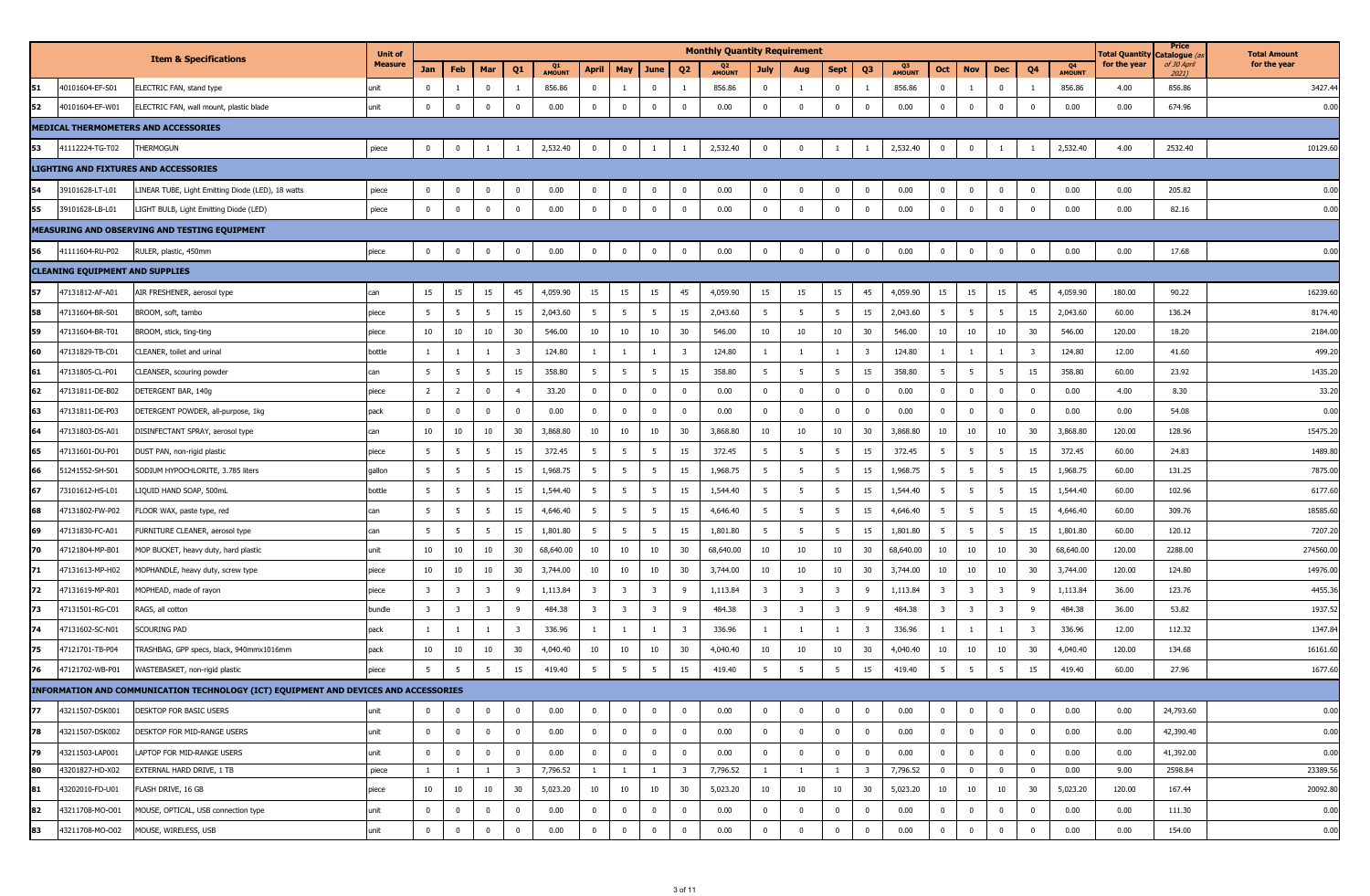|     |                 |                                                   | <b>Unit of</b> |                         |                |                |                |                     |                |                |                |                | <b>Monthly Quantity Requirement</b> |                |                |                |                         |                     |                |                |                |                         |                     | <b>Total Quantity</b> | Price<br>Catalogue (    | <b>Total Amount</b> |
|-----|-----------------|---------------------------------------------------|----------------|-------------------------|----------------|----------------|----------------|---------------------|----------------|----------------|----------------|----------------|-------------------------------------|----------------|----------------|----------------|-------------------------|---------------------|----------------|----------------|----------------|-------------------------|---------------------|-----------------------|-------------------------|---------------------|
|     |                 | <b>Item &amp; Specifications</b>                  | <b>Measure</b> | Jan                     | Feb            | Mar            | Q <sub>1</sub> | Q1<br><b>AMOUNT</b> | <b>April</b>   | May            | June           | Q <sub>2</sub> | Q <sub>2</sub><br><b>AMOUNT</b>     | July           | Aug            | Sept           | Q3                      | Q3<br><b>AMOUNT</b> | Oct            | <b>Nov</b>     | Dec            | Q4                      | Q4<br><b>AMOUNT</b> | for the year          | of 30 April<br>$2021$ ) | for the year        |
| 84  | 43212102-PR-D02 | PRINTER, impact, dot matrix, 24 pins, 136 columns | unit           | $\Omega$                | $\mathbf{0}$   | $\mathbf 0$    | $^{\circ}$     | 0.00                | $\mathbf{0}$   | $\mathbf 0$    | $\mathbf 0$    | $\mathbf 0$    | 0.00                                | $\overline{0}$ | $\mathbf 0$    | $\mathbf{0}$   | $\overline{\mathbf{0}}$ | 0.00                | $\mathbf{0}$   | $\mathbf 0$    | $\overline{0}$ | $\mathbf 0$             | 0.00                | 0.00                  | 38100.97                | 0.00                |
| 85  | 43212102-PR-D01 | PRINTER, impact, dot matrix, 9 pins, 80 columns   | unit           | $\mathbf 0$             | $\overline{0}$ | $\bf{0}$       | $^{\circ}$     | 0.00                | $\bf{0}$       | $\overline{0}$ | $\bf{0}$       | $\mathbf 0$    | 0.00                                | $\overline{0}$ | $\bf{0}$       | $\overline{0}$ | $\overline{0}$          | 0.00                | $\overline{0}$ | $\bf{0}$       | $\overline{0}$ | $\overline{0}$          | 0.00                | 0.00                  | 9191.52                 | 0.00                |
| 86  | 13212105-PR-L01 | PRINTER, laser, monochrome                        | unit           | $\Omega$                | $\mathbf 0$    | $\mathbf{0}$   | $\Omega$       | 0.00                | $\mathbf{0}$   | $\mathbf 0$    | $\overline{0}$ | $\mathbf{0}$   | 0.00                                | $\mathbf{0}$   | $^{\circ}$     | $\bf{0}$       | $\mathbf 0$             | 0.00                | $\overline{0}$ | $\mathbf 0$    | $\mathbf{0}$   | $\mathbf 0$             | 0.00                | 0.00                  | 724.88                  | 0.00                |
| 87  | 43212105-PR-L02 | PRINTER, laser, colored                           | unit           | $\mathbf 0$             | $\overline{0}$ | $\overline{0}$ | $^{\circ}$     | 0.00                | $\bf{0}$       | $\mathbf 0$    | $\bf{0}$       | $\bf{0}$       | 0.00                                | $\overline{0}$ | $\mathbf 0$    | $\bf{0}$       | $\bf{0}$                | 0.00                | $\bf{0}$       | $\mathbf 0$    | $\mathbf 0$    | $\mathbf 0$             | 0.00                | 0.00                  | 7899.00                 | 0.00                |
|     |                 | OFFICE EQUIPMENT AND ACCESSORIES AND SUPPLIES     |                |                         |                |                |                |                     |                |                |                |                |                                     |                |                |                |                         |                     |                |                |                |                         |                     |                       |                         |                     |
| 88  | 44121710-CH-W01 | CHALK, white enamel                               | box            | $\overline{0}$          | $\mathbf 0$    | $\bf{0}$       | $\Omega$       | 0.00                | $\mathbf{0}$   | $\mathbf 0$    | $\overline{0}$ | $\bf{0}$       | 0.00                                | $\mathbf{0}$   | $\mathbf 0$    | $\bf{0}$       | $\mathbf 0$             | 0.00                | $\overline{0}$ | $\mathbf 0$    | $\mathbf 0$    | $\overline{0}$          | 0.00                | 0.00                  | 29.64                   | 0.00                |
| 89  | 44122105-BF-C01 | CLIP, backfold, 19mm                              | box            | $\mathbf 0$             | $\mathbf{0}$   | $\mathbf{0}$   | $^{\circ}$     | 0.00                | $\bf{0}$       | $\mathbf 0$    | $\mathbf{0}$   | $\mathbf 0$    | 0.00                                | $\mathbf{0}$   | $\overline{0}$ | $\mathbf 0$    | $\overline{\mathbf{0}}$ | 0.00                | $\overline{0}$ | $\mathbf 0$    | $\mathbf{0}$   | $\mathbf 0$             | 0.00                | 0.00                  | 8.76                    | 0.00                |
| 90  | 44122105-BF-C02 | CLIP, backfold, 25mm                              | box            | $\Omega$                | $\mathbf 0$    | $\bf{0}$       | $^{\circ}$     | 0.00                | $\overline{0}$ | $\mathbf 0$    | $\overline{0}$ | $\mathbf 0$    | 0.00                                | $\mathbf{0}$   | $\mathbf 0$    | $\overline{0}$ | $\mathbf 0$             | 0.00                | $\mathbf{0}$   | $\mathbf 0$    | $\mathbf{0}$   | $\mathbf 0$             | 0.00                | 0.00                  | 15.22                   | 0.00                |
| 91  | 44122105-BF-C03 | CLIP, backfold, 32mm                              | box            | $\mathbf 0$             | $\overline{0}$ | $\overline{0}$ | $^{\circ}$     | 0.00                | $\bf{0}$       | $\overline{0}$ | $\overline{0}$ | $\bf{0}$       | 0.00                                | $\overline{0}$ | $\mathbf 0$    | $\mathbf{0}$   | $\overline{\mathbf{0}}$ | 0.00                | $\overline{0}$ | $\bf{0}$       | $\mathbf 0$    | $\overline{0}$          | 0.00                | 0.00                  | 22.36                   | 0.00                |
| 92  | 4122105-BF-C04  | CLIP, backfold, 50mm                              | box            | $\Omega$                | $\mathbf 0$    | $\mathbf{0}$   | $\Omega$       | 0.00                | $\mathbf 0$    | $\mathbf 0$    | $\mathbf{0}$   | $\mathbf{0}$   | 0.00                                | $\mathbf{0}$   | $\Omega$       | $\overline{0}$ | $\mathbf 0$             | 0.00                | $\overline{0}$ | $\mathbf 0$    | $\mathbf{0}$   | $\mathbf 0$             | 0.00                | 0.00                  | 54.60                   | 0.00                |
| 93  | 44121801-CT-R02 | CORRECTION TAPE, 8m                               | piece          | 30                      | 30             | 30             | 90             | 1,051.20            | 30             | 30             | 30             | 90             | 1,051.20                            | 30             | 30             | 30             | 90                      | 1,051.20            | 30             | 30             | 30             | 90                      | 1,051.20            | 360.00                | 11.68                   | 4204.80             |
| 94  | 44111515-DF-B01 | DATA FILE BOX                                     | piece          | 10                      | 10             | 10             | 30             | 2,316.00            | 10             | 10             | 10             | 30             | 2,316.00                            | 10             | 10             | 10             | 30                      | 2,316.00            | 10             | 10             | 10             | 30                      | 2,316.00            | 120.00                | 77.20                   | 9264.00             |
| 95  | 44122011-DF-F01 | DATA FOLDER                                       | piece          | $^{\circ}$              | $\mathbf 0$    | $\overline{0}$ | $\Omega$       | 0.00                | $\mathbf{0}$   | $\mathbf 0$    | $\mathbf{0}$   | $\bf{0}$       | 0.00                                | $\mathbf 0$    | $\mathbf 0$    | $\mathbf 0$    | $\mathbf 0$             | 0.00                | $\mathbf 0$    | $\mathbf 0$    | $\mathbf 0$    | $\mathbf 0$             | 0.00                | 0.00                  | 68.64                   | 0.00                |
| 96  | 44121506-EN-D01 | ENVELOPE, documentary, A4                         | box            | $\mathbf 0$             | $\mathbf 0$    | $\mathbf{0}$   |                | 0.00                | $\overline{0}$ | $\mathbf 0$    | $^{\circ}$     | $\mathbf 0$    | 0.00                                | $\mathbf 0$    | $\Omega$       | $\mathbf 0$    | $\mathbf{0}$            | 0.00                | $\mathbf 0$    | $\mathbf 0$    | $\Omega$       | $\mathbf 0$             | 0.00                | 0.00                  | 673.09                  | 0.00                |
| 97  | 44121506-EN-D02 | ENVELOPE, DOCUMENTARY, for legal size document    | box            | $\overline{2}$          | $\overline{2}$ | $\overline{2}$ | 6              | 5,562.96            | $\overline{2}$ | $\overline{2}$ | $\overline{2}$ | 6              | 5,562.96                            | $\overline{2}$ | $\overline{2}$ | $\overline{2}$ | 6                       | 5,562.96            | $\overline{2}$ | $\overline{2}$ | 2              | 6                       | 5,562.96            | 24.00                 | 927.16                  | 22251.84            |
| 98  | 44121506-EN-X01 | ENVELOPE, expanding, kraft, legal                 | box            | $^{\circ}$              | $\mathbf 0$    | $\mathbf{0}$   |                | 0.00                | $\mathbf{0}$   | $\mathbf 0$    | $\mathbf{0}$   | $\mathbf 0$    | 0.00                                | $\overline{0}$ | $\mathbf 0$    | $\mathbf 0$    | $\mathbf{0}$            | 0.00                | $\mathbf 0$    | $\mathbf 0$    | $\mathbf{0}$   | $\mathbf 0$             | 0.00                | 0.00                  | 738.40                  | 0.00                |
| 99  | 44121506-EN-X02 | ENVELOPE, expanding, plastic                      | piece          | $^{\circ}$              | $\overline{0}$ | $\mathbf 0$    |                | 0.00                | $\mathbf 0$    | $\mathbf 0$    | $\mathbf{0}$   | $\mathbf 0$    | 0.00                                | $\overline{0}$ | $\mathbf 0$    | $\overline{0}$ | $\mathbf 0$             | 0.00                | $\mathbf 0$    | $\mathbf 0$    | $\mathbf{0}$   | $\mathbf 0$             | 0.00                | 0.00                  | 30.49                   | 0.00                |
| 100 | 4121506-EN-M02  | ENVELOPE, mailing                                 | box            |                         | $\overline{1}$ | $\overline{1}$ | -3             | 1,134.60            | $\overline{1}$ | $\overline{1}$ | <sup>1</sup>   | 3              | 1,134.60                            | $\mathbf{1}$   | $\overline{1}$ | $\mathbf{1}$   | $\overline{\mathbf{3}}$ | 1,134.60            | $\mathbf{1}$   | $\mathbf{1}$   | $\overline{1}$ | $\overline{\mathbf{3}}$ | 1,134.60            | 12.00                 | 378.20                  | 4538.40             |
| 101 | 4121504-EN-W02  | ENVELOPE, mailing, with window                    | box            | -1                      | -1             |                |                | 1,301.04            | -1             | $\overline{1}$ | <sup>1</sup>   | 3              | 1,301.04                            | $\mathbf{1}$   | 1              | $\mathbf{1}$   | $\overline{\mathbf{3}}$ | 1,301.04            | $\overline{1}$ | 1              | $\overline{1}$ | $\overline{\mathbf{3}}$ | 1,301.04            | 12.00                 | 433.68                  | 5204.16             |
| 102 | 4111912-ER-B01  | ERASER, FELT, for blackboard/whiteboard           | piece          | $\overline{0}$          | $\mathbf{0}$   | $\overline{0}$ |                | 0.00                | $\mathbf 0$    | $\mathbf 0$    | $\mathbf 0$    | $\bf{0}$       | 0.00                                | $\mathbf{0}$   | $\mathbf{0}$   | $\mathbf 0$    | $\overline{\mathbf{0}}$ | 0.00                | $\mathbf 0$    | $\mathbf 0$    | $\mathbf 0$    | $\mathbf 0$             | 0.00                | 0.00                  | 10.30                   | 0.00                |
| 103 | 44122118-FA-P01 | ASTENER, metal, non-sharp edges                   | box            | 50                      | 50             | 50             | 150            | 12,511.50           | 50             | 50             | 50             | 150            | 12,511.50                           | 50             | 50             | 50             | 150                     | 12,511.50           | 50             | 50             | 50             | 150                     | 12,511.50           | 600.00                | 83.41                   | 50046.00            |
| 104 | 44111515-FO-X01 | TLE ORGANIZER, expanding, plastic, legal          | piece          | $\Omega$                | $\overline{0}$ | $\overline{0}$ | $\Omega$       | 0.00                | $\mathbf 0$    | $\mathbf 0$    | $\overline{0}$ | $\mathbf{0}$   | 0.00                                | $\mathbf 0$    | $\mathbf 0$    | $\mathbf{0}$   | $\mathbf 0$             | 0.00                | $\overline{0}$ | $\bf{0}$       | $\mathbf{0}$   | $\bf{0}$                | 0.00                | 0.00                  | 86.04                   | 0.00                |
| 105 | 4122018-FT-D01  | ILE TAB DIVIDER, bristol board, for A4            | set            | $\mathbf 0$             | $\overline{0}$ | $\overline{0}$ | $^{\circ}$     | 0.00                | $\bf{0}$       | $\mathbf 0$    | $\mathbf 0$    | $\mathbf 0$    | 0.00                                | $\mathbf{0}$   | $\mathbf 0$    | $\bf{0}$       | $\bf{0}$                | 0.00                | $\overline{0}$ | $\bf{0}$       | $\mathbf{0}$   | $\bf{0}$                | 0.00                | 0.00                  | 11.13                   | 0.00                |
| 106 | 4122018-FT-D02  | ILE TAB DIVIDER, legal                            | set            | $\Omega$                | $\overline{0}$ | $\mathbf 0$    | $\Omega$       | 0.00                | $\bf{0}$       | $\mathbf 0$    | $\overline{0}$ | $\bf{0}$       | 0.00                                | $\overline{0}$ | $\mathbf{0}$   | $\overline{0}$ | $\mathbf 0$             | 0.00                | $\overline{0}$ | $\mathbf 0$    | $\Omega$       | $\overline{0}$          | 0.00                | 0.00                  | 14.23                   | 0.00                |
| 107 | 14122011-FO-F01 | FOLDER, fancy, with slide, A4                     | bundle         | $\mathbf 0$             | $\overline{0}$ | $\overline{0}$ | $^{\circ}$     | 0.00                | $\overline{0}$ | $\mathbf 0$    | $\mathbf 0$    | $\mathbf 0$    | 0.00                                | $\mathbf{0}$   | $\mathbf 0$    | $\bf{0}$       | $\mathbf 0$             | 0.00                | $\mathbf{0}$   | $\mathbf 0$    | $\mathbf{0}$   | $\bf{0}$                | 0.00                | 0.00                  | 270.40                  | 0.00                |
| 108 | 4122011-FO-F02  | OLDER, fancy, with slide, legal                   | bundle         | $\Omega$                | $\mathbf 0$    | $\mathbf 0$    | $\Omega$       | 0.00                | $\mathbf{0}$   | $\mathbf 0$    | $\overline{0}$ | $\mathbf 0$    | 0.00                                | $\mathbf{0}$   | $^{\circ}$     | $\bf{0}$       | $\mathbf 0$             | 0.00                | $\overline{0}$ | $\mathbf 0$    | $\mathbf{0}$   | $\mathbf 0$             | 0.00                | 0.00                  | 311.88                  | 0.00                |
| 109 | 44122011-FO-L01 | FOLDER, L-type, A4                                | pack           | $\mathbf 0$             | $\mathbf 0$    | $\overline{0}$ | $^{\circ}$     | 0.00                | $\mathbf{0}$   | $\mathbf 0$    | $\mathbf{0}$   | $\mathbf 0$    | 0.00                                | $\mathbf{0}$   | $\mathbf 0$    | $\overline{0}$ | $\overline{\mathbf{0}}$ | 0.00                | $\mathbf{0}$   | $\bf{0}$       | $\mathbf{0}$   | $\overline{0}$          | 0.00                | 0.00                  | 171.43                  | 0.00                |
| 110 | 4122011-FO-L02  | FOLDER, L-type, legal                             | pack           | $\Omega$                | $\mathbf 0$    | $\bf{0}$       | $\Omega$       | 0.00                | $\mathbf 0$    | $\mathbf 0$    | $\mathbf 0$    | $\bf{0}$       | 0.00                                | $\overline{0}$ | $\mathbf 0$    | $\mathbf{0}$   | $\overline{\mathbf{0}}$ | 0.00                | $\mathbf 0$    | $\bf{0}$       | $\mathbf 0$    | $\overline{0}$          | 0.00                | 0.00                  | 243.24                  | 0.00                |
| 111 | 44122027-FO-P01 | FOLDER, pressboard                                | box            | $\overline{0}$          | $\overline{0}$ | $\overline{0}$ | $^{\circ}$     | 0.00                | $\mathbf{0}$   | $\mathbf 0$    | $\mathbf{0}$   | $\bf{0}$       | 0.00                                | $\overline{0}$ | $\bf{0}$       | $\mathbf{0}$   | $\overline{\mathbf{0}}$ | 0.00                | $\overline{0}$ | $\overline{0}$ | $\mathbf 0$    | $\overline{0}$          | 0.00                | 0.00                  | 952.64                  | 0.00                |
| 112 | 4122011-FO-T03  | FOLDER, with tab, A4                              | pack           | $\Omega$                | $\mathbf 0$    | $\overline{0}$ | $\Omega$       | 0.00                | $\mathbf{0}$   | $\mathbf 0$    | $\mathbf{0}$   | $\mathbf{0}$   | 0.00                                | $\mathbf 0$    | $\Omega$       | $\bf{0}$       | $\mathbf 0$             | 0.00                | $\overline{0}$ | $\mathbf 0$    | $\Omega$       | $\mathbf 0$             | 0.00                | 0.00                  | 279.00                  | 0.00                |
| 113 | 44122011-FO-T04 | FOLDER, with tab, legal                           | pack           | $^{\circ}$              | $\mathbf 0$    | $\overline{0}$ |                | 0.00                | $\bf{0}$       | $\mathbf 0$    | $\mathbf{0}$   | $\bf{0}$       | 0.00                                | $\mathbf 0$    | $\mathbf 0$    | $\mathbf 0$    | $\mathbf{0}$            | 0.00                | $\mathbf 0$    | $\mathbf 0$    | $\mathbf{0}$   | $\mathbf 0$             | 0.00                | 0.00                  | 321.36                  | 0.00                |
| 114 | 44122008-IT-T01 | INDEX TAB, self-adhesive, transparent             | box            | $\overline{\mathbf{0}}$ | $\overline{0}$ | $\mathbf{0}$   | $^{\circ}$     | 0.00                | $\mathbf 0$    | $\overline{0}$ | $\bf{0}$       | $\mathbf 0$    | 0.00                                | $\mathbf 0$    | $\mathbf 0$    | $\bf{0}$       | $\mathbf{0}$            | 0.00                | $\mathbf{0}$   | $\bf{0}$       | $\mathbf{0}$   | $\mathbf 0$             | 0.00                | 0.00                  | 56.68                   | 0.00                |
| 115 | 44111515-MF-B02 | MAGAZINE FILE BOX, large                          | piece          | $\overline{0}$          | $\overline{0}$ | $\mathbf 0$    | $\mathbf{0}$   | 0.00                | $\overline{0}$ | $\mathbf 0$    | $\mathbf 0$    | $\mathbf 0$    | 0.00                                | $\mathbf{0}$   | $\mathbf 0$    | $\overline{0}$ | $\overline{0}$          | 0.00                | $\overline{0}$ | $\mathbf{0}$   | $\mathbf 0$    | $\overline{0}$          | 0.00                | 0.00                  | 41.60                   | 0.00                |
| 116 | 44121716-MA-F01 | MARKER, fluorescent                               | set            | $\overline{0}$          | $\mathbf 0$    | $\mathbf{0}$   | $\Omega$       | 0.00                | $\bf{0}$       | $\mathbf 0$    | $\bf{0}$       | $\mathbf 0$    | 0.00                                | $\overline{0}$ | $\bf{0}$       | $\bf{0}$       | $\bf{0}$                | 0.00                | $\overline{0}$ | $\mathbf 0$    | $\mathbf{0}$   | $\mathbf 0$             | 0.00                | 0.00                  | 36.66                   | 0.00                |
| 117 | 44121708-MW-B01 | MARKER, whiteboard, black                         | piece          | 10                      | 10             | 10             | 30             | 401.40              | 10             | 10             | 10             | 30             | 401.40                              | 10             | 10             | 10             | 30                      | 401.40              | 10             | 10             | 10             | 30                      | 401.40              | 120.00                | 13.38                   | 1605.60             |
| 118 | 44121708-MW-B02 | MARKER, whiteboard, blue                          | piece          | 10                      | 10             | $10\,$         | 30             | 401.40              | 10             | 10             | 10             | 30             | 401.40                              | 10             | 10             | 10             | 30                      | 401.40              | 10             | 10             | $10\,$         | 30                      | 401.40              | 120.00                | 13.38                   | 1605.60             |
| 119 | 44121708-MW-B03 | MARKER, whiteboard, red                           | piece          | $\overline{0}$          | $\bf{0}$       | $\bf{0}$       | $\mathbf{0}$   | 0.00                | $\bf{0}$       | $\mathbf 0$    | $\overline{0}$ | $\bf{0}$       | 0.00                                | $\bf{0}$       | $\mathbf{0}$   | $\mathbf{0}$   | $\mathbf 0$             | 0.00                | $\overline{0}$ | $\bf{0}$       | $\overline{0}$ | $\mathbf 0$             | 0.00                | 0.00                  | 13.38                   | 0.00                |
| 120 | 44121708-MP-B01 | MARKER, permanent, black, bullet type             | piece          | $\overline{0}$          | $\overline{0}$ | $\mathbf{0}$   | $^{\circ}$     | 0.00                | $\bf{0}$       | $\overline{0}$ | $\overline{0}$ | $\bf{0}$       | 0.00                                | $\bf{0}$       | $\mathbf 0$    | $\bf{0}$       | $\overline{0}$          | 0.00                | $\mathbf{0}$   | $\bf{0}$       | $\mathbf{0}$   | $\bf{0}$                | 0.00                | 0.00                  | 8.98                    | 0.00                |
| 121 | 44121708-MP-B02 | MARKER, permanent, blue, bullet type              | piece          | $\overline{0}$          | $\mathbf 0$    | $\bf{0}$       | $\mathbf{0}$   | 0.00                | $\bf{0}$       | $\mathbf 0$    | $\overline{0}$ | $\mathbf 0$    | 0.00                                | $\bf{0}$       | $\mathbf{0}$   | $\overline{0}$ | $\overline{0}$          | 0.00                | $\mathbf 0$    | $\bf{0}$       | $\overline{0}$ | $\mathbf 0$             | 0.00                | 0.00                  | 8.98                    | 0.00                |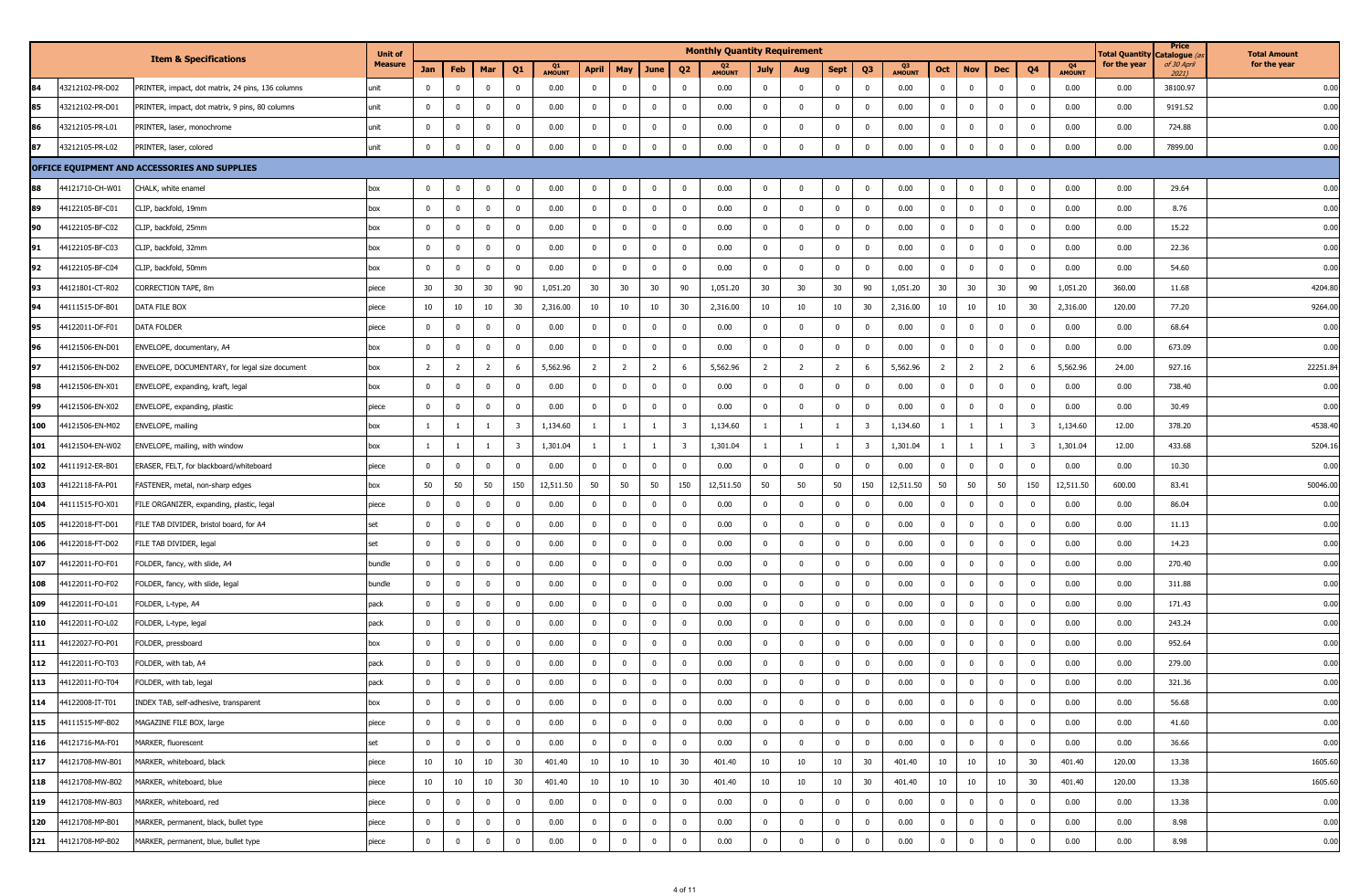|     |                 |                                                     | <b>Unit of</b> |                |                                  |                         |                     |                |                                  |                         | <b>Monthly Quantity Requirement</b> |                |                |                         |                         |                                 |                         |                |                |                         |                     | <b>Total Quantity</b> | Price<br>Catalogue ( | <b>Total Amount</b> |
|-----|-----------------|-----------------------------------------------------|----------------|----------------|----------------------------------|-------------------------|---------------------|----------------|----------------------------------|-------------------------|-------------------------------------|----------------|----------------|-------------------------|-------------------------|---------------------------------|-------------------------|----------------|----------------|-------------------------|---------------------|-----------------------|----------------------|---------------------|
|     |                 | <b>Item &amp; Specifications</b>                    | <b>Measure</b> | Jan            | Feb<br>Mar                       | Q1                      | Q1<br><b>AMOUNT</b> | April          | May<br>June                      | Q <sub>2</sub>          | <b>AMOUNT</b>                       | <b>July</b>    | Aug            | Sept                    | Q3                      | Q <sub>3</sub><br><b>AMOUNT</b> | Oct                     | <b>Nov</b>     | Dec            | Q4                      | Q4<br><b>AMOUNT</b> | for the year          | of 30 April<br>2021) | for the year        |
| 122 | 44121708-MP-B03 | MARKER, permanent, red, bullet type                 | piece          | $^{\circ}$     | $\mathbf{0}$                     | $\mathbf 0$             | 0.00                | $\mathbf{0}$   | $\bf{0}$<br>$\mathbf 0$          | $\overline{\mathbf{0}}$ | 0.00                                | $\mathbf{0}$   | $\mathbf 0$    | $\mathbf 0$             | $\mathbf 0$             | 0.00                            | $\mathbf 0$             | $^{\circ}$     | $\mathbf 0$    | $^{\circ}$              | 0.00                | 0.00                  | 8.98                 | 0.00                |
| 123 | 44122104-PC-G01 | PAPER CLIP, vinyl/plastic coated, 33mm              | box            | 5              | 5<br>5                           | 15                      | 116.40              | 5              | 5<br>5                           | 15                      | 116.40                              | 5              | 5              | 5                       | 15                      | 116.40                          | 5                       | 5              | 5              | 15                      | 116.40              | 60.00                 | 7.76                 | 465.60              |
| 124 | 44122104-PC-J02 | PAPER CLIP, vinyl/plastic coated, 50mm              | box            | - 5            | -5<br>- 5                        | 15                      | 206.70              | 5              | - 5<br>-5                        | 15                      | 206.70                              | 5              | 5              | 5                       | 15                      | 206.70                          | 5                       | 5              | - 5            | 15                      | 206.70              | 60.00                 | 13.78                | 826.80              |
| 125 | 44121706-PE-L01 | PENCIL, lead, with eraser                           | box            | 5              | 5<br>5                           | 15                      | 311.85              | 5              | 5<br>5                           | 15                      | 311.85                              | 5 <sup>5</sup> | 5              | 5                       | 15                      | 311.85                          | 5                       | 5              | - 5            | 15                      | 311.85              | 60.00                 | 20.79                | 1247.40             |
| 126 | 44122037-RB-P10 | RING BINDER, plastic, 32mm                          | bundle         | $\mathbf 0$    | $\overline{0}$<br>$^{\circ}$     | $\mathbf{0}$            | 0.00                | $\mathbf{0}$   | $\mathbf 0$<br>$\mathbf 0$       | $\mathbf 0$             | 0.00                                | $\mathbf{0}$   | $\mathbf 0$    | $\overline{0}$          | $\bf{0}$                | 0.00                            | $\mathbf 0$             | $^{\circ}$     | $\mathbf 0$    | $^{\circ}$              | 0.00                | 0.00                  | 239.79               | 0.00                |
| 127 | 44122101-RU-B01 | RUBBER BAND, No. 18                                 | box            | $\mathbf 0$    | $\overline{0}$                   |                         | 100.05              | $\bf{0}$       | $\mathbf{0}$                     | -1                      | 100.05                              | $\overline{0}$ |                | $\mathbf 0$             |                         | 100.05                          | $\overline{0}$          | $\overline{1}$ | $\overline{0}$ | $\overline{1}$          | 100.05              | 4.00                  | 100.05               | 400.20              |
| 128 | 44121905-SP-F01 | STAMP PAD, felt                                     | piece          |                | 1                                | 3                       | 104.85              | 1              | $\overline{1}$                   | $\overline{\mathbf{3}}$ | 104.85                              |                |                |                         | 3                       | 104.85                          |                         |                |                | $\overline{\mathbf{3}}$ | 104.85              | 12.00                 | 34.95                | 419.40              |
| 129 | 44121612-BL-H01 | BLADE, for general purpose cutter / utility knife   | piece          | $\mathbf 0$    | $\overline{0}$<br>$\Omega$       | $\overline{0}$          | 0.00                | $\mathbf{0}$   | $\overline{0}$<br>$\mathbf{0}$   | $\mathbf 0$             | 0.00                                | $\overline{0}$ | $\mathbf 0$    | $\mathbf 0$             | $\mathbf 0$             | 0.00                            | $\mathbf 0$             | $^{\circ}$     | $\mathbf 0$    | $^{\circ}$              | 0.00                | 0.00                  | 14.82                | 0.00                |
| 130 | 44121612-CU-H01 | CUTTER/UTILITY KNIFE, for general purpose           | piece          | $\mathbf 0$    | $\overline{0}$<br>5              | -5                      | 167.15              | $\mathbf{0}$   | $\bf{0}$<br>5                    | 5                       | 167.15                              | $\mathbf{0}$   | 5              | $\mathbf 0$             | 5                       | 167.15                          | $\bf{0}$                | 5              | $\bf{0}$       | 5                       | 167.15              | 20.00                 | 33.43                | 668.60              |
| 131 | 44103202-DS-M01 | DATING AND STAMPING MACHINE                         | piece          | $\mathbf{0}$   | $\mathbf{0}$<br>$\Omega$         | $\mathbf 0$             | 0.00                | $\mathbf 0$    | $\mathbf{0}$<br>$\Omega$         | $\overline{\mathbf{0}}$ | 0.00                                | $\mathbf{0}$   | $\overline{0}$ | $\mathbf 0$             | $\mathbf 0$             | 0.00                            | $\mathbf 0$             | $\Omega$       | $\mathbf 0$    | $\Omega$                | 0.00                | 0.00                  | 453.96               | 0.00                |
| 132 | 44121619-PS-M01 | PENCIL SHARPENER, manual, single cutter head        | piece          | $\mathbf 0$    | $\Omega$                         |                         | 202.67              | $\mathbf{0}$   | $\mathbf{0}$                     |                         | 202.67                              | $\mathbf{0}$   | $\mathbf 0$    | - 1                     |                         | 202.67                          | $\overline{\mathbf{0}}$ | $^{\circ}$     |                | -1                      | 202.67              | 4.00                  | 202.67               | 810.68              |
| 133 | 44101602-PU-P01 | PUNCHER, paper, heavy duty                          | piece          | 5              | 5<br>-5                          | 15                      | 2,262.00            | 5              | 5<br>5                           | 15                      | 2,262.00                            | $5^{\circ}$    | 5 <sup>5</sup> | 5                       | 15                      | 2,262.00                        | 5                       | 5              | 5              | 15                      | 2,262.00            | 60.00                 | 150.80               | 9048.00             |
| 134 | 44121618-SS-S01 | SCISSORS, symmetrical                               | pair           | 10             | 10<br>10                         | 30                      | 1,216.80            | 10             | 10<br>10                         | 30                      | 1,216.80                            | 10             | 10             | 10                      | 30                      | 1,216.80                        | 10                      | 10             | 10             | 30                      | 1,216.80            | 120.00                | 40.56                | 4867.20             |
| 135 | 44121615-ST-S01 | STAPLER, standard type                              | piece          | $\overline{2}$ | $\overline{2}$<br>$\overline{2}$ | -6                      | 842.40              | $\overline{2}$ | $\overline{2}$<br>$\overline{2}$ | 6                       | 842.40                              | $\overline{2}$ | $\overline{2}$ | $\overline{2}$          | 6                       | 842.40                          | $\overline{2}$          | $\overline{2}$ | $\overline{2}$ | -6                      | 842.40              | 24.00                 | 140.40               | 3369.60             |
| 136 | 44121615-ST-B01 | STAPLER, heavy duty, binder type                    | unit           | $\mathbf{0}$   | $^{\circ}$<br>$\mathbf{0}$       | $\mathbf 0$             | 0.00                | $\mathbf{0}$   | $\bf{0}$<br>$\mathbf{0}$         | $\bf{0}$                | 0.00                                | $\overline{0}$ | $\mathbf 0$    | $\overline{0}$          | $\bf{0}$                | 0.00                            | $\bf{0}$                | $^{\circ}$     | $\mathbf{0}$   | $^{\circ}$              | 0.00                | 0.00                  | 914.22               | 0.00                |
| 137 | 44121613-SR-P01 | STAPLE REMOVER, plier type                          | piece          | -1             | $\mathbf{1}$<br><sup>1</sup>     | $\overline{\mathbf{3}}$ | 74.70               | $\mathbf{1}$   | $\mathbf{1}$                     | $\overline{\mathbf{3}}$ | 74.70                               | $\mathbf{1}$   | 1              | $\overline{1}$          | $\overline{\mathbf{3}}$ | 74.70                           | $\overline{1}$          | $\mathbf{1}$   | -1             | $\overline{\mathbf{3}}$ | 74.70               | 12.00                 | 24.90                | 298.80              |
| 138 | 44121605-TD-T01 | TAPE DISPENSER, table top                           | piece          | $\mathbf{0}$   | $^{\circ}$<br>$\overline{0}$     | $\mathbf{0}$            | 0.00                | $\mathbf{0}$   | $\overline{0}$<br>$\mathbf{0}$   | $\overline{0}$          | 0.00                                | $\overline{0}$ | $\mathbf 0$    | $\overline{0}$          | $\bf{0}$                | 0.00                            | $\overline{0}$          | $\mathbf 0$    | $\mathbf{0}$   | $\mathbf 0$             | 0.00                | 0.00                  | 64.20                | 0.00                |
| 139 | 44101602-PB-M01 | BINDING AND PUNCHING MACHINE, 50mm binding capacit  | unit           | $\mathbf{0}$   | $\mathbf{0}$<br>$\Omega$         | $^{\circ}$              | 0.00                | $\mathbf 0$    | $\mathbf{0}$<br>$^{\circ}$       | $\mathbf 0$             | 0.00                                | $\mathbf{0}$   | $\mathbf 0$    | $\overline{0}$          | $\mathbf 0$             | 0.00                            | $\mathbf 0$             | $^{\circ}$     | $\mathbf 0$    | $^{\circ}$              | 0.00                | 0.00                  | 9534.72              | 0.00                |
| 140 | 44101807-CA-C01 | CALCULATOR, compact                                 | unit           | $\mathbf{0}$   | $^{\circ}$<br>2                  | $\overline{2}$          | 693.70              | $^{\circ}$     | $\overline{2}$<br>$\mathbf 0$    | $\overline{2}$          | 693.70                              | $\mathbf{0}$   | $\mathbf 0$    | $\overline{2}$          | $\overline{2}$          | 693.70                          | $\overline{0}$          | $^{\circ}$     | $\overline{2}$ | $\overline{2}$          | 693.70              | 8.00                  | 346.85               | 2774.80             |
| 141 | 44101714-FX-M01 | FACSIMILE MACHINE                                   | unit           | $\mathbf{0}$   | $\overline{0}$<br>$\Omega$       | $\mathbf{0}$            | 0.00                | $\mathbf{0}$   | $\overline{0}$<br>$\mathbf 0$    | $\mathbf 0$             | 0.00                                | $\overline{0}$ | $\mathbf 0$    | $\overline{0}$          | $\mathbf 0$             | 0.00                            | $\mathbf 0$             | $^{\circ}$     | $\mathbf 0$    | $\mathbf 0$             | 0.00                | 0.00                  | 5642.00              | 0.00                |
| 142 | 44101601-PT-M01 | PAPER TRIMMER / CUTTING MACHINE, table top          | unit           | $\mathbf{0}$   | $\overline{0}$<br>$^{\circ}$     | $\mathbf{0}$            | 0.00                | $\mathbf 0$    | $\mathbf 0$<br>$\mathbf 0$       | $\overline{0}$          | 0.00                                | $\overline{0}$ | $\mathbf 0$    | $\overline{0}$          | $\mathbf 0$             | 0.00                            | $\mathbf 0$             | $^{\circ}$     | $\overline{0}$ | $\mathbf 0$             | 0.00                | 0.00                  | 9297.60              | 0.00                |
| 143 | 44101603-PS-M01 | PAPER SHREDDER                                      | unit           | $\mathbf 0$    | $\overline{2}$<br>$^{\circ}$     | $\overline{2}$          | 11,398.40           | $^{\circ}$     | $\overline{2}$<br>$\mathbf 0$    | $\overline{2}$          | 11,398.40                           | $\mathbf 0$    | $\mathbf 0$    | $\overline{2}$          | $\overline{2}$          | 11,398.40                       | $\mathbf 0$             | $^{\circ}$     | $\overline{2}$ | $\overline{2}$          | 11,398.40           | 8.00                  | 5699.20              | 45593.60            |
|     |                 | PRINTER OR FACSIMILE OR PHOTOCOPIER SUPPLIES        |                |                |                                  |                         |                     |                |                                  |                         |                                     |                |                |                         |                         |                                 |                         |                |                |                         |                     |                       |                      |                     |
| 144 | 44103109-BR-D05 | DRUM CART, BROTHER DR-3455, Black                   | Cart           | $\mathbf 0$    | $^{\circ}$<br>$\overline{0}$     | $\mathbf 0$             | 0.00                | $\mathbf{0}$   | $\bf{0}$<br>$\mathbf{0}$         | $\bf{0}$                | 0.00                                | $\mathbf{0}$   | $\mathbf 0$    | $\overline{0}$          | $\bf{0}$                | 0.00                            | $\overline{0}$          | $\mathbf{0}$   | $\mathbf{0}$   | $\mathbf 0$             | 0.00                | 0.00                  | 6947.20              | 0.00                |
| 145 | 44103105-BR-B04 | INK CART, BROTHER LC67B, Black                      | Cart           | $\mathbf 0$    | $\mathbf{0}$<br>$^{\circ}$       | $\mathbf{0}$            | 0.00                | $\mathbf{0}$   | $\mathbf{0}$<br>$\mathbf 0$      | $\overline{\mathbf{0}}$ | 0.00                                | $\mathbf{0}$   | $\mathbf 0$    | $\overline{0}$          | $\bf{0}$                | 0.00                            | $\overline{0}$          | $^{\circ}$     | $\mathbf 0$    | $^{\circ}$              | 0.00                | 0.00                  | 910.00               | 0.00                |
| 146 | 44103105-BR-B05 | INK CART, BROTHER LC67HYBK, Black                   | Cart           | $\mathbf{0}$   | $^{\circ}$<br>$\mathbf{0}$       | $\mathbf{0}$            | 0.00                | $\mathbf 0$    | $\mathbf 0$<br>$\mathbf{0}$      | $\mathbf 0$             | 0.00                                | $\mathbf{0}$   | $\mathbf 0$    | $\bf{0}$                | $\bf{0}$                | 0.00                            | $\overline{0}$          | $^{\circ}$     | $\mathbf 0$    | $^{\circ}$              | 0.00                | 0.00                  | 1601.60              | 0.00                |
| 147 | 44103109-BR-D06 | Drum Cart, Brother DR-451CL, high yield 30000 pages | Cart           | $\mathbf 0$    | $\overline{0}$<br>$^{\circ}$     | $\mathbf{0}$            | 0.00                | $\mathbf{0}$   | $\overline{0}$<br>$\mathbf 0$    | $\overline{0}$          | 0.00                                | $\overline{0}$ | $\mathbf 0$    | $\mathbf 0$             | $\mathbf 0$             | 0.00                            | $\mathbf 0$             | $\mathbf 0$    | $\mathbf 0$    | $^{\circ}$              | 0.00                | 0.00                  | 6760.00              | 0.00                |
| 148 | 44103103-BR-B16 | Toner Cart, Brother TN-456 BLACK, high yield 6500   | Cart           | $\overline{0}$ | $\mathbf 0$<br>$^{\circ}$        | $\mathbf{0}$            | 0.00                | $\mathbf{0}$   | $\overline{0}$<br>$\mathbf 0$    | $\overline{0}$          | 0.00                                | $\overline{0}$ | $\mathbf 0$    | $\overline{0}$          | $\mathbf{0}$            | 0.00                            | $\overline{0}$          | $\mathbf 0$    | $\overline{0}$ | $\mathbf 0$             | 0.00                | 0.00                  | 5080.40              | 0.00                |
| 149 | 44103103-BR-C03 | Toner Cart, Brother TN-456 CYAN, high yield 6500    | Cart           | $\mathbf{0}$   | $\mathbf{0}$<br>$^{\circ}$       | $\mathbf{0}$            | 0.00                | $\mathbf{0}$   | $\mathbf 0$<br>$\mathbf 0$       | $\overline{\mathbf{0}}$ | 0.00                                | $\mathbf{0}$   | $\mathbf 0$    | $\overline{\mathbf{0}}$ | $\bf{0}$                | 0.00                            | $\mathbf 0$             | $^{\circ}$     | $\mathbf 0$    | $\mathbf 0$             | 0.00                | 0.00                  | 8569.60              | 0.00                |
| 150 | 44103103-BR-M03 | Toner Cart, Brother TN-456 MAGENTA, high yield      | Cart           | $\mathbf{0}$   | $^{\circ}$<br>$\mathbf{0}$       | $\overline{0}$          | 0.00                | $^{\circ}$     | $\mathbf 0$<br>$\mathbf 0$       | $\overline{0}$          | 0.00                                | $\overline{0}$ | $\mathbf 0$    | $\overline{\mathbf{0}}$ | $\bf{0}$                | 0.00                            | $\overline{0}$          | $^{\circ}$     | $\mathbf 0$    | $^{\circ}$              | 0.00                | 0.00                  | 8569.60              | 0.00                |
| 151 | 44103103-BR-Y03 | Toner Cart, Brother TN-456 YELLOW, high yield 6500  | Cart           | $\mathbf{0}$   | $\mathbf 0$<br>$\Omega$          | $\mathbf{0}$            | 0.00                | $\mathbf{0}$   | $\mathbf 0$<br>$\overline{0}$    | $\mathbf 0$             | 0.00                                | $\mathbf{0}$   | $\overline{0}$ | $\Omega$                | $\mathbf 0$             | 0.00                            | $\mathbf{0}$            | $^{\circ}$     | $\overline{0}$ | $\Omega$                | 0.00                | 0.00                  | 8569.60              | 0.00                |
| 152 | 44103103-SA-B03 | TONER CART, SAMSUNG ML-D2850B, Black                | Cart           | $\mathbf 0$    | $^{\circ}$<br>$\mathbf{0}$       | $\mathbf 0$             | 0.00                | $\bf{0}$       | $\overline{0}$<br>$\mathbf 0$    | $\mathbf 0$             | 0.00                                | $^{\circ}$     | $\mathbf 0$    | $\mathbf 0$             | $\bf{0}$                | 0.00                            | $\mathbf 0$             | $^{\circ}$     | $\bf{0}$       | $^{\circ}$              | 0.00                | 0.00                  | 5116.80              | 0.00                |
| 153 | 44103105-CA-C04 | INK CART, CANON CL-741, Colored                     | cart           | $\overline{0}$ | $\mathbf 0$                      | $\mathbf 0$             | 0.00                | $\mathbf 0$    | $\overline{0}$<br>$\mathbf 0$    | $\mathbf 0$             | 0.00                                | $\overline{0}$ | $\mathbf 0$    | $\overline{0}$          | $\bf{0}$                | 0.00                            | $\mathbf 0$             | $\Omega$       | $\bf{0}$       | $\Omega$                | 0.00                | 0.00                  | 989.04               | 0.00                |
| 154 | 44103105-CA-C02 | INK CART, CANON CL-811, Colored                     | cart           | $\overline{0}$ | $\overline{0}$<br>$^{\circ}$     | $\bf{0}$                | 0.00                | $\bf{0}$       | $\bf{0}$<br>$\overline{0}$       | $\overline{\mathbf{0}}$ | 0.00                                | $\overline{0}$ | $\mathbf 0$    | $\overline{0}$          | $\mathbf{0}$            | 0.00                            | $\bf{0}$                | $^{\circ}$     | $\overline{0}$ | $\mathbf 0$             | 0.00                | 0.00                  | 1029.60              | 0.00                |
| 155 | 44103105-CA-B04 | INK CART, CANON PG-740, Black                       | cart           | $\mathbf 0$    | $\mathbf 0$<br>$^{\circ}$        | $\mathbf 0$             | 0.00                | $\mathbf 0$    | $\bf{0}$<br>$\overline{0}$       | $\pmb{0}$               | 0.00                                | $\overline{0}$ | $\mathbf 0$    | $\mathbf 0$             | $\mathbf{0}$            | 0.00                            | $\overline{0}$          | $\mathbf 0$    | $\bf{0}$       | $\mathbf 0$             | 0.00                | 0.00                  | 754.00               | 0.00                |
| 156 | 44103105-CA-B02 | INK CART, CANON PG-810, Black                       | cart           | $\overline{0}$ | $\mathbf 0$<br>$\mathbf 0$       | $\bf{0}$                | 0.00                | $\mathbf 0$    | $\bf{0}$<br>$\overline{0}$       | $\overline{0}$          | 0.00                                | $\mathbf 0$    | $\bf{0}$       | $\overline{0}$          | $\mathbf 0$             | 0.00                            | $\overline{0}$          | $^{\circ}$     | $\mathbf 0$    | $\mathbf 0$             | 0.00                | 0.00                  | 780.00               | 0.00                |
| 157 | 44103105-EP-B17 | INK CART, EPSON C13T664100 (T6641), Black           | cart           | $\bf{0}$       | $\overline{0}$<br>$^{\circ}$     | $\mathbf 0$             | 0.00                | $\bf{0}$       | $\mathbf 0$<br>$\mathbf{0}$      | $\bf{0}$                | 0.00                                | $\overline{0}$ | $\mathbf 0$    | $\overline{\mathbf{0}}$ | $\bf{0}$                | 0.00                            | $\overline{0}$          | $^{\circ}$     | $\mathbf{0}$   | $\mathbf 0$             | 0.00                | 0.00                  | 249.60               | 0.00                |
| 158 | 44103105-EP-C17 | INK CART, EPSON C13T664200 (T6642), Cyan            | cart           | $\bf{0}$       | $\overline{0}$<br>$^{\circ}$     | $\mathbf 0$             | 0.00                | $\bf{0}$       | $\bf{0}$<br>$\overline{0}$       | $\mathbf 0$             | 0.00                                | $\overline{0}$ | $\mathbf 0$    | $\bf{0}$                | $\bf{0}$                | 0.00                            | $\bf{0}$                | $\mathbf 0$    | $\bf{0}$       | $\bf{0}$                | 0.00                | 0.00                  | 249.60               | 0.00                |
| 159 | 44103105-EP-M17 | INK CART, EPSON C13T664300 (T6643), Magenta         | cart           | $\bf{0}$       | $\mathbf 0$<br>$\mathbf 0$       | $\bf{0}$                | 0.00                | $\mathbf 0$    | $\mathbf 0$<br>$\mathbf 0$       | $\mathbf 0$             | 0.00                                | $\overline{0}$ | $\mathbf 0$    | $\overline{\mathbf{0}}$ | $\overline{0}$          | 0.00                            | $\pmb{0}$               | $\mathbf 0$    | $\mathbf 0$    | $\mathbf 0$             | 0.00                | 0.00                  | 249.60               | 0.00                |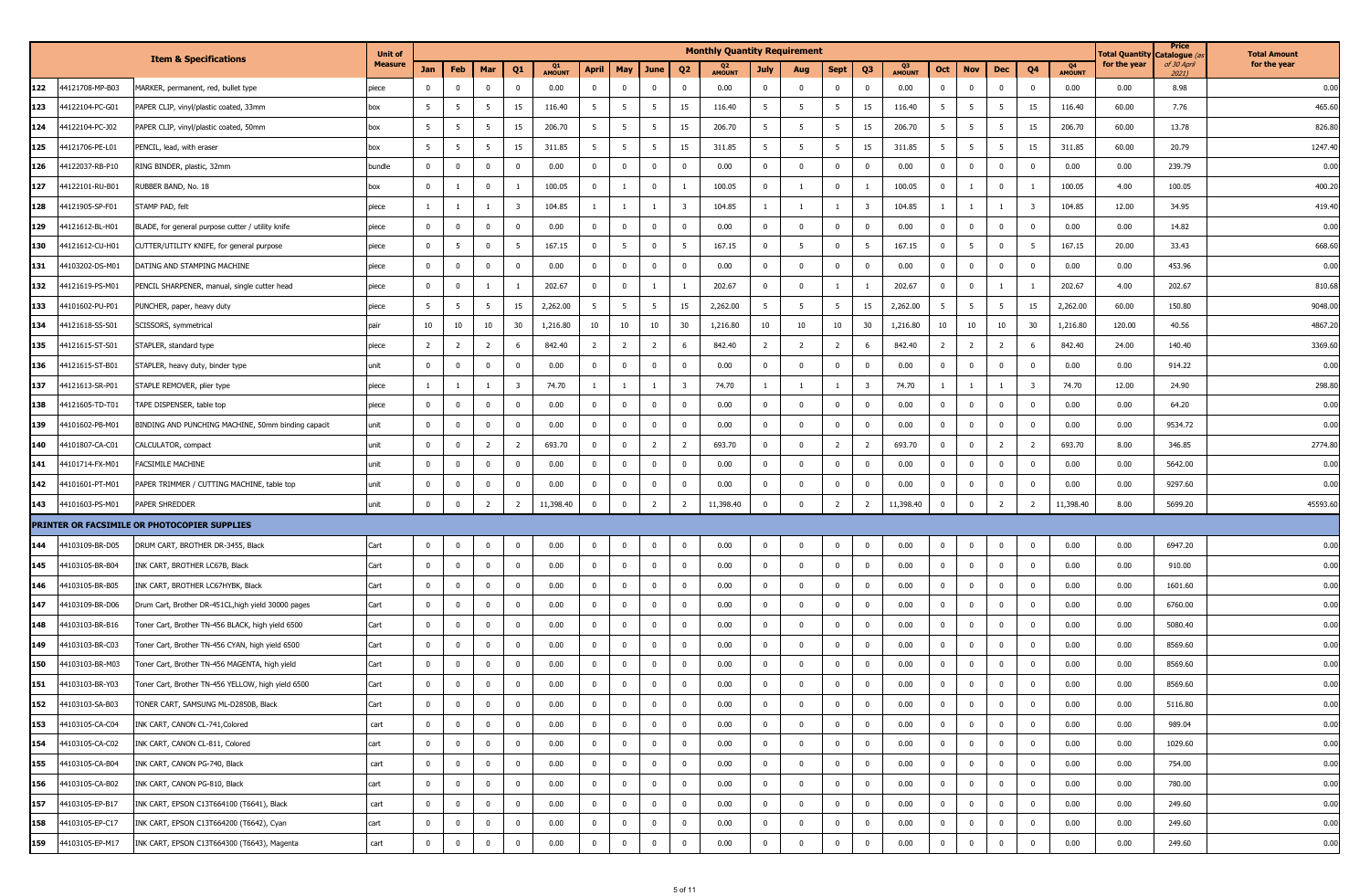|     |                 |                                                   | <b>Unit of</b> |                |                               |                |               |              |                                  |                         | <b>Monthly Quantity Requirement</b> |                |                         |                         |                |               |                         |              |                |             |                       | <b>Total Quantity</b> | Price<br>) catalogue | <b>Total Amount</b> |
|-----|-----------------|---------------------------------------------------|----------------|----------------|-------------------------------|----------------|---------------|--------------|----------------------------------|-------------------------|-------------------------------------|----------------|-------------------------|-------------------------|----------------|---------------|-------------------------|--------------|----------------|-------------|-----------------------|-----------------------|----------------------|---------------------|
|     |                 | <b>Item &amp; Specifications</b>                  | <b>Measure</b> | Jan            | Feb<br>Mar                    | Q1             | <b>AMOUNT</b> | April        | May<br>June                      | Q <sub>2</sub>          | <b>AMOUNT</b>                       | <b>July</b>    | Aug                     | Sept                    | Q3             | <b>AMOUNT</b> | Oct                     | <b>Nov</b>   | Dec            | Q4          | - 04<br><b>AMOUNT</b> | for the year          | of 30 April<br>2021) | for the year        |
| 160 | 44103105-EP-Y17 | INK CART, EPSON C13T664400 (T6644), Yellow        | cart           | $\mathbf{0}$   | $\mathbf{0}$<br>$\Omega$      | 0              | 0.00          | $\mathbf{0}$ | $\overline{0}$<br>$\mathbf 0$    | $\mathbf 0$             | 0.00                                | $\mathbf{0}$   | $\mathbf 0$             | $\overline{0}$          | $\mathbf 0$    | 0.00          | $\bf{0}$                | $\mathbf 0$  | $\mathbf 0$    | $^{\circ}$  | 0.00                  | 0.00                  | 249.60               | 0.00                |
| 161 | 44103105-HP-B40 | Ink Cartridge, HP C2P04AA (HP62) Black            | cart           | $\mathbf 0$    | $\Omega$<br>$\mathbf{0}$      | $\Omega$       | 0.00          | $\mathbf 0$  | $\mathbf{0}$<br>$^{\circ}$       | $\mathbf 0$             | 0.00                                | $^{\circ}$     | $\overline{0}$          | $\mathbf 0$             | $\mathbf 0$    | 0.00          | $\overline{0}$          | $^{\circ}$   | $\mathbf 0$    | $\Omega$    | 0.00                  | 0.00                  | 773.76               | 0.00                |
| 162 | 44103105-HP-T40 | Ink Cartridge, HP C2P06AA (HP62) Tri-color        | cart           | $\mathbf{0}$   | $^{\circ}$<br>$\Omega$        | 0              | 0.00          | $\mathbf 0$  | $\mathbf{0}$<br>0                | $\bf{0}$                | 0.00                                | $\mathbf{0}$   | $\mathbf 0$             | $\overline{\mathbf{0}}$ | $\bf{0}$       | 0.00          | $\overline{\mathbf{0}}$ | $^{\circ}$   | $\mathbf{0}$   | $^{\circ}$  | 0.00                  | 0.00                  | 950.56               | 0.00                |
| 163 | 44103105-HP-B09 | INK CART, HP C9351AA, (HP21), Black               | cart           | $\mathbf 0$    | $\Omega$<br>$\mathbf{0}$      | $\mathbf{0}$   | 0.00          | $\mathbf{0}$ | $\mathbf{0}$<br>$\mathbf{0}$     | $\mathbf 0$             | 0.00                                | $\mathbf{0}$   | $\mathbf 0$             | $\mathbf 0$             | $\mathbf 0$    | 0.00          | $\overline{0}$          | $\mathbf 0$  | $\mathbf 0$    | $\mathbf 0$ | 0.00                  | 0.00                  | 795.60               | 0.00                |
| 164 | 44103105-HP-T10 | INK CART, HP C9352AA, (HP22), Tri-color           | cart           | $\mathbf 0$    | $^{\circ}$<br>$\mathbf{0}$    | $\mathbf 0$    | 0.00          | $\mathbf{0}$ | $\bf{0}$<br>$\mathbf 0$          | $\mathbf 0$             | 0.00                                | $\mathbf{0}$   | $\mathbf 0$             | $\overline{0}$          | $\bf{0}$       | 0.00          | $\overline{0}$          | $^{\circ}$   | $\mathbf{0}$   | $^{\circ}$  | 0.00                  | 0.00                  | 920.40               | 0.00                |
| 165 | 44103105-HP-P48 | Ink Cartridge, HP C9397A (HP72) 69ml Photo Black  | cart           | $\mathbf 0$    | $^{\circ}$<br>$\Omega$        | $^{\circ}$     | 0.00          | $\mathbf{0}$ | $\mathbf{0}$<br>$^{\circ}$       | $\overline{\mathbf{0}}$ | 0.00                                | $\mathbf{0}$   | $\mathbf 0$             | $\overline{0}$          | $\mathbf 0$    | 0.00          | $\mathbf 0$             | $^{\circ}$   | $\mathbf 0$    | $^{\circ}$  | 0.00                  | 0.00                  | 1996.80              | 0.00                |
| 166 | 44103105-HP-C48 | Ink Cartridge, HP C9398A (HP72) 69ml Cyan         | cart           | $\mathbf{0}$   | $\mathbf{0}$<br>$^{\circ}$    | 0              | 0.00          | $\mathbf{0}$ | $\mathbf{0}$<br>0                | $\overline{\mathbf{0}}$ | 0.00                                | $\bf{0}$       | $\mathbf 0$             | $\overline{\mathbf{0}}$ | $\bf{0}$       | 0.00          | $\overline{\mathbf{0}}$ | $^{\circ}$   | $\mathbf{0}$   | $\mathbf 0$ | 0.00                  | 0.00                  | 1996.80              | 0.00                |
| 167 | 44103105-HP-M48 | Ink Cartridge, HP C9399A (HP72) 69ml Magenta      | cart           | $\mathbf{0}$   | $\mathbf{0}$<br>$\Omega$      | $\overline{0}$ | 0.00          | $\mathbf{0}$ | $\overline{0}$<br>$\mathbf{0}$   | $\overline{0}$          | 0.00                                | $\mathbf{0}$   | $\mathbf 0$             | $\overline{0}$          | $\mathbf 0$    | 0.00          | $\bf{0}$                | $\mathbf 0$  | $\mathbf 0$    | $\mathbf 0$ | 0.00                  | 0.00                  | 1996.80              | 0.00                |
| 168 | 44103105-HP-Y48 | Ink Cartridge, HP C9400A (HP72) 69ml Yellow       | cart           | $^{\circ}$     | $^{\circ}$<br>$\mathbf{0}$    | - 0            | 0.00          | $\mathbf{0}$ | $\mathbf{0}$<br>$\mathbf 0$      | $\overline{\mathbf{0}}$ | 0.00                                | $\mathbf{0}$   | $\mathbf 0$             | $\overline{\mathbf{0}}$ | $\bf{0}$       | 0.00          | $\bf{0}$                | $^{\circ}$   | $\mathbf{0}$   | $\mathbf 0$ | 0.00                  | 0.00                  | 1996.80              | 0.00                |
| 169 | 44103105-HP-G48 | Ink Cartridge, HP C9401A (HP72) 69ml Gray         | cart           | $\mathbf{0}$   | $\mathbf{0}$<br>$^{\circ}$    | $\Omega$       | 0.00          | $\mathbf 0$  | $\mathbf{0}$<br>$^{\circ}$       | $\mathbf 0$             | 0.00                                | $^{\circ}$     | $\mathbf 0$             | $\overline{0}$          | $\mathbf 0$    | 0.00          | $\bf{0}$                | $^{\circ}$   | $\mathbf 0$    | $^{\circ}$  | 0.00                  | 0.00                  | 1996.80              | 0.00                |
| 170 | 44103105-HP-B48 | Ink Cartridge, HP C9403A (HP72) 130ml Matte Black | cart           | $^{\circ}$     | $^{\circ}$<br>$\mathbf{0}$    | $\mathbf 0$    | 0.00          | $^{\circ}$   | $\mathbf 0$<br>$\mathbf{0}$      | $\bf{0}$                | 0.00                                | $\bf{0}$       | $\mathbf 0$             | $\overline{\mathbf{0}}$ | $\bf{0}$       | 0.00          | $\bf{0}$                | $^{\circ}$   | $\mathbf 0$    | $\mathbf 0$ | 0.00                  | 0.00                  | 3016.00              | 0.00                |
| 171 | 44103105-HP-B17 | INK CART, HP CC640WA, (HP60), Black               | cart           | $\mathbf{0}$   | $\mathbf{0}$                  | $\mathbf 0$    | 0.00          | $\bf{0}$     | $\overline{0}$<br>$^{\circ}$     | $\mathbf 0$             | 0.00                                | $\mathbf{0}$   | $\mathbf 0$             | $\mathbf 0$             | $\mathbf 0$    | 0.00          | $\mathbf 0$             | $^{\circ}$   | $\mathbf 0$    | $^{\circ}$  | 0.00                  | 0.00                  | 769.60               | 0.00                |
| 172 | 44103105-HP-T17 | INK CART, HP CC643WA, (HP60), Tri-color           | cart           | $^{\circ}$     | $\mathbf{0}$<br>$^{\circ}$    | 0              | 0.00          | $^{\circ}$   | $\mathbf 0$<br>$\mathbf 0$       | $\mathbf 0$             | 0.00                                | $\mathbf{0}$   | $\mathbf 0$             | $\mathbf 0$             | $\mathbf 0$    | 0.00          | $\overline{0}$          | $^{\circ}$   | $\mathbf 0$    | $^{\circ}$  | 0.00                  | 0.00                  | 915.20               | 0.00                |
| 173 | 44103105-HP-B35 | INK CART, HP CD887AA, (HP703), Black              | cart           | $^{\circ}$     | $\mathbf{0}$                  | 0              | 0.00          | $\bf{0}$     | $^{\circ}$<br>$^{\circ}$         | $\overline{\mathbf{0}}$ | 0.00                                | $\mathbf{0}$   | $\overline{0}$          | $\overline{0}$          | $\mathbf 0$    | 0.00          | $\mathbf 0$             | $\Omega$     | $\mathbf 0$    | $^{\circ}$  | 0.00                  | 0.00                  | 366.08               | 0.00                |
| 174 | 44103105-HP-T35 | INK CART, HP CD888AA, (HP703), Tri-color          | cart           | $^{\circ}$     | $\mathbf{0}$<br>$^{\circ}$    | - 0            | 0.00          | $^{\circ}$   | $\mathbf 0$<br>$\mathbf 0$       | $\mathbf 0$             | 0.00                                | $\mathbf{0}$   | $\mathbf 0$             | $\mathbf 0$             | $\bf{0}$       | 0.00          | $\mathbf 0$             | $^{\circ}$   | $\mathbf 0$    | $^{\circ}$  | 0.00                  | 0.00                  | 366.08               | 0.00                |
| 175 | 44103105-HX-C40 | INK CART, HP CD972AA, (HP 920XL), Cyan            | cart           | $\mathbf{0}$   | $\overline{0}$                | $\Omega$       | 0.00          | $\mathbf 0$  | $\overline{0}$<br>$\Omega$       | $\overline{0}$          | 0.00                                | $\Omega$       | $\mathbf 0$             | $\overline{0}$          | $\mathbf 0$    | 0.00          | $\mathbf 0$             | $\Omega$     | $\mathbf 0$    | $\mathbf 0$ | 0.00                  | 0.00                  | 641.68               | 0.00                |
| 176 | 44103105-HX-M40 | INK CART, HP CD973AA, (HP 920XL), Magenta         | cart           | $\mathbf{0}$   | $^{\circ}$<br>$\mathbf{0}$    | - 0            | 0.00          | $^{\circ}$   | $\mathbf 0$<br>$\mathbf 0$       | $\overline{\mathbf{0}}$ | 0.00                                | $\mathbf{0}$   | $\mathbf 0$             | $\overline{0}$          | $\mathbf 0$    | 0.00          | $\overline{0}$          | $\mathbf 0$  | $\mathbf 0$    | $\mathbf 0$ | 0.00                  | 0.00                  | 641.68               | 0.00                |
| 177 | 44103105-HX-Y40 | INK CART, HP CD974AA, (HP 920XL), Yellow,         | cart           | $^{\circ}$     | $\Omega$                      |                | 0.00          | $^{\circ}$   | $\Omega$<br>$^{\circ}$           | $\mathbf{0}$            | 0.00                                | $\Omega$       | $\Omega$                | $\Omega$                | 0              | 0.00          | $\mathbf 0$             | $\Omega$     | $\mathbf 0$    | $^{\circ}$  | 0.00                  | 0.00                  | 641.68               | 0.00                |
| 178 | 44103105-HX-B40 | INK CART, HP CD975AA, (HP 920XL), Black           | cart           | $\mathbf{0}$   | $\Omega$<br>$\mathbf{0}$      | $\mathbf 0$    | 0.00          | $^{\circ}$   | $^{\circ}$<br>$\mathbf{0}$       | $\mathbf 0$             | 0.00                                | $\mathbf{0}$   | $\mathbf 0$             | $\bf{0}$                | $\mathbf 0$    | 0.00          | $\mathbf 0$             | $^{\circ}$   | $\mathbf 0$    | $^{\circ}$  | 0.00                  | 0.00                  | 1346.80              | 0.00                |
| 179 | 44103105-HP-B20 | INK CART, HP CH561WA, (HP61), Black               | cart           | $\mathbf{0}$   | $\mathbf{0}$                  | $\mathbf 0$    | 0.00          | $\mathbf{0}$ | $\mathbf 0$<br>$\mathbf{0}$      | $\mathbf 0$             | 0.00                                | $\mathbf{0}$   | $\mathbf 0$             | $\overline{0}$          | $\bf{0}$       | 0.00          | $\mathbf 0$             | $^{\circ}$   | $\mathbf 0$    | $^{\circ}$  | 0.00                  | 0.00                  | 756.08               | 0.00                |
| 180 | 44103105-HP-T20 | INK CART, HP CH562WA, (HP61), Tricolor            | cart           | $\mathbf 0$    | $^{\circ}$<br>$\mathbf{0}$    | $\Omega$       | 0.00          | $\mathbf 0$  | $\overline{0}$<br>$\mathbf{0}$   | $\overline{0}$          | 0.00                                | $\mathbf{0}$   | $\mathbf 0$             | $\overline{0}$          | $\mathbf 0$    | 0.00          | $\overline{0}$          | $^{\circ}$   | $\mathbf 0$    | $^{\circ}$  | 0.00                  | 0.00                  | 931.84               | 0.00                |
| 181 | 44103105-HP-B49 | Ink Cartridge, HP CH565A (HP82) Black             | cart           | $^{\circ}$     | $^{\circ}$                    | 0              | 0.00          | $\bf{0}$     | $\mathbf 0$<br>$^{\circ}$        | $\overline{\mathbf{0}}$ | 0.00                                | $^{\circ}$     | $\overline{\mathbf{0}}$ | $\overline{\mathbf{0}}$ | $\mathbf 0$    | 0.00          | $\bf{0}$                | $^{\circ}$   | $\mathbf{0}$   | $^{\circ}$  | 0.00                  | 0.00                  | 1944.80              | 0.00                |
| 182 | 44103105-HP-C49 | Ink Cartridge, HP CH566A (HP82) Cyan              | cart           | $\mathbf{0}$   | $\Omega$<br>$\mathbf{0}$      | $\mathbf 0$    | 0.00          | $\bf{0}$     | $\mathbf 0$<br>$\mathbf 0$       | $\overline{\mathbf{0}}$ | 0.00                                | $\mathbf{0}$   | $\mathbf 0$             | $\mathbf 0$             | $\bf{0}$       | 0.00          | $\bf{0}$                | $^{\circ}$   | $\mathbf 0$    | $^{\circ}$  | 0.00                  | 0.00                  | 1539.20              | 0.00                |
| 183 | 44103105-HP-M49 | Ink Cartridge, HP CH567A (HP82) Magenta           | cart           | $\mathbf{0}$   | $\mathbf{0}$                  | 0              | 0.00          | $\mathbf 0$  | $\mathbf 0$<br>$\mathbf 0$       | $\mathbf 0$             | 0.00                                | $\Omega$       | $\mathbf 0$             | $^{\circ}$              | $\mathbf 0$    | 0.00          | $\mathbf 0$             | $\Omega$     | $\mathbf 0$    | $^{\circ}$  | 0.00                  | 0.00                  | 1539.20              | 0.00                |
| 184 | 44103105-HP-Y49 | Ink Cartridge, HP CH568A (HP82) Yellow            | cart           | $\mathbf 0$    | $\mathbf{0}$<br>$^{\circ}$    | $\Omega$       | 0.00          | $\mathbf 0$  | $\mathbf{0}$<br>$\Omega$         | $\overline{\mathbf{0}}$ | 0.00                                | $\mathbf{0}$   | $\mathbf 0$             | $^{\circ}$              | $\mathbf 0$    | 0.00          | $\overline{0}$          | $\Omega$     | $\mathbf 0$    | $^{\circ}$  | 0.00                  | 0.00                  | 1539.20              | 0.00                |
| 185 | 44103105-HX-B43 | INK CART, HP CN045AA, (HP950XL), Black            | cart           | $^{\circ}$     | $\Omega$<br>$\Omega$          | 0              | 0.00          | $\mathbf 0$  | $\mathbf 0$<br>$^{\circ}$        | $\overline{\mathbf{0}}$ | 0.00                                | $^{\circ}$     | $\mathbf 0$             | $\overline{0}$          | $\bf{0}$       | 0.00          | $\overline{0}$          | $\Omega$     | $\mathbf 0$    | $^{\circ}$  | 0.00                  | 0.00                  | 1786.72              | 0.00                |
| 186 | 44103105-HX-C43 | INK CART, HP CN046AA, (HP951XL), Cyan             | cart           | $\mathbf 0$    | $\Omega$<br>$\mathbf{0}$      | $\Omega$       | 0.00          | $\mathbf 0$  | $\overline{0}$<br>$\mathbf{0}$   | $\overline{\mathbf{0}}$ | 0.00                                | $\mathbf{0}$   | $\mathbf 0$             | $\mathbf 0$             | $\mathbf 0$    | 0.00          | $\overline{0}$          | $\mathbf 0$  | $\mathbf 0$    | $\mathbf 0$ | 0.00                  | 0.00                  | 1326.00              | 0.00                |
| 187 | 44103105-HX-M43 | INK CART, HP CN047AA, (HP951XL), Magenta          | cart           | $\mathbf 0$    | $\mathbf{0}$<br>$^{\circ}$    | - 0            | 0.00          | $\mathbf{0}$ | $\overline{0}$<br>$\mathbf 0$    | $\overline{\mathbf{0}}$ | 0.00                                | $\mathbf{0}$   | $\mathbf 0$             | $\overline{\mathbf{0}}$ | $\bf{0}$       | 0.00          | $\overline{0}$          | $\mathbf 0$  | $\mathbf 0$    | $\mathbf 0$ | 0.00                  | 0.00                  | 1326.00              | 0.00                |
| 188 | 44103105-HX-Y43 | INK CART, HP CN048AA, (HP951XL). Yellow           | cart           | $\mathbf 0$    | $^{\circ}$<br>$\Omega$        | $\Omega$       | 0.00          | $\mathbf 0$  | $\mathbf 0$<br>$\mathbf{0}$      | $\overline{\mathbf{0}}$ | 0.00                                | $^{\circ}$     | $\overline{0}$          | $\mathbf{0}$            | $\mathbf 0$    | 0.00          | $\overline{0}$          | $\mathbf{0}$ | $\mathbf{0}$   | $\Omega$    | 0.00                  | 0.00                  | 1326.00              | 0.00                |
| 189 | 44103105-HP-B36 | INK CART, HP CN692AA, (HP704), Black              | cart           | $^{\circ}$     | $\mathbf{0}$<br>$\Omega$      | $\mathbf 0$    | 0.00          | $^{\circ}$   | $\mathbf 0$<br>$\mathbf 0$       | $\mathbf 0$             | 0.00                                | $\mathbf{0}$   | $\overline{\mathbf{0}}$ | $\overline{0}$          | $\bf{0}$       | 0.00          | $\overline{0}$          | $\Omega$     | $\mathbf{0}$   | $^{\circ}$  | 0.00                  | 0.00                  | 366.08               | 0.00                |
| 190 | 44103105-HP-T36 | INK CART, HP CN693AA, (HP704), Tri-color          | cart           | $\mathbf{0}$   | $\mathbf{0}$                  | $\mathbf 0$    | 0.00          | $\mathbf 0$  | $\mathbf 0$<br>$\Omega$          | $\mathbf 0$             | 0.00                                | $\Omega$       | $\Omega$                | $\mathbf 0$             | $\mathbf 0$    | 0.00          | $\mathbf 0$             |              | $\overline{0}$ | $\Omega$    | 0.00                  | 0.00                  | 366.08               | 0.00                |
| 191 | 44103105-HP-B33 | INK CART, HP CZ107AA, (HP678), Black              | cart           | $\mathbf 0$    | $\overline{0}$<br>$\mathbf 0$ | $\mathbf 0$    | 0.00          | $\mathbf{0}$ | $\bf{0}$<br>$\mathbf 0$          | $\mathbf{0}$            | 0.00                                | $^{\circ}$     | $\bf{0}$                | $\mathbf 0$             | $\bf{0}$       | 0.00          | $\overline{\mathbf{0}}$ | $^{\circ}$   | $\bf{0}$       | $\mathbf 0$ | 0.00                  | 0.00                  | 366.08               | 0.00                |
| 192 | 44103105-HP-T33 | INK CART, HP CZ108AA, (HP678), Tricolor           | cart           | $\overline{0}$ | $\overline{0}$<br>$^{\circ}$  | $\mathbf{0}$   | 0.00          | $\mathbf{0}$ | $\overline{0}$<br>$\overline{0}$ | $\overline{0}$          | 0.00                                | $\overline{0}$ | $\bf{0}$                | $\overline{0}$          | $\bf{0}$       | 0.00          | $\bf{0}$                | $^{\circ}$   | $\overline{0}$ | $\mathbf 0$ | 0.00                  | 0.00                  | 366.08               | 0.00                |
| 193 | 44103105-HP-B42 | INK CART, HP CZ121A (HP685A), Black               | cart           | $\overline{0}$ | $\overline{0}$<br>$\mathbf 0$ | $\mathbf{0}$   | 0.00          | $\mathbf{0}$ | $\bf{0}$<br>$\overline{0}$       | $\overline{0}$          | 0.00                                | $\overline{0}$ | $\mathbf 0$             | $\overline{0}$          | $\mathbf{0}$   | 0.00          | $\bf{0}$                | $\mathbf 0$  | $\bf{0}$       | $\mathbf 0$ | 0.00                  | 0.00                  | 312.00               | 0.00                |
| 194 | 44103105-HP-C33 | INK CART, HP CZ122A (HP685A), Cyan                | cart           | $\bf{0}$       | $\mathbf 0$<br>$^{\circ}$     | $\bf{0}$       | 0.00          | $\bf{0}$     | $\overline{0}$<br>$\overline{0}$ | $\overline{0}$          | 0.00                                | $\overline{0}$ | $\mathbf 0$             | $\overline{0}$          | $\mathbf{0}$   | 0.00          | $\overline{0}$          | $\bf{0}$     | $\bf{0}$       | $\mathbf 0$ | 0.00                  | 0.00                  | 256.88               | 0.00                |
| 195 | 44103105-HP-M33 | INK CART, HP CZ123A (HP685A), Magenta             | cart           | $\overline{0}$ | $\bf{0}$<br>$\mathbf 0$       | $\mathbf{0}$   | 0.00          | $\bf{0}$     | $\overline{0}$<br>$\bf{0}$       | $\overline{0}$          | 0.00                                | $\overline{0}$ | $\bf{0}$                | $\overline{0}$          | $\mathbf{0}$   | 0.00          | $\overline{0}$          | $^{\circ}$   | $\bf{0}$       | $\bf{0}$    | 0.00                  | 0.00                  | 256.88               | 0.00                |
| 196 | 44103105-HP-Y33 | INK CART, HP CZ124A (HP685A), Yellow              | cart           | $\bf{0}$       | $\overline{0}$<br>$\Omega$    | $\mathbf 0$    | 0.00          | $\bf{0}$     | $\mathbf 0$<br>$\overline{0}$    | $\mathbf 0$             | 0.00                                | $\overline{0}$ | $\mathbf 0$             | $\overline{0}$          | $\mathbf{0}$   | 0.00          | $\overline{0}$          | $^{\circ}$   | $\mathbf 0$    | $\mathbf 0$ | 0.00                  | 0.00                  | 256.88               | 0.00                |
| 197 | 44103105-HP-T43 | Ink Cartridge, HP F6V26AA (HP680) Tri-color       | cart           | $\bf{0}$       | $\mathbf 0$<br>$\overline{0}$ | $\bf{0}$       | 0.00          | $\mathbf{0}$ | $\bf{0}$<br>$\overline{0}$       | $\mathbf{0}$            | 0.00                                | $\overline{0}$ | $\bf{0}$                | $\overline{0}$          | $\overline{0}$ | 0.00          | $\overline{0}$          | $^{\circ}$   | $\bf{0}$       | $\mathbf 0$ | 0.00                  | 0.00                  | 405.60               | 0.00                |
| 198 | 44103105-HP-B43 | Ink Cartridge, HP F6V27AA (HP680) Black           | cart           | $\mathbf 0$    | $\mathbf 0$<br>$\mathbf 0$    | $\mathbf 0$    | 0.00          | $\mathbf 0$  | $\overline{0}$<br>$\mathbf 0$    | $\overline{0}$          | 0.00                                | $\mathbf 0$    | $\mathbf 0$             | $\overline{0}$          | $\overline{0}$ | 0.00          | $\mathbf 0$             | $\mathbf 0$  | $\mathbf 0$    | $\mathbf 0$ | 0.00                  | 0.00                  | 405.60               | 0.00                |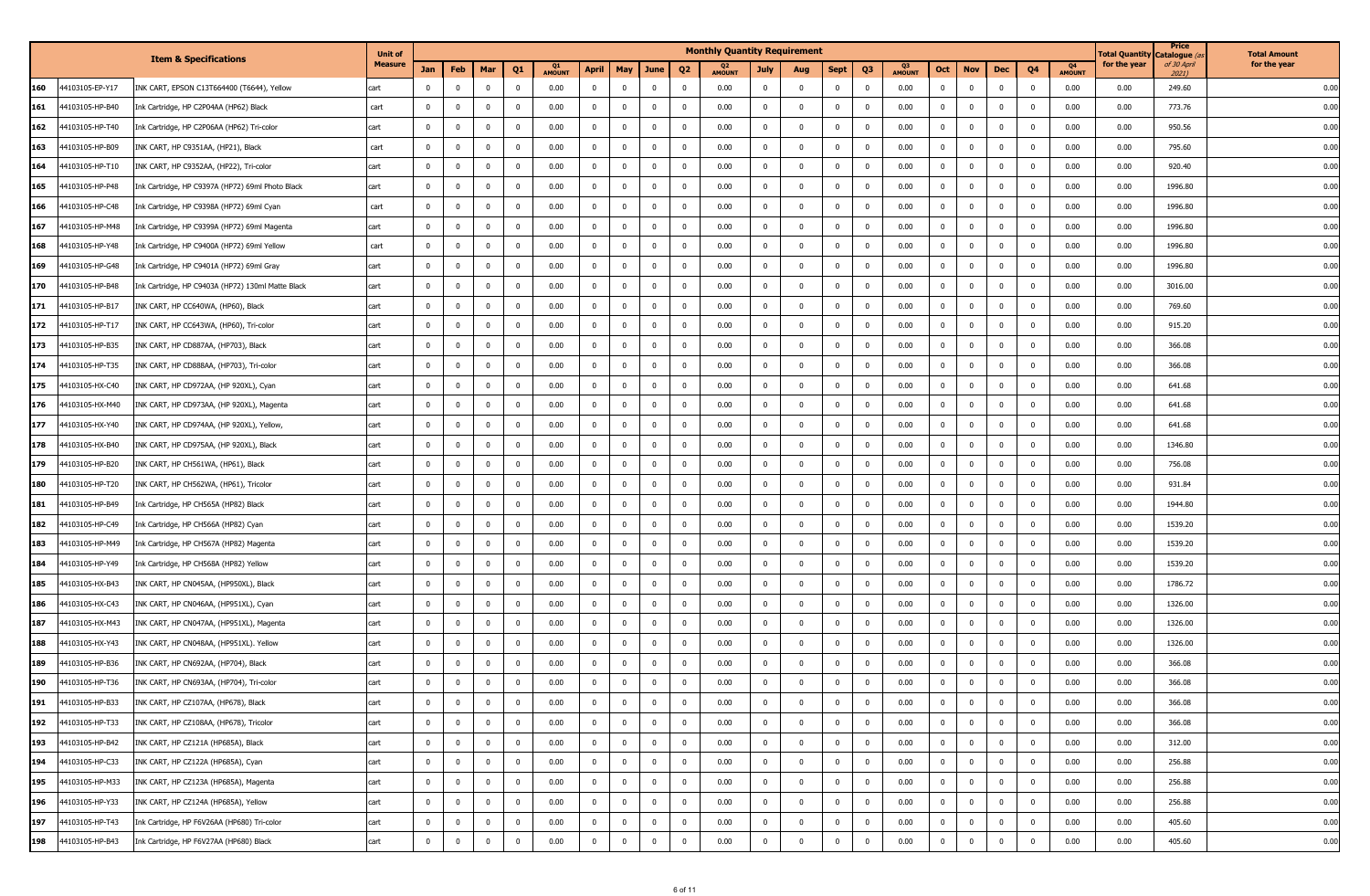|     |                 |                                                | <b>Unit of</b> |                |                |                |              |               |                |                |                |                         | <b>Monthly Quantity Requirement</b> |                |                |                |                |               |                         |                |                |                |                       | <b>Total Quantity</b> | Price<br>) catalogue | <b>Total Amount</b> |
|-----|-----------------|------------------------------------------------|----------------|----------------|----------------|----------------|--------------|---------------|----------------|----------------|----------------|-------------------------|-------------------------------------|----------------|----------------|----------------|----------------|---------------|-------------------------|----------------|----------------|----------------|-----------------------|-----------------------|----------------------|---------------------|
|     |                 | <b>Item &amp; Specifications</b>               | <b>Measure</b> | Jan            | Feb            | Mar            | Q1           | <b>AMOUNT</b> | April          | <b>May</b>     | June           | Q <sub>2</sub>          | <b>AMOUNT</b>                       | <b>July</b>    | Aug            | <b>Sept</b>    | Q3             | <b>AMOUNT</b> | Oct                     | <b>Nov</b>     | Dec            | Q4             | - 04<br><b>AMOUNT</b> | for the year          | of 30 April<br>2021) | for the year        |
| 199 | 44103105-HP-C50 | Ink Cartridge, HP L0S51AA (HP955) Cyan         | cart           | $\Omega$       | $\Omega$       | $\mathbf 0$    | $^{\circ}$   | 0.00          | $\mathbf{0}$   | $^{\circ}$     | $\mathbf{0}$   | $\overline{\mathbf{0}}$ | 0.00                                | $\mathbf{0}$   | $\mathbf 0$    | $\overline{0}$ | $\mathbf 0$    | 0.00          | $\overline{0}$          | $\mathbf 0$    | $\mathbf 0$    | $\bf{0}$       | 0.00                  | 0.00                  | 995.75               | 0.00                |
| 200 | 44103105-HP-M50 | Ink Cartridge, HP L0S54AA (HP955) Magenta      | cart           | $\mathbf 0$    | $\mathbf{0}$   | $\mathbf 0$    | $\Omega$     | 0.00          | $\mathbf{0}$   | $\Omega$       | $\mathbf{0}$   | $\overline{\mathbf{0}}$ | 0.00                                | $\mathbf{0}$   | $\mathbf 0$    | $\mathbf 0$    | $\mathbf 0$    | 0.00          | $\mathbf{0}$            | $\mathbf 0$    | $\mathbf 0$    | $\mathbf 0$    | 0.00                  | 0.00                  | 995.75               | 0.00                |
| 201 | 44103105-HP-Y50 | Ink Cartridge, HP L0S57AA (HP955) Yellow       | cart           | $^{\circ}$     | $\Omega$       | $\mathbf 0$    | $^{\circ}$   | 0.00          | $\mathbf 0$    | $^{\circ}$     | $\mathbf{0}$   | $\overline{\mathbf{0}}$ | 0.00                                | $\mathbf{0}$   | $\mathbf 0$    | $\overline{0}$ | $\bf{0}$       | 0.00          | $\overline{0}$          | $^{\circ}$     | $\mathbf{0}$   | $\mathbf 0$    | 0.00                  | 0.00                  | 995.75               | 0.00                |
| 202 | 44103105-HP-B50 | Ink Cartridge, HP L0S60AA (HP955) Black        | cart           | $\mathbf{0}$   | $\mathbf 0$    | $\mathbf 0$    | $\bf{0}$     | 0.00          | $\mathbf 0$    | $\mathbf{0}$   | $\mathbf 0$    | $\overline{\mathbf{0}}$ | 0.00                                | $\mathbf{0}$   | $\mathbf 0$    | $\overline{0}$ | $\mathbf 0$    | 0.00          | $\mathbf{0}$            | $\mathbf 0$    | $\mathbf 0$    | $\mathbf 0$    | 0.00                  | 0.00                  | 4956.60              | 0.00                |
| 203 | 44103105-HX-C48 | Ink Cartridge, HP L0S63AA (HP955XL) Cyan       | cart           | $\mathbf 0$    | $\mathbf{0}$   | $\mathbf 0$    | $\mathbf 0$  | 0.00          | $\mathbf{0}$   | $^{\circ}$     | $\mathbf 0$    | $\overline{\mathbf{0}}$ | 0.00                                | $\mathbf{0}$   | $\bf{0}$       | $\overline{0}$ | $\bf{0}$       | 0.00          | $\overline{0}$          | $\mathbf 0$    | $\bf{0}$       | $\mathbf 0$    | 0.00                  | 0.00                  | 1212.64              | 0.00                |
| 204 | 44103105-HX-M48 | Ink Cartridge, HP L0S66AA (HP955XL) Magenta    | cart           | $\mathbf 0$    | $\Omega$       | $\mathbf 0$    | $^{\circ}$   | 0.00          | $\mathbf 0$    | $\Omega$       | $\overline{0}$ | $\overline{\mathbf{0}}$ | 0.00                                | $\mathbf{0}$   | $\mathbf 0$    | $\mathbf 0$    | $\mathbf 0$    | 0.00          | $\overline{0}$          | $^{\circ}$     | $\mathbf 0$    | $\Omega$       | 0.00                  | 0.00                  | 1212.64              | 0.00                |
| 205 | 44103105-HX-Y48 | Ink Cartridge, HP L0S69AA (HP955XL) Yellow     | cart           | $^{\circ}$     | $\Omega$       | $^{\circ}$     | $^{\circ}$   | 0.00          | $\bf{0}$       | $^{\circ}$     | $\overline{0}$ | 0                       | 0.00                                | $\mathbf{0}$   | $\mathbf 0$    | $\overline{0}$ | $\bf{0}$       | 0.00          | $\bf{0}$                | $^{\circ}$     | $\mathbf{0}$   | $^{\circ}$     | 0.00                  | 0.00                  | 1212.64              | 0.00                |
| 206 | 44103105-HX-B48 | Ink Cartridge, HP L0S72AA (HP955XL) Black      | cart           | $\Omega$       | $\Omega$       | $\mathbf 0$    | $^{\circ}$   | 0.00          | $\bf{0}$       | $\Omega$       | $\overline{0}$ | $\overline{\mathbf{0}}$ | 0.00                                | $\mathbf{0}$   | $\bf{0}$       | $\mathbf 0$    | $\mathbf 0$    | 0.00          | $\mathbf{0}$            | $\mathbf 0$    | $\mathbf 0$    | $\mathbf 0$    | 0.00                  | 0.00                  | 1644.24              | 0.00                |
| 207 | 44103105-HP-C51 | Ink Cartridge, HP T6L89AA (HP905) Cyan         | cart           | $^{\circ}$     | $\mathbf{0}$   | $\mathbf{0}$   | $^{\circ}$   | 0.00          | $\mathbf 0$    | $^{\circ}$     | $\overline{0}$ | $\overline{\mathbf{0}}$ | 0.00                                | $\bf{0}$       | $\mathbf 0$    | $\overline{0}$ | $\bf{0}$       | 0.00          | $\overline{0}$          | $^{\circ}$     | $\mathbf 0$    | $\mathbf 0$    | 0.00                  | 0.00                  | 453.62               | 0.00                |
| 208 | 44103105-HP-M51 | Ink Cartridge, HP T6L93AA (HP905) Magenta      | cart           | $^{\circ}$     | $\Omega$       | $\mathbf 0$    | $^{\circ}$   | 0.00          | $\mathbf 0$    | $\Omega$       | $\mathbf{0}$   | $\overline{\mathbf{0}}$ | 0.00                                | $\mathbf{0}$   | $\mathbf 0$    | $\mathbf 0$    | - 0            | 0.00          | $\overline{0}$          | $^{\circ}$     | $\mathbf 0$    | $^{\circ}$     | 0.00                  | 0.00                  | 453.62               | 0.00                |
| 209 | 44103105-HP-Y51 | Ink Cartridge, HP T6L97AA (HP905) Yellow       | cart           | $^{\circ}$     | $\Omega$       | $\mathbf{0}$   | $^{\circ}$   | 0.00          | $\mathbf 0$    | $\mathbf 0$    | $\bf{0}$       | $\overline{\mathbf{0}}$ | 0.00                                | $\mathbf{0}$   | $\mathbf 0$    | $\overline{0}$ | $\bf{0}$       | 0.00          | $\overline{0}$          | $^{\circ}$     | $\mathbf 0$    | $\mathbf 0$    | 0.00                  | 0.00                  | 453.62               | 0.00                |
| 210 | 44103105-HP-B51 | Ink Cartridge, HP T6M01AA (HP905) Black        | cart           | $^{\circ}$     | $\mathbf{0}$   | $\mathbf 0$    | $\mathbf 0$  | 0.00          | $\bf{0}$       | $^{\circ}$     | $\overline{0}$ | $\overline{\mathbf{0}}$ | 0.00                                | $\overline{0}$ | $\bf{0}$       | $\overline{0}$ | $\mathbf{0}$   | 0.00          | $\mathbf{0}$            | $\mathbf 0$    | $\mathbf 0$    | $\mathbf 0$    | 0.00                  | 0.00                  | 741.28               | 0.00                |
| 211 | 44103112-EP-R05 | RIBBON CART, EPSON C13S015516 (#8750), Black   | cart           | $\mathbf{0}$   | $\mathbf{0}$   | $\mathbf 0$    | $\mathbf 0$  | 0.00          | $\mathbf 0$    | $^{\circ}$     | $\mathbf{0}$   | $\overline{\mathbf{0}}$ | 0.00                                | $\mathbf{0}$   | $\mathbf 0$    | $\overline{0}$ | $\mathbf 0$    | 0.00          | $\overline{0}$          | $\mathbf 0$    | $\mathbf 0$    | $\mathbf 0$    | 0.00                  | 0.00                  | 77.43                | 0.00                |
| 212 | 44103112-EP-R07 | RIBBON CART, EPSON C13S015531 (S015086), Black | cart           | $^{\circ}$     | $\Omega$       | $\mathbf 0$    | $\mathbf 0$  | 0.00          | $\mathbf 0$    | $^{\circ}$     | $\mathbf{0}$   | $\overline{\mathbf{0}}$ | 0.00                                | $\mathbf{0}$   | $\mathbf 0$    | $\overline{0}$ | $\mathbf 0$    | 0.00          | $\overline{0}$          | $^{\circ}$     | $\mathbf 0$    | $\mathbf 0$    | 0.00                  | 0.00                  | 736.32               | 0.00                |
| 213 | 44103112-EP-R13 | RIBBON CART, EPSON C13S015632, Black           | cart           | $^{\circ}$     | $\mathbf{0}$   | $\mathbf 0$    | $\mathbf 0$  | 0.00          | $\bf{0}$       | $^{\circ}$     | $\mathbf{0}$   | $\overline{\mathbf{0}}$ | 0.00                                | $\mathbf{0}$   | $\mathbf 0$    | $\overline{0}$ | $\mathbf 0$    | 0.00          | $\overline{0}$          | $\mathbf 0$    | $\mathbf 0$    | $\mathbf 0$    | 0.00                  | 0.00                  | 77.94                | 0.00                |
| 214 | 44103103-BR-B03 | TONER CART, BROTHER TN-2025, Black             | cart           | $\Omega$       | $\mathbf{0}$   | $\mathbf 0$    | $^{\circ}$   | 0.00          | $\bf{0}$       | $\Omega$       | $\mathbf 0$    | $\overline{\mathbf{0}}$ | 0.00                                | $\overline{0}$ | $\bf{0}$       | $\mathbf 0$    | $\mathbf 0$    | 0.00          | $\overline{0}$          | $\mathbf 0$    | $\overline{0}$ | $\mathbf 0$    | 0.00                  | 0.00                  | 2685.28              | 0.00                |
| 215 | 44103103-BR-B04 | TONER CART, BROTHER TN-2130, Black             | cart           | $\mathbf 0$    | $\mathbf{0}$   | $\mathbf 0$    | $\mathbf 0$  | 0.00          | $\bf{0}$       | $^{\circ}$     | $\mathbf{0}$   | $\overline{\mathbf{0}}$ | 0.00                                | $\overline{0}$ | $\bf{0}$       | $\overline{0}$ | $\mathbf 0$    | 0.00          | $\overline{0}$          | $^{\circ}$     | $\mathbf 0$    | $\mathbf 0$    | 0.00                  | 0.00                  | 1892.80              | 0.00                |
| 216 | 44103103-BR-B05 | FONER CART, BROTHER TN-2150, Black             | cart           |                |                | $\Omega$       | 0            | 0.00          | $\mathbf 0$    |                | $^{\circ}$     | $\overline{0}$          | 0.00                                | $^{\circ}$     | $\Omega$       | $\overline{0}$ | 0              | 0.00          | $\mathbf 0$             | $\Omega$       | $\mathbf 0$    | $\Omega$       | 0.00                  | 0.00                  | 2685.28              | 0.00                |
| 217 | 44103103-BR-B09 | TONER CART, BROTHER TN-3320, Black             | cart           | $^{\circ}$     | $\Omega$       | $^{\circ}$     | $^{\circ}$   | 0.00          | $\mathbf 0$    | $^{\circ}$     | $\mathbf 0$    | $\overline{\mathbf{0}}$ | 0.00                                | $\overline{0}$ | $\mathbf 0$    | $\mathbf 0$    | $\mathbf 0$    | 0.00          | $\overline{0}$          | $^{\circ}$     | $\mathbf 0$    | $^{\circ}$     | 0.00                  | 0.00                  | 3567.20              | 0.00                |
| 218 | 44103103-BR-B11 | FONER CART, BROTHER TN-3350, Black             | cart           |                | $\Omega$       | $\mathbf 0$    | $^{\circ}$   | 0.00          | $\bf{0}$       |                | $\mathbf 0$    | $\overline{\mathbf{0}}$ | 0.00                                | $\mathbf{0}$   | $\mathbf 0$    | $\mathbf 0$    | $\mathbf{0}$   | 0.00          | $\mathbf 0$             | $\Omega$       | $\overline{0}$ | $\mathbf 0$    | 0.00                  | 0.00                  | 5002.40              | 0.00                |
| 219 | 44103103-HP-B12 | TONER CART, HP CB435A, Black                   | cart           | $\mathbf 0$    | $\Omega$       | $\mathbf 0$    | $^{\circ}$   | 0.00          | $\bf{0}$       | $\Omega$       | $\overline{0}$ | $\overline{\mathbf{0}}$ | 0.00                                | $\mathbf{0}$   | $\mathbf 0$    | $\overline{0}$ | $\mathbf 0$    | 0.00          | $\mathbf{0}$            | $^{\circ}$     | $\mathbf 0$    | $\mathbf 0$    | 0.00                  | 0.00                  | 3380.00              | 0.00                |
| 220 | 44103103-HP-B14 | TONER CART, HP CB540A, Black                   | cart           | $^{\circ}$     |                | $^{\circ}$     | $^{\circ}$   | 0.00          | $\mathbf 0$    | $^{\circ}$     | $\mathbf{0}$   | 0                       | 0.00                                | $^{\circ}$     | $^{\circ}$     | $\overline{0}$ | 0              | 0.00          | $\mathbf 0$             | $^{\circ}$     | $\mathbf{0}$   | $^{\circ}$     | 0.00                  | 0.00                  | 3337.36              | 0.00                |
| 221 | 44103103-HP-B18 | FONER CART, HP CE255A, Black                   | cart           | $^{\circ}$     | $\Omega$       | $\mathbf 0$    | $^{\circ}$   | 0.00          | $\mathbf 0$    | $\Omega$       | $\mathbf{0}$   | $\overline{\mathbf{0}}$ | 0.00                                | $\overline{0}$ | $\mathbf 0$    | $\mathbf 0$    | $^{\circ}$     | 0.00          | $\overline{0}$          | $^{\circ}$     | $\mathbf{0}$   | $^{\circ}$     | 0.00                  | 0.00                  | 7332.00              | 0.00                |
| 222 | 44103103-HP-B21 | FONER CART, HP CE278A, Black                   | cart           | $^{\circ}$     | $\Omega$       | $\mathbf 0$    | $^{\circ}$   | 0.00          | $\mathbf 0$    |                | $\overline{0}$ | $\overline{\mathbf{0}}$ | 0.00                                | $\mathbf{0}$   | $\mathbf 0$    | $\mathbf 0$    | $^{\circ}$     | 0.00          | $\overline{0}$          | $\Omega$       | $\mathbf 0$    | $^{\circ}$     | 0.00                  | 0.00                  | 3952.00              | 0.00                |
| 223 | 44103103-HP-B22 | TONER CART, HP CE285A (HP85A), Black           | cart           | $\mathbf{0}$   | $\Omega$       | $\mathbf 0$    | $\Omega$     | 0.00          | $\mathbf 0$    | $\Omega$       | $\mathbf{0}$   | $\overline{\mathbf{0}}$ | 0.00                                | $\mathbf{0}$   | $\mathbf 0$    | $\mathbf 0$    | $\mathbf 0$    | 0.00          | $\mathbf{0}$            | $^{\circ}$     | $\mathbf 0$    | $\mathbf 0$    | 0.00                  | 0.00                  | 3432.00              | 0.00                |
| 224 | 44103103-HP-B23 | TONER CART, HP CE310A, Black                   | cart           | $\Omega$       | $\Omega$       | $\mathbf 0$    | $^{\circ}$   | 0.00          | $\mathbf 0$    | $^{\circ}$     | $\mathbf{0}$   | $\overline{\mathbf{0}}$ | 0.00                                | $^{\circ}$     | $\mathbf 0$    | $\overline{0}$ | $\mathbf 0$    | 0.00          | $\overline{\mathbf{0}}$ | $^{\circ}$     | $\mathbf 0$    | $\mathbf 0$    | 0.00                  | 0.00                  | 2614.56              | 0.00                |
| 225 | 44103103-HP-C23 | TONER CART, HP CE311A, Cyan                    | cart           | $\mathbf{0}$   | $\mathbf 0$    | $\mathbf 0$    | $\mathbf{0}$ | 0.00          | $\mathbf 0$    | $\Omega$       | $\mathbf 0$    | $\overline{\mathbf{0}}$ | 0.00                                | $\mathbf{0}$   | $\mathbf 0$    | $\overline{0}$ | $\mathbf 0$    | 0.00          | $\mathbf{0}$            | $\mathbf 0$    | $\mathbf 0$    | $\mathbf 0$    | 0.00                  | 0.00                  | 2542.80              | 0.00                |
| 226 | 44103103-HP-Y23 | FONER CART, HP CE312A, Yellow                  | cart           | $\mathbf 0$    | $\mathbf{0}$   | $\mathbf 0$    | $^{\circ}$   | 0.00          | $\mathbf 0$    | $^{\circ}$     | $\mathbf 0$    | $\overline{\mathbf{0}}$ | 0.00                                | $\mathbf{0}$   | $\mathbf 0$    | $\overline{0}$ | $\bf{0}$       | 0.00          | $\overline{0}$          | $\mathbf 0$    | $\mathbf{0}$   | $\mathbf 0$    | 0.00                  | 0.00                  | 2542.80              | 0.00                |
| 227 | 44103103-HP-M23 | TONER CART, HP CE313A, Magenta                 | cart           | $\mathbf{0}$   | $\Omega$       | $\mathbf{0}$   | $\mathbf{0}$ | 0.00          | $\mathbf{0}$   | $\Omega$       | $\mathbf{0}$   | $\overline{\mathbf{0}}$ | 0.00                                | $\mathbf{0}$   | $\overline{0}$ | $\mathbf 0$    | $\mathbf 0$    | 0.00          | $\mathbf{0}$            | $\mathbf 0$    | $\mathbf{0}$   | $\overline{0}$ | 0.00                  | 0.00                  | 2542.80              | 0.00                |
| 228 | 44103103-HP-B24 | TONER CART, HP CE320A, Black                   | cart           | $\Omega$       | $\Omega$       | $^{\circ}$     | $^{\circ}$   | 0.00          | $\mathbf 0$    | $^{\circ}$     | $\mathbf{0}$   | 0                       | 0.00                                | $^{\circ}$     | $\mathbf 0$    | $\overline{0}$ | $\bf{0}$       | 0.00          | $\mathbf 0$             | $^{\circ}$     | $\mathbf{0}$   | $\mathbf 0$    | 0.00                  | 0.00                  | 2916.16              | 0.00                |
| 229 | 44103103-HP-C24 | TONER CART, HP CE321A, Cyan                    | cart           | $\Omega$       | $\Omega$       | $\mathbf 0$    | $\Omega$     | 0.00          | $\bf{0}$       |                | $\mathbf{0}$   | $\overline{0}$          | 0.00                                | $\overline{0}$ | $\Omega$       | $\mathbf 0$    | $\mathbf 0$    | 0.00          | $\mathbf 0$             | $\Omega$       | $\overline{0}$ | $\Omega$       | 0.00                  | 0.00                  | 3072.16              | 0.00                |
| 230 | 44103103-HP-Y24 | TONER CART, HP CE322A, Yellow                  | cart           | $\overline{0}$ | $\mathbf{0}$   | $\bf{0}$       | $\mathbf 0$  | 0.00          | $\mathbf 0$    | $\mathbf 0$    | $\overline{0}$ | $\overline{0}$          | 0.00                                | $^{\circ}$     | $\bf{0}$       | $\overline{0}$ | $\bf{0}$       | 0.00          | $\bf{0}$                | $^{\circ}$     | $\bf{0}$       | $\mathbf 0$    | 0.00                  | 0.00                  | 3072.16              | 0.00                |
| 231 | 44103103-HP-M24 | TONER CART, HP CE323A, Magenta                 | cart           | $\mathbf 0$    | $\Omega$       | $\mathbf 0$    | $\mathbf{0}$ | 0.00          | $\overline{0}$ | $^{\circ}$     | $\overline{0}$ | $\overline{\mathbf{0}}$ | 0.00                                | $\overline{0}$ | $\mathbf{0}$   | $\overline{0}$ | $\mathbf{0}$   | 0.00          | $\overline{0}$          | $\mathbf 0$    | $\overline{0}$ | $\mathbf 0$    | 0.00                  | 0.00                  | 3072.16              | 0.00                |
| 232 | 44103103-HP-B25 | TONER CART, HP CE390A, Black                   | cart           | $\overline{0}$ | $\mathbf{0}$   | $\bf{0}$       | $\bf{0}$     | 0.00          | $\mathbf{0}$   | $\overline{0}$ | $\mathbf{0}$   | $\overline{\mathbf{0}}$ | 0.00                                | $\bf{0}$       | $\bf{0}$       | $\overline{0}$ | $\overline{0}$ | 0.00          | $\overline{0}$          | $\mathbf 0$    | $\bf{0}$       | $\bf{0}$       | 0.00                  | 0.00                  | 8476.00              | 0.00                |
| 233 | 44103103-HP-B26 | TONER CART, HP CE400A, Black                   | cart           | $\overline{0}$ | $\overline{0}$ | $\bf{0}$       | $\mathbf{0}$ | 0.00          | $\mathbf{0}$   | $\mathbf{0}$   | $\overline{0}$ | $\overline{\mathbf{0}}$ | 0.00                                | $\overline{0}$ | $\mathbf 0$    | $\overline{0}$ | $\mathbf 0$    | 0.00          | $\overline{0}$          | $\bf{0}$       | $\bf{0}$       | $\bf{0}$       | 0.00                  | 0.00                  | 6900.40              | 0.00                |
| 234 | 44103103-HP-C26 | TONER CART, HP CE401A, Cyan                    | cart           | $\overline{0}$ | $\overline{0}$ | $\overline{0}$ | $\mathbf{0}$ | 0.00          | $\mathbf{0}$   | $\overline{0}$ | $\mathbf{0}$   | $\overline{\mathbf{0}}$ | 0.00                                | $\overline{0}$ | $\bf{0}$       | $\overline{0}$ | $\overline{0}$ | 0.00          | $\overline{0}$          | $\mathbf 0$    | $\overline{0}$ | $\bf{0}$       | 0.00                  | 0.00                  | 10193.04             | 0.00                |
| 235 | 44103103-HP-Y26 | TONER CART, HP CE402A, Yellow                  | cart           | $\mathbf 0$    | $\mathbf{0}$   | $\bf{0}$       | $\bf{0}$     | 0.00          | $\mathbf{0}$   | $^{\circ}$     | $\overline{0}$ | $\overline{\mathbf{0}}$ | 0.00                                | $\overline{0}$ | $\bf{0}$       | $\overline{0}$ | $\mathbf{0}$   | 0.00          | $\mathbf{0}$            | $\mathbf 0$    | $\overline{0}$ | $\bf{0}$       | 0.00                  | 0.00                  | 10193.04             | 0.00                |
| 236 | 44103103-HP-M26 | TONER CART, HP CE403A, Magenta                 | cart           | $\overline{0}$ | $\overline{0}$ | $\mathbf{0}$   | $\mathbf{0}$ | 0.00          | $\bf{0}$       | $\overline{0}$ | $\overline{0}$ | $\overline{\mathbf{0}}$ | 0.00                                | $\overline{0}$ | $\mathbf 0$    | $\overline{0}$ | $\overline{0}$ | 0.00          | $\overline{0}$          | $\mathbf{0}$   | $\bf{0}$       | $\bf{0}$       | 0.00                  | 0.00                  | 10193.04             | 0.00                |
| 237 | 44103103-HP-B27 | TONER CART, HP CE410A, (HP305), Black          | cart           | $\mathbf 0$    | $\overline{0}$ | $\pmb{0}$      | $\mathbf 0$  | 0.00          | $\mathbf 0$    | $\mathbf 0$    | $\bf{0}$       | $\overline{0}$          | 0.00                                | $\mathbf 0$    | $\mathbf 0$    | $\mathbf 0$    | $\overline{0}$ | 0.00          | $\overline{0}$          | $\overline{0}$ | $\mathbf 0$    | $\mathbf 0$    | 0.00                  | 0.00                  | 4201.60              | 0.00                |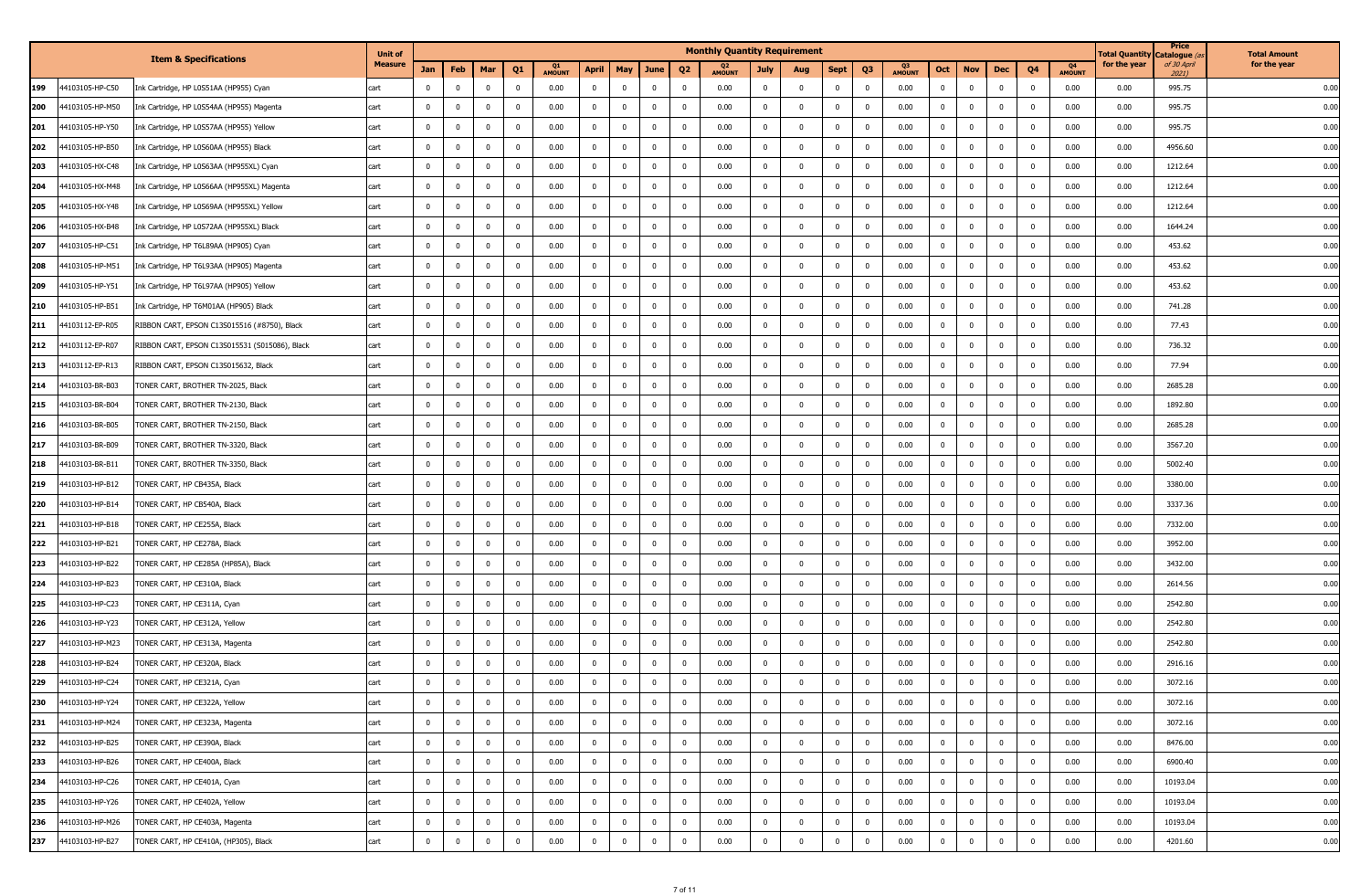|     |                 |                                                    | <b>Unit of</b> |                |              |                |              |                     |              |                |                |                         | <b>Monthly Quantity Requirement</b> |                |                |                         |                |                                 |                |             |                |                |                                 | otal Quantity | Price<br>Catalogue <i>(</i> | <b>Total Amount</b> |
|-----|-----------------|----------------------------------------------------|----------------|----------------|--------------|----------------|--------------|---------------------|--------------|----------------|----------------|-------------------------|-------------------------------------|----------------|----------------|-------------------------|----------------|---------------------------------|----------------|-------------|----------------|----------------|---------------------------------|---------------|-----------------------------|---------------------|
|     |                 | <b>Item &amp; Specifications</b>                   | <b>Measure</b> | Jan            | Feb          | Mar            | Q1           | Q1<br><b>AMOUNT</b> | April        | <b>May</b>     | June           | Q <sub>2</sub>          | <b>AMOUNT</b>                       | <b>July</b>    | Aug            | <b>Sept</b>             | Q3             | Q <sub>3</sub><br><b>AMOUNT</b> | Oct            | <b>Nov</b>  | <b>Dec</b>     | Q <sub>4</sub> | Q <sub>4</sub><br><b>AMOUNT</b> | for the year  | of 30 April<br>2021)        | for the year        |
| 238 | 44103103-HP-C27 | 'ONER CART, HP CE411A, (HP305), Cyan               | cart           |                | $\Omega$     | $^{\circ}$     | $^{\circ}$   | 0.00                | $\mathbf 0$  | $\Omega$       | $\mathbf{0}$   | $\Omega$                | 0.00                                | $\mathbf{0}$   | $^{\circ}$     | $\mathbf 0$             | 0              | 0.00                            | $\mathbf 0$    | $^{\circ}$  | $\mathbf 0$    | $\mathbf 0$    | 0.00                            | 0.00          | 6011.20                     | 0.00                |
| 239 | 44103103-HP-Y27 | TONER CART, HP CE412A, (HP305), Yellow             | cart           | $^{\circ}$     | $\Omega$     | $\mathbf 0$    | 0            | 0.00                | $\mathbf 0$  | $\Omega$       | $\mathbf{0}$   | $\overline{\mathbf{0}}$ | 0.00                                | $\mathbf{0}$   | $\mathbf 0$    | $\mathbf 0$             | $^{\circ}$     | 0.00                            | $\overline{0}$ | $\Omega$    | $\mathbf{0}$   | $^{\circ}$     | 0.00                            | 0.00          | 6011.20                     | 0.00                |
| 240 | 44103103-HP-M27 | TONER CART, HP CE413A, (HP305), Magenta            | cart           | 0              |              | $\mathbf 0$    | 0            | 0.00                | $\mathbf 0$  | 0              | $\mathbf{0}$   | 0                       | 0.00                                | $^{\circ}$     | $^{\circ}$     | $^{\circ}$              | 0              | 0.00                            | $\mathbf 0$    | $^{\circ}$  | $\mathbf{0}$   | $^{\circ}$     | 0.00                            | 0.00          | 6011.20                     | 0.00                |
| 241 | 44103103-HP-B28 | FONER CART, HP CE505A, Black                       | cart           | $^{\circ}$     | $\Omega$     | $^{\circ}$     | $^{\circ}$   | 0.00                | $\mathbf 0$  | $^{\circ}$     | $\mathbf{0}$   | $\overline{\mathbf{0}}$ | 0.00                                | $\mathbf{0}$   | $\mathbf 0$    | $\mathbf 0$             | $\mathbf 0$    | 0.00                            | $\overline{0}$ | $^{\circ}$  | $\mathbf{0}$   | $^{\circ}$     | 0.00                            | 0.00          | 4466.80                     | 0.00                |
| 242 | 44103103-HX-B28 | FONER CART, HP CE505X, Black, high cap             | cart           | $^{\circ}$     | $\Omega$     | $^{\circ}$     | $^{\circ}$   | 0.00                | $\mathbf 0$  | $\Omega$       | $\overline{0}$ | $\overline{\mathbf{0}}$ | 0.00                                | $\mathbf{0}$   | $\bf{0}$       | $\mathbf 0$             | $\mathbf{0}$   | 0.00                            | $\mathbf{0}$   | $^{\circ}$  | $\mathbf 0$    | $^{\circ}$     | 0.00                            | 0.00          | 7332.00                     | 0.00                |
| 243 | 44103103-HP-B52 | Toner Cartridge, HP CF217A (HP17A) Black Laser Jet | cart           | $\mathbf{0}$   | $\Omega$     | $\mathbf 0$    | $\Omega$     | 0.00                | $\mathbf 0$  | $\Omega$       | $\mathbf{0}$   | $\overline{\mathbf{0}}$ | 0.00                                | $\mathbf{0}$   | $\mathbf 0$    | $\mathbf 0$             | $\mathbf 0$    | 0.00                            | $\mathbf{0}$   | $^{\circ}$  | $\mathbf 0$    | $\mathbf 0$    | 0.00                            | 0.00          | 3044.08                     | 0.00                |
| 244 | 44103103-HP-B53 | Toner Cartridge, HP CF226A (HP26A) Black LaserJet  | cart           | $^{\circ}$     | $\Omega$     | $\mathbf 0$    | $^{\circ}$   | 0.00                | $\mathbf 0$  | $^{\circ}$     | $\mathbf{0}$   | $\overline{\mathbf{0}}$ | 0.00                                | $\mathbf{0}$   | $\mathbf 0$    | $\overline{0}$          | $\mathbf 0$    | 0.00                            | $\overline{0}$ | $^{\circ}$  | $\mathbf{0}$   | $\mathbf 0$    | 0.00                            | 0.00          | 5787.60                     | 0.00                |
| 245 | 44103103-HP-B55 | Toner Cartridge, HP CF280A, LaserJet Pro M401/M425 | cart           | $\Omega$       | $\mathbf{0}$ | $\mathbf 0$    | $\Omega$     | 0.00                | $\mathbf 0$  | $\Omega$       | $\mathbf{0}$   | $\overline{\mathbf{0}}$ | 0.00                                | $\mathbf{0}$   | $\mathbf 0$    | $\overline{0}$          | $\mathbf 0$    | 0.00                            | $\mathbf{0}$   | $\mathbf 0$ | $\mathbf 0$    | $\mathbf 0$    | 0.00                            | 0.00          | 5200.00                     | 0.00                |
| 246 | 44103103-HP-B51 | FONER CART, HP CF280XC, Black                      | cart           | $\mathbf 0$    | $\Omega$     | $\mathbf 0$    | $^{\circ}$   | 0.00                | $\mathbf 0$  | $\Omega$       | $\mathbf 0$    | $\overline{\mathbf{0}}$ | 0.00                                | $\mathbf{0}$   | $\mathbf 0$    | $\mathbf 0$             | $\mathbf 0$    | 0.00                            | $\overline{0}$ | $^{\circ}$  | $\mathbf 0$    | $\mathbf 0$    | 0.00                            | 0.00          | 9004.32                     | 0.00                |
| 247 | 44103103-HP-B56 | Toner Cartridge, HP CF281A (HP81A) Black LaserJet  | cart           | $\mathbf{0}$   | $\Omega$     | $\mathbf{0}$   | $\Omega$     | 0.00                | $\mathbf 0$  | $\Omega$       | $\mathbf{0}$   | $\overline{0}$          | 0.00                                | $\mathbf{0}$   | $\overline{0}$ | $\mathbf 0$             | $\mathbf 0$    | 0.00                            | $\overline{0}$ | $^{\circ}$  | $\mathbf{0}$   | $\overline{0}$ | 0.00                            | 0.00          | 8606.00                     | 0.00                |
| 248 | 44103103-HP-B57 | Toner Cartridge, HP CF283A (HP83A) LaserJet Black  | cart           | $^{\circ}$     | $\Omega$     | $\mathbf 0$    | $^{\circ}$   | 0.00                | $\mathbf 0$  | $^{\circ}$     | $\mathbf{0}$   | $\overline{\mathbf{0}}$ | 0.00                                | $^{\circ}$     | $\mathbf 0$    | $\overline{\mathbf{0}}$ | $\bf{0}$       | 0.00                            | $\bf{0}$       | $^{\circ}$  | $\mathbf 0$    | $\mathbf 0$    | 0.00                            | 0.00          | 3241.70                     | 0.00                |
| 249 | 44103103-HX-B51 | Toner Cartridge, HP CF283XC (HP83X) Black LJ       | cart           | $\Omega$       | $\Omega$     | $^{\circ}$     | $\Omega$     | 0.00                | $\bf{0}$     | $\Omega$       | $\overline{0}$ | $\overline{\mathbf{0}}$ | 0.00                                | $\overline{0}$ | $\mathbf 0$    | $\mathbf 0$             | $\mathbf 0$    | 0.00                            | $\mathbf{0}$   | $^{\circ}$  | $\mathbf 0$    | $\mathbf 0$    | 0.00                            | 0.00          | 4056.00                     | 0.00                |
| 250 | 44103103-HP-B58 | Toner Cartridge, HP CF287A (HP87) Black            | cart           | $^{\circ}$     | $\Omega$     | $\mathbf{0}$   | $^{\circ}$   | 0.00                | $\mathbf 0$  | $^{\circ}$     | $\overline{0}$ | $\overline{\mathbf{0}}$ | 0.00                                | $\mathbf{0}$   | $\bf{0}$       | $\overline{0}$          | $\bf{0}$       | 0.00                            | $\overline{0}$ | $^{\circ}$  | $\mathbf{0}$   | $\mathbf 0$    | 0.00                            | 0.00          | 10051.00                    | 0.00                |
| 251 | 44103103-HX-B52 | Toner Cartridge, HP CF325XC (HP25X) Black LaserJet | cart           | $\Omega$       | $\Omega$     | $\mathbf 0$    | $^{\circ}$   | 0.00                | $\bf{0}$     | $\Omega$       | $\mathbf{0}$   | $\overline{\mathbf{0}}$ | 0.00                                | $^{\circ}$     | $\mathbf 0$    | $\mathbf 0$             | - 0            | 0.00                            | $\overline{0}$ | $^{\circ}$  | $\mathbf{0}$   | $^{\circ}$     | 0.00                            | 0.00          | 13156.00                    | 0.00                |
| 252 | 44103103-HP-B60 | Toner Cartridge, HP CF350A Black LJ                | cart           | $^{\circ}$     | $\Omega$     | $\mathbf{0}$   | $^{\circ}$   | 0.00                | $\bf{0}$     | $^{\circ}$     | $\overline{0}$ | $\overline{\mathbf{0}}$ | 0.00                                | $\overline{0}$ | $\mathbf 0$    | $\overline{0}$          | $\bf{0}$       | 0.00                            | $\overline{0}$ | $^{\circ}$  | $\mathbf{0}$   | $\mathbf 0$    | 0.00                            | 0.00          | 2901.60                     | 0.00                |
| 253 | 44103103-HP-C60 | Toner Cartridge, HP CF351A Cyan LJ                 | cart           | $\Omega$       | $\Omega$     | $\mathbf 0$    | $\Omega$     | 0.00                | $\bf{0}$     | $\Omega$       | $\overline{0}$ | $\overline{\mathbf{0}}$ | 0.00                                | $\mathbf{0}$   | $\bf{0}$       | $\mathbf 0$             | $\mathbf 0$    | 0.00                            | $\mathbf{0}$   | $\mathbf 0$ | $\mathbf 0$    | $\mathbf 0$    | 0.00                            | 0.00          | 2953.60                     | 0.00                |
| 254 | 44103103-HP-Y60 | Toner Cartridge, HP CF352A Yellow LJ               | cart           | $^{\circ}$     | $\mathbf{0}$ | $\mathbf{0}$   | $\mathbf 0$  | 0.00                | $\bf{0}$     | $^{\circ}$     | $\overline{0}$ | $\overline{\mathbf{0}}$ | 0.00                                | $\mathbf{0}$   | $\mathbf 0$    | $\overline{0}$          | $\mathbf 0$    | 0.00                            | $\overline{0}$ | $\Omega$    | $\mathbf{0}$   | $\mathbf 0$    | 0.00                            | 0.00          | 2953.60                     | 0.00                |
| 255 | 44103103-HP-M60 | Toner Cartridge, HP CF353A Magenta LJ              | cart           | $\Omega$       | $^{\circ}$   | $\mathbf 0$    | $^{\circ}$   | 0.00                | $\mathbf 0$  | $^{\circ}$     | $\mathbf{0}$   | - 0                     | 0.00                                | $\mathbf{0}$   | $\mathbf 0$    | $\mathbf 0$             | - 0            | 0.00                            | $\overline{0}$ | $^{\circ}$  | $\mathbf 0$    | $\mathbf 0$    | 0.00                            | 0.00          | 2953.60                     | 0.00                |
| 256 | 44103103-HP-B61 | Toner Cartridge, HP CF360A (HP508A) Black LaserJet | cart           | $^{\circ}$     | $\Omega$     | $^{\circ}$     | $^{\circ}$   | 0.00                | $\mathbf 0$  | $^{\circ}$     | $\mathbf{0}$   | $\overline{\mathbf{0}}$ | 0.00                                | $\mathbf{0}$   | $\mathbf 0$    | $\mathbf 0$             | $\mathbf 0$    | 0.00                            | $\mathbf{0}$   | $^{\circ}$  | $\mathbf 0$    | $\mathbf 0$    | 0.00                            | 0.00          | 7056.40                     | 0.00                |
| 257 | 44103103-HP-C61 | Toner Cartridge, HP CF361A (HP508A) Cyan LaserJet  | cart           | $\Omega$       | $\mathbf{0}$ | $\mathbf 0$    | $\mathbf 0$  | 0.00                | $\bf{0}$     | $\Omega$       | $\overline{0}$ | $\overline{0}$          | 0.00                                | $\overline{0}$ | $\bf{0}$       | $\mathbf 0$             | $\mathbf 0$    | 0.00                            | $\mathbf{0}$   | $\mathbf 0$ | $\mathbf 0$    | $\mathbf 0$    | 0.00                            | 0.00          | 8846.24                     | 0.00                |
| 258 | 44103103-HP-Y61 | Toner Cartridge, HP CF362A (HP508A) Yellow         | cart           | $\mathbf 0$    | $\mathbf{0}$ | $\mathbf 0$    | $\mathbf 0$  | 0.00                | $\mathbf 0$  | $^{\circ}$     | $\mathbf 0$    | $\overline{\mathbf{0}}$ | 0.00                                | $\overline{0}$ | $\bf{0}$       | $\overline{0}$          | $\mathbf 0$    | 0.00                            | $\overline{0}$ | $\mathbf 0$ | $\mathbf 0$    | $\mathbf 0$    | 0.00                            | 0.00          | 8846.24                     | 0.00                |
| 259 | 44103103-HP-M61 | Toner Cartridge, HP CF363A (HP508A) Magenta        | cart           | $^{\circ}$     | $\Omega$     | $\mathbf 0$    | $\mathbf 0$  | 0.00                | $\mathbf 0$  | $^{\circ}$     | $\mathbf{0}$   | $\overline{\mathbf{0}}$ | 0.00                                | $^{\circ}$     | $\mathbf 0$    | $\overline{0}$          | $\mathbf 0$    | 0.00                            | $\overline{0}$ | $^{\circ}$  | $\mathbf 0$    | $\mathbf 0$    | 0.00                            | 0.00          | 8846.24                     | 0.00                |
| 260 | 44103103-HP-B62 | Toner Cartridge, HP CF400A (HP201A) Black          | cart           | $\mathbf 0$    | $\mathbf{0}$ | $\mathbf 0$    | $^{\circ}$   | 0.00                | $\mathbf 0$  | $^{\circ}$     | $\mathbf{0}$   | $\overline{\mathbf{0}}$ | 0.00                                | $\mathbf{0}$   | $\mathbf 0$    | $\bf{0}$                | $\mathbf 0$    | 0.00                            | $\overline{0}$ | $\mathbf 0$ | $\mathbf 0$    | $\mathbf 0$    | 0.00                            | 0.00          | 3429.78                     | 0.00                |
| 261 | 44103103-HP-C62 | Toner Cartridge, HP CF401A (HP201A) Cyan           | cart           | $\Omega$       | $\mathbf{0}$ | $\mathbf 0$    | $\Omega$     | 0.00                | $\bf{0}$     | $\Omega$       | $\mathbf 0$    | $\overline{\mathbf{0}}$ | 0.00                                | $\overline{0}$ | $\mathbf 0$    | $\mathbf 0$             | $\mathbf 0$    | 0.00                            | $\overline{0}$ | $\mathbf 0$ | $\mathbf 0$    | $\mathbf 0$    | 0.00                            | 0.00          | 4043.83                     | 0.00                |
| 262 | 44103103-HP-Y62 | Toner Cartridge, HP CF402A (HP201A) Yellow         | cart           | $^{\circ}$     | $\Omega$     | $^{\circ}$     | $\Omega$     | 0.00                | $\mathbf 0$  | $\Omega$       | $\mathbf{0}$   | $\overline{\mathbf{0}}$ | 0.00                                | $\mathbf{0}$   | $\mathbf 0$    | $\mathbf 0$             | 0              | 0.00                            | $\overline{0}$ | $\Omega$    | $\mathbf 0$    | $\Omega$       | 0.00                            | 0.00          | 4043.83                     | 0.00                |
| 263 | 44103103-HP-M62 | Toner Cartridge, HP CF403A (HP201A) Magenta        | cart           | 0              |              | $\Omega$       | $\mathbf 0$  | 0.00                | $\mathbf{0}$ |                | $\mathbf{0}$   | $\overline{0}$          | 0.00                                | $\mathbf 0$    | $\Omega$       | $\mathbf 0$             |                | 0.00                            | $\mathbf 0$    |             | $\mathbf 0$    | $\Omega$       | 0.00                            | 0.00          | 4043.83                     | 0.00                |
| 264 | 44103103-HP-B63 | Toner Cartridge, HP CF410A (HP410A) black          | cart           | $^{\circ}$     | $\Omega$     | $^{\circ}$     | $^{\circ}$   | 0.00                | $\mathbf 0$  | $^{\circ}$     | $\mathbf{0}$   | $\overline{\mathbf{0}}$ | 0.00                                | $\mathbf{0}$   | $\mathbf 0$    | $\mathbf 0$             | $\mathbf 0$    | 0.00                            | $\mathbf{0}$   | $^{\circ}$  | $\mathbf 0$    | $^{\circ}$     | 0.00                            | 0.00          | 4440.80                     | 0.00                |
| 265 | 44103103-HX-B54 | Toner Cartridge, HP CF410XC (HP410XC) black        | cart           | $\mathbf 0$    | $\Omega$     | $^{\circ}$     | $^{\circ}$   | 0.00                | $\mathbf 0$  |                | $\overline{0}$ | $\overline{\mathbf{0}}$ | 0.00                                | $^{\circ}$     | $\mathbf 0$    | $\mathbf 0$             | $\mathbf{0}$   | 0.00                            | $\overline{0}$ | $^{\circ}$  | $\mathbf 0$    | $^{\circ}$     | 0.00                            | 0.00          | 7441.20                     | 0.00                |
| 266 | 44103103-HP-C63 | Toner Cartridge, HP CF411A (HP410A) cyan           | cart           | $^{\circ}$     | $\Omega$     | $\mathbf 0$    | 0            | 0.00                | $\mathbf 0$  | $\Omega$       | $\mathbf{0}$   | $\overline{\mathbf{0}}$ | 0.00                                | $\mathbf{0}$   | $\mathbf 0$    | $\mathbf 0$             | $^{\circ}$     | 0.00                            | $\overline{0}$ | $\Omega$    | $\mathbf{0}$   | $^{\circ}$     | 0.00                            | 0.00          | 5616.00                     | 0.00                |
| 267 | 44103103-HX-C54 | Toner Cartridge, HP CF411XC (HP410XC) cyan         | cart           | 0              |              | $\mathbf 0$    | 0            | 0.00                | $\mathbf{0}$ |                | $\mathbf{0}$   | 0                       | 0.00                                | $^{\circ}$     | $\mathbf 0$    | $^{\circ}$              | 0              | 0.00                            | $\mathbf 0$    |             | $\mathbf 0$    | $^{\circ}$     | 0.00                            | 0.00          | 7472.40                     | 0.00                |
| 268 | 44103103-HP-Y63 | Toner Cartridge, HP CF412A (HP410A) yellow         | cart           | $\Omega$       | $\mathbf{0}$ | $\mathbf 0$    | $\Omega$     | 0.00                | $\mathbf 0$  | $\Omega$       | $^{\circ}$     | $\overline{\mathbf{0}}$ | 0.00                                | $\overline{0}$ | $^{\circ}$     | $\mathbf 0$             | $\mathbf 0$    | 0.00                            | $\mathbf{0}$   | $^{\circ}$  | $\overline{0}$ | $\Omega$       | 0.00                            | 0.00          | 5616.00                     | 0.00                |
| 269 | 44103103-HX-Y54 | Toner Cartridge, HP CF412XC (HP410XC) yellow       | cart           | $\overline{0}$ | $\mathbf{0}$ | $\bf{0}$       | $\mathbf{0}$ | 0.00                | $\mathbf 0$  | $^{\circ}$     | $\mathbf{0}$   | $\overline{0}$          | 0.00                                | $\mathbf{0}$   | $\mathbf 0$    | $\overline{0}$          | $\bf{0}$       | 0.00                            | $\bf{0}$       | $\bf{0}$    | $\bf{0}$       | $\mathbf{0}$   | 0.00                            | 0.00          | 7472.40                     | 0.00                |
| 270 | 44103103-HP-M63 | Toner Cartridge, HP CF413A (HP410A) magenta        | cart           | $\bf{0}$       | $\mathbf 0$  | $\mathbf 0$    | $\bf{0}$     | 0.00                | $\mathbf 0$  | $\bf{0}$       | $\mathbf 0$    | $\overline{\mathbf{0}}$ | 0.00                                | $\mathbf{0}$   | $\mathbf{0}$   | $\overline{0}$          | $\overline{0}$ | 0.00                            | $\mathbf{0}$   | $\bf{0}$    | $\overline{0}$ | $\mathbf 0$    | 0.00                            | 0.00          | 5616.00                     | 0.00                |
| 271 | 44103103-HX-M54 | Toner Cartridge, HP CF413XC (HP410XC) magenta      | cart           | $\overline{0}$ | $\mathbf{0}$ | $\bf{0}$       | $\mathbf{0}$ | 0.00                | $\mathbf{0}$ | $\overline{0}$ | $\overline{0}$ | $\overline{0}$          | 0.00                                | $\bf{0}$       | $\mathbf 0$    | $\overline{0}$          | $\bf{0}$       | 0.00                            | $\overline{0}$ | $\mathbf 0$ | $\bf{0}$       | $\bf{0}$       | 0.00                            | 0.00          | 7472.40                     | 0.00                |
| 272 | 44103103-HP-B34 | TONER CART, HP Q2612A, Black                       | cart           | $\mathbf 0$    | $\mathbf 0$  | $\bf{0}$       | $\mathbf{0}$ | 0.00                | $\mathbf{0}$ | $\overline{0}$ | $\overline{0}$ | $\overline{\mathbf{0}}$ | 0.00                                | $\overline{0}$ | $\mathbf 0$    | $\overline{0}$          | $\mathbf 0$    | 0.00                            | $\mathbf{0}$   | $\mathbf 0$ | $\bf{0}$       | $\mathbf 0$    | 0.00                            | 0.00          | 3900.00                     | 0.00                |
| 273 | 44103103-HP-B48 | TONER CART, HP Q7553A, Black                       | cart           | $\overline{0}$ | $\mathbf{0}$ | $\overline{0}$ | $\mathbf{0}$ | 0.00                | $\mathbf{0}$ | $^{\circ}$     | $\overline{0}$ | $\overline{\mathbf{0}}$ | 0.00                                | $\overline{0}$ | $\bf{0}$       | $\overline{0}$          | $\overline{0}$ | 0.00                            | $\bf{0}$       | $\mathbf 0$ | $\bf{0}$       | $\bf{0}$       | 0.00                            | 0.00          | 4399.20                     | 0.00                |
| 274 | 44103103-SA-B06 | TONER CART, SAMSUNG MLT-D101S, Black               | cart           | $\mathbf 0$    | $\Omega$     | $\bf{0}$       | $\mathbf 0$  | 0.00                | $\mathbf{0}$ | $^{\circ}$     | $\overline{0}$ | $\overline{\mathbf{0}}$ | 0.00                                | $\overline{0}$ | $\mathbf 0$    | $\overline{0}$          | $\mathbf 0$    | 0.00                            | $\bf{0}$       | $^{\circ}$  | $\overline{0}$ | $\mathbf 0$    | 0.00                            | 0.00          | 3406.00                     | 0.00                |
| 275 | 44103103-SA-B07 | TONER CART, SAMSUNG MLT-D103S, Black               | cart           | $\overline{0}$ | $\mathbf{0}$ | $\mathbf{0}$   | $\mathbf{0}$ | 0.00                | $\bf{0}$     | $\mathbf 0$    | $\overline{0}$ | $\overline{\mathbf{0}}$ | 0.00                                | $\overline{0}$ | $\mathbf 0$    | $\overline{0}$          | $\bf{0}$       | 0.00                            | $\bf{0}$       | $\mathbf 0$ | $\bf{0}$       | $\mathbf 0$    | 0.00                            | 0.00          | 2350.40                     | 0.00                |
| 276 | 44103103-SA-B08 | TONER CART, SAMSUNG MLT-D104S, Black               | cart           | $\overline{0}$ | $\bf{0}$     | $\mathbf 0$    | $\bf{0}$     | 0.00                | $\bf{0}$     | $\mathbf 0$    | $\bf{0}$       | $\overline{0}$          | 0.00                                | $\overline{0}$ | $\mathbf 0$    | $\mathbf 0$             | $\overline{0}$ | 0.00                            | $\mathbf 0$    | $\bf{0}$    | $\mathbf 0$    | $\mathbf 0$    | 0.00                            | 0.00          | 2454.40                     | 0.00                |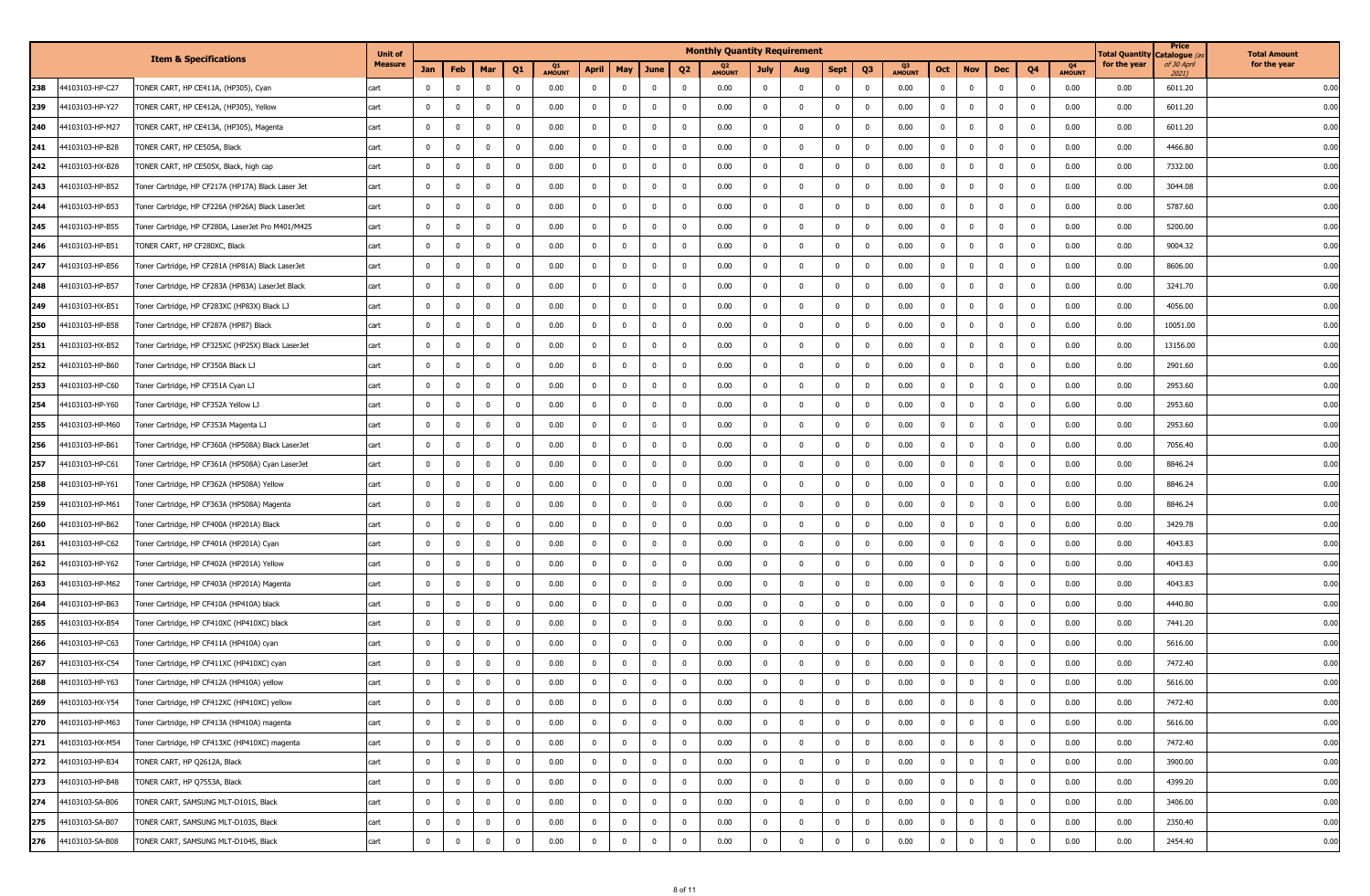|     |                                  |                                                                  | <b>Unit of</b> |                |                |                         |                         |               |                |                |                         |                         | <b>Monthly Quantity Requirement</b> |                |              |                |                |                     |                         |              |                |                |                                 | <b>Total Quantity</b> | Price<br>) Catalogue | <b>Total Amount</b> |
|-----|----------------------------------|------------------------------------------------------------------|----------------|----------------|----------------|-------------------------|-------------------------|---------------|----------------|----------------|-------------------------|-------------------------|-------------------------------------|----------------|--------------|----------------|----------------|---------------------|-------------------------|--------------|----------------|----------------|---------------------------------|-----------------------|----------------------|---------------------|
|     |                                  | <b>Item &amp; Specifications</b>                                 | Measure        | Jan            | Feb            | Mar                     | Q1                      | <b>AMOUNT</b> | April          | May            | June                    | Q <sub>2</sub>          | <b>AMOUNT</b>                       | July           | Aug          | Sept           | Q3             | Q3<br><b>AMOUNT</b> | Oct                     | <b>Nov</b>   | Dec            | Q <sub>4</sub> | Q <sub>4</sub><br><b>AMOUNT</b> | for the year          | of 30 April<br>2021) | for the year        |
| 277 | 44103103-SA-B09                  | FONER CART, SAMSUNG MLT-D105L, Black                             | cart           | $^{\circ}$     | $\mathbf 0$    | $\overline{0}$          | $\overline{0}$          | 0.00          | $\mathbf{0}$   | $\mathbf 0$    | $\overline{0}$          | $\overline{\mathbf{0}}$ | 0.00                                | $\mathbf{0}$   | $\bf{0}$     | $\overline{0}$ | $\mathbf 0$    | 0.00                | $\overline{0}$          | $\mathbf 0$  | $\mathbf 0$    | $\mathbf 0$    | 0.00                            | 0.00                  | 3380.00              | 0.00                |
| 278 | 44103103-SA-B14                  | TONER CART, Samsung MLT-D108S, Black                             | cart           | $\mathbf{0}$   | $\mathbf 0$    | $\overline{0}$          | $\mathbf 0$             | 0.00          | $\bf{0}$       | $\mathbf 0$    | $\overline{\mathbf{0}}$ | $\overline{\mathbf{0}}$ | 0.00                                | $\mathbf{0}$   | $\bf{0}$     | $\overline{0}$ | $\mathbf{0}$   | 0.00                | $\bf{0}$                | $\mathbf 0$  | $\bf{0}$       | $\mathbf 0$    | 0.00                            | 0.00                  | 2875.58              | 0.00                |
| 279 | 44103103-SA-B21                  | TONER CART, Samsung MLT-D203E, Black                             | cart           | $\mathbf{0}$   | $\mathbf 0$    | $\mathbf 0$             | $\overline{0}$          | 0.00          | $\bf{0}$       | $\overline{0}$ | $\mathbf 0$             | $\overline{\mathbf{0}}$ | 0.00                                | $^{\circ}$     | $\bf{0}$     | $\overline{0}$ | $\mathbf 0$    | 0.00                | $\bf{0}$                | $\Omega$     | $\overline{0}$ | $\mathbf 0$    | 0.00                            | 0.00                  | 7259.20              | 0.00                |
| 280 | 14103103-SA-B18                  | TONER CART, Samsung MLT-D203L, Black                             | cart           | $^{\circ}$     | $\bf{0}$       | $\mathbf 0$             | $\mathbf 0$             | 0.00          | $\bf{0}$       | $\bf{0}$       | $\overline{\mathbf{0}}$ | $\overline{\mathbf{0}}$ | 0.00                                | 0              | $\mathbf 0$  | $\overline{0}$ | $\mathbf{0}$   | 0.00                | $\overline{\mathbf{0}}$ | $\Omega$     | $\bf{0}$       | $\mathbf 0$    | 0.00                            | 0.00                  | 3458.00              | 0.00                |
| 281 | 44103103-SA-B20                  | TONER CART, Samsung MLT-D203U, Black                             | cart           | $^{\circ}$     | $\mathbf 0$    | $\overline{0}$          | $\overline{0}$          | 0.00          | $\bf{0}$       | $\overline{0}$ | $\overline{0}$          | $\overline{\mathbf{0}}$ | 0.00                                | $\mathbf{0}$   | $\bf{0}$     | $\overline{0}$ | $\mathbf 0$    | 0.00                | $\overline{0}$          | $\Omega$     | $\overline{0}$ | $\mathbf 0$    | 0.00                            | 0.00                  | 6442.80              | 0.00                |
| 282 | 44103103-SA-B12                  | TONER CART, SAMSUNG MLT-D205E, Black                             | cart           | $^{\circ}$     | $\mathbf 0$    | $\mathbf{0}$            | $\mathbf 0$             | 0.00          | $\bf{0}$       | $\bf{0}$       | $\overline{\mathbf{0}}$ | $\overline{0}$          | 0.00                                | $\mathbf{0}$   | $\bf{0}$     | $\overline{0}$ | $\bf{0}$       | 0.00                | $\overline{0}$          | $\mathbf 0$  | $\bf{0}$       | $\mathbf 0$    | 0.00                            | 0.00                  | 7321.14              | 0.00                |
| 283 | 44103103-SA-B05                  | TONER CART, SAMSUNG MLT-D205L, Black                             | cart           | $\overline{0}$ | $\bf{0}$       | $\mathbf{0}$            | $\mathbf{0}$            | 0.00          | $\bf{0}$       | $\overline{0}$ | $\overline{\mathbf{0}}$ | $\overline{\mathbf{0}}$ | 0.00                                | $^{\circ}$     | $\bf{0}$     | $\overline{0}$ | $\mathbf{0}$   | 0.00                | $\overline{0}$          | $^{\circ}$   | $\mathbf 0$    | $\mathbf 0$    | 0.00                            | 0.00                  | 3962.24              | 0.00                |
| 284 | 44103103-SA-B10                  | TONER CART, SAMSUNG SCX-D6555A, Black                            | cart           | $^{\circ}$     | $\mathbf 0$    | $\mathbf{0}$            | $\mathbf 0$             | 0.00          | $\bf{0}$       | $\bf{0}$       | $\overline{\mathbf{0}}$ | $\overline{0}$          | 0.00                                | $\mathbf{0}$   | $\mathbf 0$  | $\overline{0}$ | $\mathbf{0}$   | 0.00                | $\overline{\mathbf{0}}$ | $^{\circ}$   | $\bf{0}$       | $\mathbf 0$    | 0.00                            | 0.00                  | 4066.40              | 0.00                |
| 285 | 44103103-BR-B15                  | TONER CART, BROTHER TN-3478, Black                               | cart           | $\mathbf{0}$   | $\mathbf 0$    | $\overline{0}$          | $\overline{0}$          | 0.00          | $\bf{0}$       | $\overline{0}$ | $\overline{0}$          | $\overline{\mathbf{0}}$ | 0.00                                | $\mathbf{0}$   | $\bf{0}$     | $\overline{0}$ | $\mathbf 0$    | 0.00                | $\mathbf 0$             | $\mathbf 0$  | $\overline{0}$ | $\mathbf 0$    | 0.00                            | 0.00                  | 6370.00              | 0.00                |
| 286 | 44103103-CA-B00                  | TONER CART, CANON CRG 324 II                                     | cart           | $\overline{0}$ | $\pmb{0}$      | $\overline{0}$          | $\bf{0}$                | 0.00          | $\bf{0}$       | $\overline{0}$ | $\overline{\mathbf{0}}$ | $\overline{0}$          | 0.00                                | $\mathbf{0}$   | $\bf{0}$     | $\overline{0}$ | $\mathbf 0$    | 0.00                | $\overline{\mathbf{0}}$ | $^{\circ}$   | $\overline{0}$ | $\mathbf 0$    | 0.00                            | 0.00                  | 13399.36             | 0.00                |
|     |                                  | AUDIO AND VISUAL EQUIPMENT AND SUPPLIES                          |                |                |                |                         |                         |               |                |                |                         |                         |                                     |                |              |                |                |                     |                         |              |                |                |                                 |                       |                      |                     |
| 287 | 45121517-DO-C02                  | DOCUMENT CAMERA, 8 MP                                            | unit           | $^{\circ}$     | $\mathbf 0$    | $\overline{0}$          | $\mathbf 0$             | 0.00          | $\mathbf{0}$   | $\overline{0}$ | $\overline{\mathbf{0}}$ | $\overline{0}$          | 0.00                                | $^{\circ}$     | $\mathbf 0$  | $\overline{0}$ | $\bf{0}$       | 0.00                | $\bf{0}$                | $\mathbf 0$  | $\overline{0}$ | $\bf{0}$       | 0.00                            | 0.00                  | 23623.60             | 0.00                |
| 288 | 45111609-MM-P01                  | MULTIMEDIA PROJECTOR                                             | unit           | $\Omega$       | $\mathbf 0$    | $\overline{1}$          | 1                       | 17,472.00     | $\mathbf 0$    | $\mathbf 0$    | $\overline{\mathbf{0}}$ | $\overline{0}$          | 0.00                                | $\mathbf 0$    | $\mathbf 0$  | $\mathbf 0$    | $\mathbf 0$    | 0.00                | $\mathbf 0$             | $\mathbf 0$  | $\mathbf 0$    | $\mathbf 0$    | 0.00                            | 1.00                  | 17472.00             | 17472.00            |
|     | <b>FLAG OR ACCESSORIES</b>       |                                                                  |                |                |                |                         |                         |               |                |                |                         |                         |                                     |                |              |                |                |                     |                         |              |                |                |                                 |                       |                      |                     |
| 289 | 55121905-PH-F01                  | PHILIPPINE NATIONAL FLAG                                         | piece          | $^{\circ}$     | $\mathbf 0$    | $\mathbf 0$             | $\mathbf{0}$            | 0.00          | $\mathbf 0$    | $\bf{0}$       | $\overline{\mathbf{0}}$ | $\overline{\mathbf{0}}$ | 0.00                                | $\mathbf{0}$   | $\mathbf 0$  | $\pmb{0}$      | $\bf{0}$       | 0.00                | $\mathbf 0$             | $\mathbf 0$  | $\bf{0}$       | $\mathbf 0$    | 0.00                            | 0.00                  | 284.84               | 0.00                |
|     | <b>PRINTED PUBLICATIONS</b>      |                                                                  |                |                |                |                         |                         |               |                |                |                         |                         |                                     |                |              |                |                |                     |                         |              |                |                |                                 |                       |                      |                     |
| 290 | 55101524-RA-H01                  | HANDBOOK (RA 9184), 8th edition                                  | book           | $\overline{2}$ | $\overline{2}$ | $\overline{2}$          | 6                       | 223.26        | $\overline{2}$ | $\overline{2}$ | $\overline{2}$          | 6                       | 223.26                              | $\overline{2}$ |              |                | $\overline{4}$ | 148.84              | $\mathbf 0$             | $\mathbf 0$  | $\mathbf 0$    | $\mathbf 0$    | 0.00                            | 16.00                 | 37.21                | 595.36              |
|     | <b>FIRE FIGHTING EQUIPMENT</b>   |                                                                  |                |                |                |                         |                         |               |                |                |                         |                         |                                     |                |              |                |                |                     |                         |              |                |                |                                 |                       |                      |                     |
| 291 | 46191601-FE-M01                  | FIRE EXTINGUISHER, dry chemical                                  | unit           | $^{\circ}$     | $\mathbf 0$    | $\bf{0}$                | $\mathbf 0$             | 0.00          | $\mathbf 0$    | $\mathbf{0}$   | $\overline{\mathbf{0}}$ | $\overline{\mathbf{0}}$ | 0.00                                | $\mathbf 0$    | $\bf{0}$     | $\overline{0}$ | $\mathbf{0}$   | 0.00                | $\overline{\mathbf{0}}$ | $\mathbf 0$  | $\mathbf{0}$   | $\mathbf 0$    | 0.00                            | 0.00                  | 1144.00              | 0.00                |
| 292 | 46191601-FE-H01                  | FIRE EXTINGUISHER, pure HCFC                                     | unit           | $^{\circ}$     | $\mathbf 0$    | $\overline{0}$          | $\overline{0}$          | 0.00          | $\bf{0}$       | $\bf{0}$       | $\overline{\mathbf{0}}$ | $\overline{0}$          | 0.00                                | $\mathbf{0}$   | $\bf{0}$     | $\overline{0}$ | $\mathbf 0$    | 0.00                | $\mathbf 0$             | $\mathbf 0$  | $\overline{0}$ | $^{\circ}$     | 0.00                            | 0.00                  | 5613.25              | 0.00                |
|     | <b>CONSUMER ELECTRONICS</b>      |                                                                  |                |                |                |                         |                         |               |                |                |                         |                         |                                     |                |              |                |                |                     |                         |              |                |                |                                 |                       |                      |                     |
| 293 | 52161535-DV-R01                  | DIGITAL VOICE RECORDER                                           | unit           | $\mathbf 0$    | $\pmb{0}$      | $\overline{0}$          | $\mathbf 0$             | 0.00          | $\mathbf 0$    | $\mathbf 0$    | $\overline{\mathbf{0}}$ | $\overline{0}$          | 0.00                                | $\bf{0}$       | $\mathbf 0$  | $\overline{0}$ | $\overline{0}$ | 0.00                | $\overline{\mathbf{0}}$ | $\mathbf 0$  | $\mathbf 0$    | $\mathbf 0$    | 0.00                            | 0.00                  | 6415.64              | 0.00                |
|     | <b>FURNITURE AND FURNISHINGS</b> |                                                                  |                |                |                |                         |                         |               |                |                |                         |                         |                                     |                |              |                |                |                     |                         |              |                |                |                                 |                       |                      |                     |
| 294 | 56101504-CM-B01                  | MONOBLOC CHAIR, beige                                            | piece          | $\overline{0}$ | $\mathbf 0$    | $\mathbf{0}$            | $\mathbf{0}$            | 0.00          | $\bf{0}$       | $\mathbf{0}$   | $\overline{0}$          | $\overline{\mathbf{0}}$ | 0.00                                | $^{\circ}$     | $\mathbf{0}$ | $\overline{0}$ | $\bf{0}$       | 0.00                | $\overline{0}$          | $\mathbf{0}$ | $\mathbf{0}$   | $\mathbf 0$    | 0.00                            | 0.00                  | 303.68               | 0.00                |
| 295 | 56101504-CM-W01                  | MONOBLOC CHAIR, white                                            | piece          | 50             | 50             | 50                      | 150                     | 45,240.00     | 50             | 50             | 50                      | 150                     | 45,240.00                           | 50             | 50           | 50             | 150            | 45,240.00           | 50                      | 50           | 50             | 150            | 45,240.00                       | 600.00                | 301.60               | 180960.00           |
| 296 | 56101519-TM-S01                  | MONOBLOC TABLE, white                                            | unit           | 10             | 10             | 10                      | 30                      | 37,065.60     | 10             | 10             | 10                      | 30                      | 37,065.60                           | 10             | 10           | 10             | 30             | 37,065.60           | 10                      | 10           | 10             | 30             | 37,065.60                       | 120.00                | 1235.52              | 148262.40           |
| 297 | 56101519-TM-S02                  | MONOBLOC TABLE, beige                                            | unit           | $\mathbf 0$    | $\pmb{0}$      | $\overline{0}$          | $\overline{0}$          | 0.00          | $\mathbf 0$    | $\mathbf 0$    | $\overline{\mathbf{0}}$ | $\bf{0}$                | 0.00                                | $\mathbf 0$    | $\mathbf 0$  | $\mathbf 0$    | $\bf{0}$       | 0.00                | $\mathbf 0$             | $\mathbf 0$  | $\mathbf 0$    | $\mathbf 0$    | 0.00                            | 0.00                  | 1088.88              | 0.00                |
|     |                                  | ARTS AND CRAFTS EQUIPMENT AND ACCESSORIES AND SUPPLIES           |                |                |                |                         |                         |               |                |                |                         |                         |                                     |                |              |                |                |                     |                         |              |                |                |                                 |                       |                      |                     |
| 298 | 60121413-CB-P01                  | CLEARBOOK, 20 Transparent pockets, A4                            | piece          | $^{\circ}$     | $\mathbf 0$    | $\overline{0}$          | $\mathbf 0$             | 0.00          | $\mathbf{0}$   | $\overline{0}$ | $\overline{\mathbf{0}}$ | $\overline{\mathbf{0}}$ | 0.00                                | $^{\circ}$     | $\mathbf 0$  | $\bf{0}$       | $\bf{0}$       | 0.00                | $\bf{0}$                | $\Omega$     | $\overline{0}$ | $\mathbf 0$    | 0.00                            | 0.00                  | 37.04                | 0.00                |
| 299 | 60121413-CB-P02                  | CLEARBOOK, 20 Transparent pockets, Legal                         | piece          | $\mathbf{0}$   | $\bf{0}$       | $\overline{0}$          | $\mathbf{0}$            | 0.00          | $\bf{0}$       | $\bf{0}$       | $\overline{\mathbf{0}}$ | $\overline{0}$          | 0.00                                | $\mathbf{0}$   | $\bf{0}$     | $\overline{0}$ | $\bf{0}$       | 0.00                | $\overline{\mathbf{0}}$ | $\mathbf 0$  | $\bf{0}$       | $\mathbf 0$    | 0.00                            | 0.00                  | 38.41                | 0.00                |
| 300 | 60121534-ER-P01                  | ERASER, plastic/rubber                                           | piece          |                | $\mathbf{0}$   | $\mathbf{0}$            | $\mathbf{0}$            | 0.00          | $\mathbf{0}$   | $\mathbf{0}$   | $\mathbf{0}$            | 0                       | 0.00                                | $\mathbf{0}$   | 0            | 0              | 0              | 0.00                | $\mathbf{0}$            |              | $\mathbf{0}$   | $\mathbf{0}$   | 0.00                            | 0.00                  | 4.37                 | 0.00                |
| 301 | 60121524-SP-G01                  | SIGN PEN, black                                                  | piece          | $\mathbf{0}$   | $\bf{0}$       | $\overline{0}$          | $\overline{\mathbf{0}}$ | 0.00          | $\bf{0}$       | $\bf{0}$       | $\overline{0}$          | $\overline{0}$          | 0.00                                | $\overline{0}$ | $\mathbf 0$  | $\mathbf{0}$   | $\overline{0}$ | 0.00                | $\overline{0}$          | $\mathbf 0$  | $\overline{0}$ | $\bf{0}$       | 0.00                            | 0.00                  | 20.26                | 0.00                |
| 302 | 60121524-SP-G02                  | SIGN PEN, blue                                                   | piece          | 100            | 100            | 100                     | 300                     | 6,078.00      | 100            | 100            | 100                     | 300                     | 6,078.00                            | 100            | 100          | 100            | 300            | 6,078.00            | 100                     | 100          | 100            | 300            | 6,078.00                        | 1,200.00              | 20.26                | 24312.00            |
| 303 | 60121524-SP-G03                  | SIGN PEN, red                                                    | piece          | $\bf{0}$       | $\pmb{0}$      | $\overline{\mathbf{0}}$ | $\overline{\mathbf{0}}$ | 0.00          | $\bf{0}$       | $\bf{0}$       | $\overline{\mathbf{0}}$ | $\overline{\mathbf{0}}$ | 0.00                                | $\overline{0}$ | $\mathbf{0}$ | $\overline{0}$ | $\overline{0}$ | 0.00                | $\bf{0}$                | $\mathbf 0$  | $\overline{0}$ | $\bf{0}$       | 0.00                            | 0.00                  | 20.26                | 0.00                |
| 304 | 60121124-WR-P01                  | WRAPPING PAPER, kraft                                            | pack           | $\bf{0}$       | $\pmb{0}$      | $\mathbf 0$             | $\mathbf{0}$            | 0.00          | $\bf{0}$       | $\overline{0}$ | $\overline{\mathbf{0}}$ | $\overline{\mathbf{0}}$ | 0.00                                | $\mathbf 0$    | $\mathbf 0$  | $\mathbf 0$    | $\bf{0}$       | 0.00                | $\mathbf 0$             | $\mathbf 0$  | $\bf{0}$       | $\mathbf 0$    | 0.00                            | 0.00                  | 154.84               | 0.00                |
|     | <b>SOFTWARE</b>                  |                                                                  |                |                |                |                         |                         |               |                |                |                         |                         |                                     |                |              |                |                |                     |                         |              |                |                |                                 |                       |                      |                     |
|     | 43231513-SFT-001                 | Business function specific software                              | license        | $\overline{0}$ | $\mathbf 0$    | $\bf{0}$                | $\mathbf{0}$            | 0.00          | $\bf{0}$       | $\overline{0}$ | $\overline{\mathbf{0}}$ | $\overline{0}$          | 0.00                                | $\mathbf{0}$   | $\mathbf{0}$ | $\overline{0}$ | $\bf{0}$       | 0.00                | $\overline{0}$          | $\mathbf 0$  | $\bf{0}$       | $\bf{0}$       | 0.00                            | 0.00                  | 0.00                 | 0.00                |
|     | 43231602-SFT-002                 | Finance accounting and enterprise resource planning ERP software | license        | $\bf{0}$       | $\mathbf 0$    | $\overline{0}$          | $\bf{0}$                | 0.00          | $\mathbf{0}$   | $\bf{0}$       | $\overline{\mathbf{0}}$ | $\overline{\mathbf{0}}$ | 0.00                                | $\mathbf 0$    | $\mathbf 0$  | $\overline{0}$ | $\bf{0}$       | 0.00                | $\mathbf 0$             | $^{\circ}$   | $\bf{0}$       | $\mathbf 0$    | 0.00                            | 0.00                  | 0.00                 | 0.00                |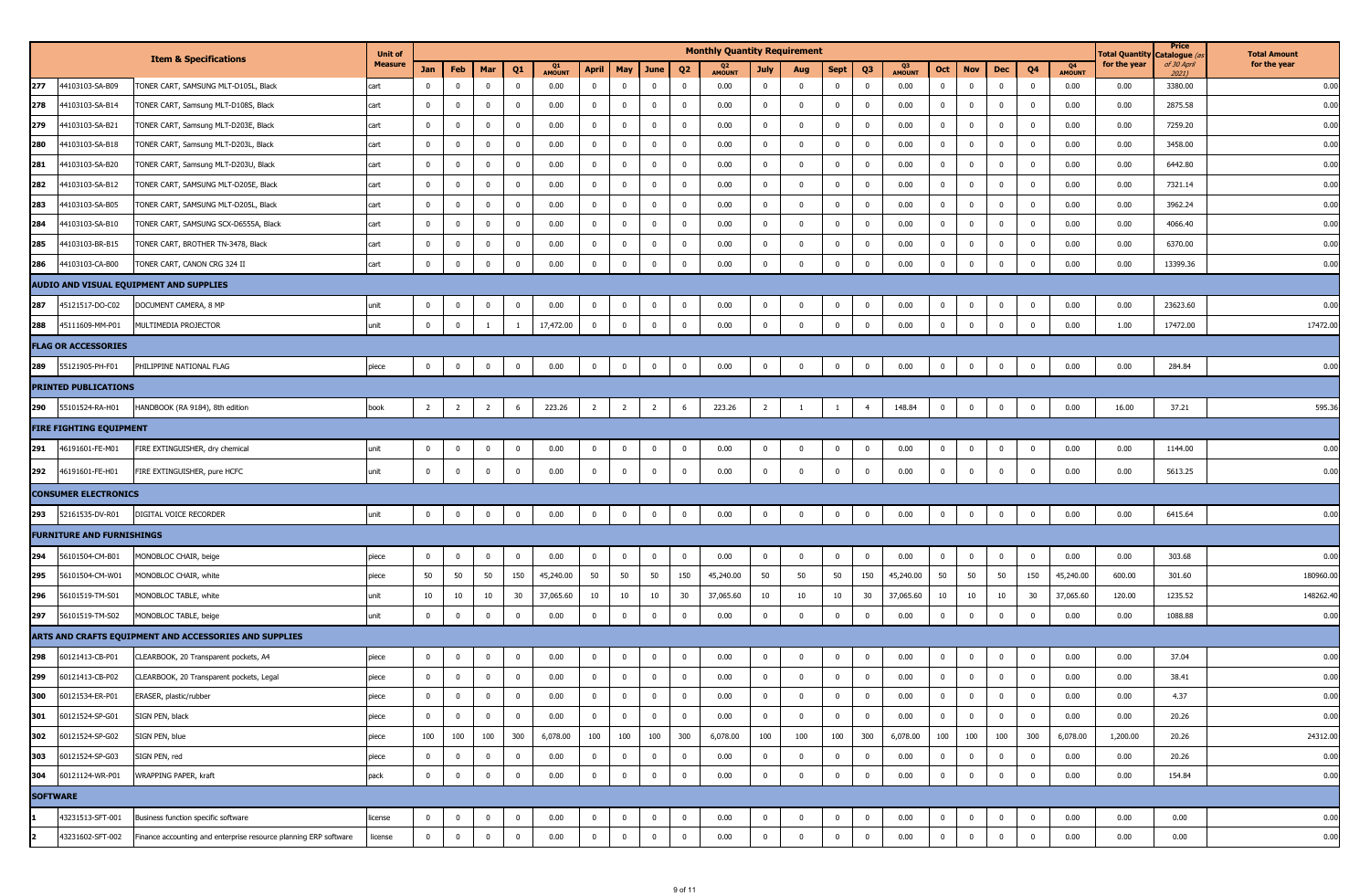|    |                  |                                                                                                                                   | <b>Unit of</b> |              |                |                |                |              |                |                |              |                | <b>Monthly Quantity Requirement</b> |                |                |                |                         |                     |                |                |                |                |                     | <b>Total Quantity</b> | Price<br>Catalogue (a | <b>Total Amount</b> |
|----|------------------|-----------------------------------------------------------------------------------------------------------------------------------|----------------|--------------|----------------|----------------|----------------|--------------|----------------|----------------|--------------|----------------|-------------------------------------|----------------|----------------|----------------|-------------------------|---------------------|----------------|----------------|----------------|----------------|---------------------|-----------------------|-----------------------|---------------------|
|    |                  | <b>Item &amp; Specifications</b>                                                                                                  | <b>Measure</b> | Jan          | Feb            | Mar            | Q <sub>1</sub> | Q1<br>AMOUNT | <b>April</b>   | May            | June         | Q <sub>2</sub> | <b>AMOUNT</b>                       | July           | Aug            | Sept           | Q <sub>3</sub>          | Q3<br><b>AMOUNT</b> | Oct            | <b>Nov</b>     | Dec            | Q <sub>4</sub> | Q4<br><b>AMOUNT</b> | for the year          | of 30 April<br>2021)  | for the year        |
|    | 43232004-SFT-003 | Computer game or entertainment software                                                                                           | license        | $\mathbf 0$  | $\mathbf 0$    | $\bf{0}$       | $\bf{0}$       | 0.00         | $\overline{0}$ | $\mathbf 0$    | $\mathbf 0$  | $\mathbf 0$    | 0.00                                | $\mathbf{0}$   | $\overline{0}$ | $\overline{0}$ | $\mathbf{0}$            | 0.00                | $\mathbf{0}$   | $\mathbf 0$    | $\mathbf 0$    | $\mathbf 0$    | 0.00                | 0.00                  | 0.00                  | 0.00                |
|    | 43232107-SFT-004 | Content authoring and editing software                                                                                            | license        | $\mathbf{0}$ | $\mathbf 0$    | $\bf{0}$       | $\mathbf 0$    | 0.00         | $\overline{0}$ | $\mathbf 0$    | $\bf{0}$     | $\bf{0}$       | 0.00                                | $\overline{0}$ | $\bf{0}$       | $\overline{0}$ | $\overline{0}$          | 0.00                | $\overline{0}$ | $\mathbf{0}$   | $\overline{0}$ | $\mathbf 0$    | 0.00                | 0.00                  | 0.00                  | 0.00                |
|    | 43232202-SFT-005 | Content management software                                                                                                       | license        | $\mathbf 0$  | $\mathbf 0$    | $\bf{0}$       | $\Omega$       | 0.00         | $\mathbf{0}$   | $\mathbf 0$    | $\mathbf 0$  | $\mathbf{0}$   | 0.00                                | $\overline{0}$ | $\mathbf 0$    | $\overline{0}$ | - 0                     | 0.00                | $\mathbf 0$    | $\mathbf{0}$   | $\Omega$       | $\mathbf 0$    | 0.00                | 0.00                  | 0.00                  | 0.00                |
|    | 43232304-SFT-006 | Data management and query software                                                                                                | license        | $\mathbf 0$  | $\mathbf 0$    | $\overline{0}$ | $\mathbf{0}$   | 0.00         | $\overline{0}$ | $\mathbf 0$    | $\mathbf 0$  | $\mathbf{0}$   | 0.00                                | $\overline{0}$ | $\mathbf 0$    | $\overline{0}$ | $\overline{\mathbf{0}}$ | 0.00                | $\overline{0}$ | $\mathbf 0$    | $\mathbf 0$    | $\mathbf 0$    | 0.00                | 0.00                  | 0.00                  | 0.00                |
|    | 43232402-SFT-007 | Development software                                                                                                              | license        | $\Omega$     | $\mathbf 0$    | $\mathbf 0$    | $\mathbf 0$    | 0.00         | $\mathbf{0}$   | $\mathbf 0$    | $\mathbf 0$  | $\mathbf 0$    | 0.00                                | $\overline{0}$ | $\mathbf 0$    | $\overline{0}$ | $\overline{0}$          | 0.00                | $\mathbf 0$    | $\mathbf 0$    | $\mathbf 0$    | $\mathbf 0$    | 0.00                | 0.00                  | 0.00                  | 0.00                |
|    | 43232505-SFT-008 | Educational or reference software                                                                                                 | license        | $\mathbf 0$  | $\mathbf 0$    | $\mathbf 0$    | $\mathbf 0$    | 0.00         | $\mathbf{0}$   | $\mathbf 0$    | $\mathbf 0$  | $\mathbf 0$    | 0.00                                | $\mathbf{0}$   | $\mathbf 0$    | $\overline{0}$ | $\overline{0}$          | 0.00                | $\mathbf 0$    | $\mathbf 0$    | $\mathbf 0$    | $\mathbf 0$    | 0.00                | 0.00                  | 0.00                  | 0.00                |
|    | 43232603-SFT-009 | Industry specific software                                                                                                        | license        | 0            | $\mathbf 0$    | $\mathbf{0}$   |                | 0.00         | $\mathbf{0}$   | $\overline{0}$ | $^{\circ}$   | $\mathbf{0}$   | 0.00                                | $\bf{0}$       | $\overline{0}$ | $\mathbf 0$    | 0                       | 0.00                | $\mathbf 0$    | $\mathbf{0}$   |                | $\overline{0}$ | 0.00                | 0.00                  | 0.00                  | 0.00                |
|    | 43232701-SFT-010 | Network applications software                                                                                                     | license        | $\mathbf 0$  | $\mathbf 0$    | $\overline{0}$ | $^{\circ}$     | 0.00         | $\overline{0}$ | $\mathbf 0$    | $\mathbf 0$  | $\mathbf{0}$   | 0.00                                | $\overline{0}$ | $\overline{0}$ | $\overline{0}$ | $\overline{0}$          | 0.00                | $\mathbf 0$    | $\overline{0}$ | $\Omega$       | $\overline{0}$ | 0.00                | 0.00                  | 0.00                  | 0.00                |
| 11 | 43232802-SFT-011 | Network management software                                                                                                       | license        | $^{\circ}$   | $\overline{0}$ | $\mathbf{0}$   | $\Omega$       | 0.00         | $\bf{0}$       | $\mathbf 0$    | $\mathbf{0}$ | $\mathbf{0}$   | 0.00                                | $\mathbf 0$    | $\overline{0}$ | $\overline{0}$ | $\mathbf 0$             | 0.00                | $\mathbf{0}$   | $\mathbf 0$    | $^{\circ}$     | $\overline{0}$ | 0.00                | 0.00                  | 0.00                  | 0.00                |
| 12 | 43232905-SFT-012 | Networking software                                                                                                               | license        | $\mathbf 0$  | $\mathbf 0$    | $\bf{0}$       | $\Omega$       | 0.00         | $\bf{0}$       | $\mathbf 0$    | $\mathbf 0$  | $\mathbf{0}$   | 0.00                                | $\mathbf 0$    | $\overline{0}$ | $\overline{0}$ | $\overline{0}$          | 0.00                | $\mathbf 0$    | $\overline{0}$ | $^{\circ}$     | $\overline{0}$ | 0.00                | 0.00                  | 0.00                  | 0.00                |
| 13 | 43233004-SFT-013 | Operating environment software                                                                                                    | license        | 0            | $\mathbf 0$    | $\overline{0}$ |                | 0.00         | $\bf{0}$       | $\mathbf 0$    | $^{\circ}$   | $\mathbf 0$    | 0.00                                | $\overline{0}$ | $\mathbf{0}$   | $\overline{0}$ | 0                       | 0.00                | $\mathbf{0}$   | $\mathbf{0}$   | $\Omega$       | $\overline{0}$ | 0.00                | 0.00                  | 0.00                  | 0.00                |
| 14 | 43233205-SFT-014 | Security and protection software                                                                                                  | license        | $\mathbf 0$  | $\overline{0}$ | $\bf{0}$       | $\mathbf{0}$   | 0.00         | $\overline{0}$ | $\mathbf 0$    | $\mathbf 0$  | $\mathbf{0}$   | 0.00                                | $\overline{0}$ | $\mathbf 0$    | $\bf{0}$       | $\bf{0}$                | 0.00                | $\mathbf{0}$   | $\mathbf 0$    | $\Omega$       | $\mathbf 0$    | 0.00                | 0.00                  | 0.00                  | 0.00                |
| 15 | 43233405-SFT-015 | Utility and device driver software                                                                                                | license        | $^{\circ}$   | $\overline{0}$ | $\bf{0}$       | $^{\circ}$     | 0.00         | $\overline{0}$ | $\mathbf 0$    | $\bf{0}$     | $\bf{0}$       | 0.00                                | $\overline{0}$ | $\mathbf{0}$   | $\overline{0}$ | $\overline{0}$          | 0.00                | $\overline{0}$ | $\mathbf 0$    | $^{\circ}$     | $\mathbf 0$    | 0.00                | 0.00                  | 0.00                  | 0.00                |
| 16 | 43233501-SFT-016 | Information exchange software                                                                                                     | icense         | $\Omega$     | $\mathbf 0$    | $\Omega$       |                | 0.00         | $\mathbf 0$    | $\Omega$       | $\Omega$     | $\mathbf{0}$   | 0.00                                | $\overline{0}$ | $\Omega$       | $\mathbf 0$    | $\mathbf 0$             | 0.00                | $\mathbf{0}$   | $\mathbf{0}$   | $\Omega$       | $\overline{0}$ | 0.00                | 0.00                  | 0.00                  | 0.00                |
|    |                  | PART II. OTHER ITEMS NOT AVALABLE AT PS-DBM BUT ARE REGULARLY PURCHASED FROM OTHER SOURCES (Note: Please indicate price of items) |                |              |                |                |                |              |                |                |              |                |                                     |                |                |                |                         |                     |                |                |                |                |                     |                       |                       |                     |
|    | 40101701-AC-W01  | Air Conditioning Unit, Window Inverter Type                                                                                       |                |              |                |                | $\Omega$       | 0.00         |                |                |              | $\mathbf 0$    | 0.00                                |                |                |                | $\mathbf 0$             | 0.00                |                |                |                | $\mathbf 0$    | 0.00                | 0.00                  | 0.00                  | 0.00                |
|    | 40101701-AC-S01  | Air Conditioning Unit, Split Type                                                                                                 |                |              |                |                | $\Omega$       | 0.00         |                |                |              | $\mathbf{0}$   | 0.00                                |                |                |                | $\overline{0}$          | 0.00                |                |                |                | $\mathbf 0$    | 0.00                | 0.00                  | 0.00                  | 0.00                |
|    | 44111905-WB-N01  | White Board                                                                                                                       |                |              |                |                | $\Omega$       | 0.00         |                |                |              | $\mathbf{0}$   | 0.00                                |                |                |                | $\mathbf 0$             | 0.00                |                |                |                | $\mathbf 0$    | 0.00                | 0.00                  | 0.00                  | 0.00                |
|    | 44111911-WB-D01  | White Board, Digital                                                                                                              |                |              |                |                | $\Omega$       | 0.00         |                |                |              | $\bf{0}$       | 0.00                                |                |                |                | 0                       | 0.00                |                |                |                | $\overline{0}$ | 0.00                | 0.00                  | 0.00                  | 0.00                |
|    | 52161505-TV-S01  | <b>SMART Television</b>                                                                                                           |                |              |                |                | $\Omega$       | 0.00         |                |                |              | $\mathbf{0}$   | 0.00                                |                |                |                | $\mathbf 0$             | 0.00                |                |                |                | $\mathbf 0$    | 0.00                | 0.00                  | 0.00                  | 0.00                |
|    | 52161520-MC-M01  | Microphone                                                                                                                        |                |              |                |                | $^{\circ}$     | 0.00         |                |                |              | $\bf{0}$       | 0.00                                |                |                |                | $\mathbf 0$             | 0.00                |                |                |                | $\mathbf 0$    | 0.00                | 0.00                  | 0.00                  | 0.00                |
|    | 52161512-SP-K01  | Speakers                                                                                                                          |                |              |                |                | $\Omega$       | 0.00         |                |                |              | $\mathbf{0}$   | 0.00                                |                |                |                | $\mathbf 0$             | 0.00                |                |                |                | $\mathbf 0$    | 0.00                | 0.00                  | 0.00                  | 0.00                |
|    | 32101514-AM-P01  | Amplifier                                                                                                                         |                |              |                |                | $^{\circ}$     | 0.00         |                |                |              | $\bf{0}$       | 0.00                                |                |                |                | 0                       | 0.00                |                |                |                | $\mathbf{0}$   | 0.00                | 0.00                  | 0.00                  | 0.00                |
|    | 52161517-EQ-E01  | Equalizer                                                                                                                         |                |              |                |                |                | 0.00         |                |                |              | $\mathbf{0}$   | 0.00                                |                |                |                | $\mathbf 0$             | 0.00                |                |                |                | $\mathbf{0}$   | 0.00                | 0.00                  | 0.00                  | 0.00                |
|    | 46171615-HD-C01  | HD Camera                                                                                                                         |                |              |                |                |                | 0.00         |                |                |              | $\mathbf{0}$   | 0.00                                |                |                |                | $\mathbf 0$             | 0.00                |                |                |                | $\mathbf 0$    | 0.00                | 0.00                  | 0.00                  | 0.00                |
| 11 | 45121504-DS-C01  | <b>DSLR Camera</b>                                                                                                                |                |              |                |                | $\Omega$       | 0.00         |                |                |              | $\bf{0}$       | 0.00                                |                |                |                | 0                       | 0.00                |                |                |                | $\overline{0}$ | 0.00                | 0.00                  | 0.00                  | 0.00                |
|    | 45121516-VH-C01  | HD Video Camera                                                                                                                   |                |              |                |                | $\Omega$       | 0.00         |                |                |              | $\mathbf{0}$   | 0.00                                |                |                |                | $\mathbf 0$             | 0.00                |                |                |                | $\mathbf 0$    | 0.00                | 0.00                  | 0.00                  | 0.00                |
| 13 | 45121506-VC-C01  | Video Conference Equipment                                                                                                        |                |              |                |                | $^{\circ}$     | 0.00         |                |                |              | $\bf{0}$       | 0.00                                |                |                |                | $\mathbf 0$             | 0.00                |                |                |                | $\mathbf 0$    | 0.00                | 0.00                  | 0.00                  | 0.00                |
| 14 | 39112102-LB-B01  | LED bulb                                                                                                                          |                |              |                |                | $\Omega$       | 0.00         |                |                |              | $\mathbf{0}$   | 0.00                                |                |                |                | $\mathbf 0$             | 0.00                |                |                |                | $\mathbf 0$    | 0.00                | 0.00                  | 0.00                  | 0.00                |
|    | 43212104-PI-M01  | PRINTER, Inkjet, Monochrome                                                                                                       |                |              |                |                | $^{\circ}$     | 0.00         |                |                |              | $\bf{0}$       | 0.00                                |                |                |                | 0                       | 0.00                |                |                |                | $\mathbf 0$    | 0.00                | 0.00                  | 0.00                  | 0.00                |
|    | 43212104-PI-C01  | PRINTER, Inkjet, Color                                                                                                            |                |              |                |                | $\Omega$       | 0.00         |                |                |              | $\mathbf{0}$   | 0.00                                |                |                |                | $\mathbf 0$             | 0.00                |                |                |                | $\bf{0}$       | 0.00                | 0.00                  | 0.00                  | 0.00                |
| 17 | 43212105-PP-001  | Portable Printer                                                                                                                  |                |              |                |                | $^{\circ}$     | 0.00         |                |                |              | $\bf{0}$       | 0.00                                |                |                |                | $\pmb{0}$               | 0.00                |                |                |                | $\mathbf 0$    | 0.00                | 0.00                  | 0.00                  | 0.00                |
| 18 | 43211509-AT-001  | Android Tablet                                                                                                                    |                |              |                |                | $\mathbf 0$    | 0.00         |                |                |              | $\mathbf{0}$   | 0.00                                |                |                |                | $\overline{0}$          | 0.00                |                |                |                | $\mathbf 0$    | 0.00                | 0.00                  | 0.00                  | 0.00                |
| 19 | 43222610-HS-001  | Hub/Switches                                                                                                                      |                |              |                |                | $\mathbf 0$    | 0.00         |                |                |              | $\bf{0}$       | 0.00                                |                |                |                | $\bf{0}$                | 0.00                |                |                |                | $\mathbf 0$    | 0.00                | 0.00                  | 0.00                  | 0.00                |
| 20 | 43222609-NR-001  | Network Routers                                                                                                                   |                |              |                |                | $\mathbf 0$    | 0.00         |                |                |              | $\mathbf 0$    | 0.00                                |                |                |                | $\overline{0}$          | 0.00                |                |                |                | $\mathbf 0$    | 0.00                | 0.00                  | 0.00                  | 0.00                |
| 21 | 43222640-WA-P01  | Wireless Access Point                                                                                                             |                |              |                |                | $\mathbf{0}$   | 0.00         |                |                |              | $\mathbf 0$    | 0.00                                |                |                |                | $\mathbf 0$             | 0.00                |                |                |                | $\mathbf 0$    | 0.00                | 0.00                  | 0.00                  | 0.00                |
| 22 | 43211711-SF-001  | Scanner, Flatbed                                                                                                                  |                |              |                |                | $^{\circ}$     | 0.00         |                |                |              | $\bf{0}$       | 0.00                                |                |                |                | $\pmb{0}$               | 0.00                |                |                |                | $\mathbf 0$    | 0.00                | 0.00                  | 0.00                  | 0.00                |
| 23 | 45111601-WP-P01  | Wireless Pointing Device / Laser Pointer                                                                                          |                |              |                |                | $\mathbf{0}$   | 0.00         |                |                |              | $\mathbf 0$    | 0.00                                |                |                |                | $\mathbf 0$             | 0.00                |                |                |                | $\bf{0}$       | 0.00                | 0.00                  | 0.00                  | 0.00                |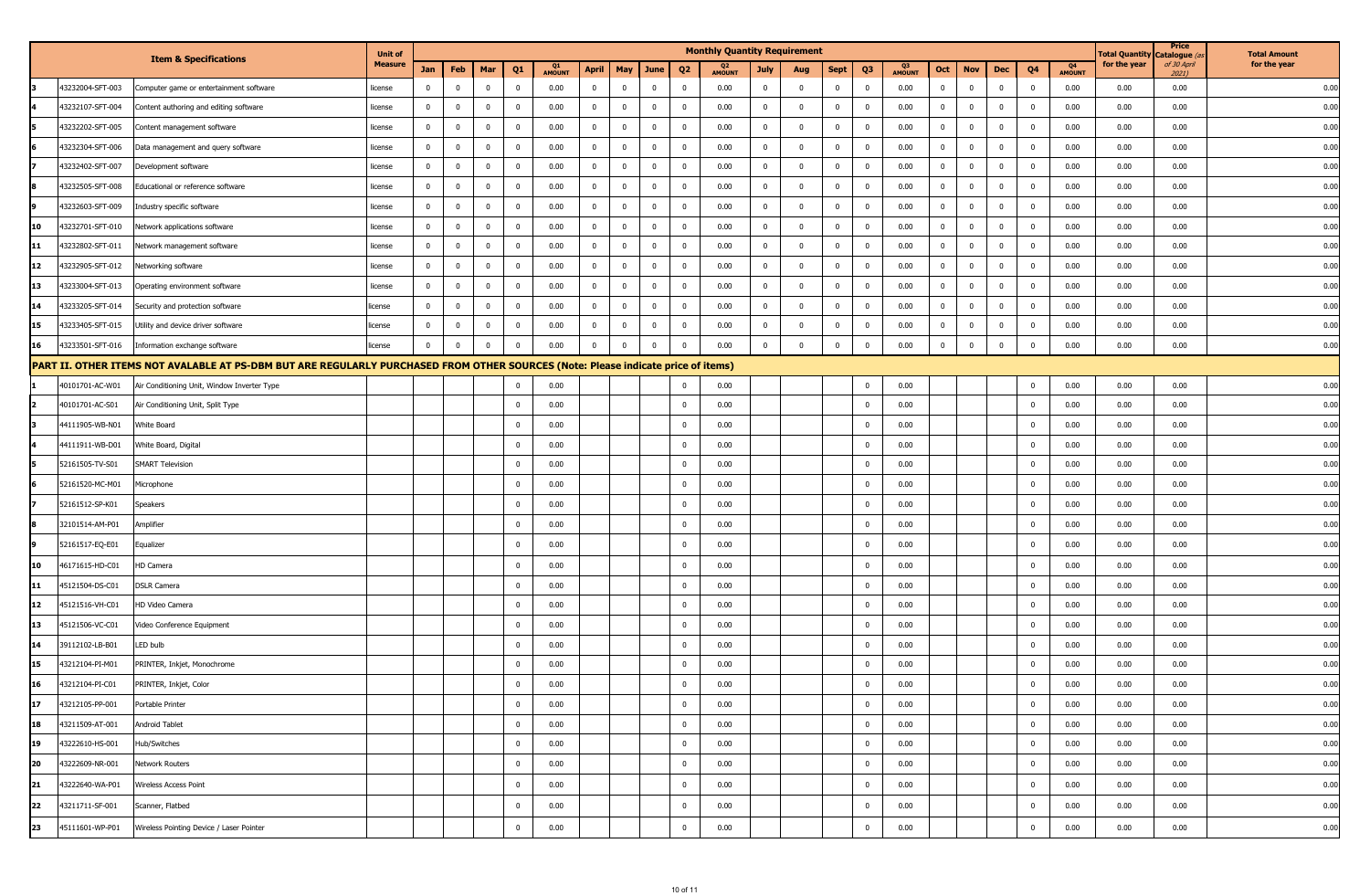|           |                 | <b>Item &amp; Specifications</b>                                                                                          | <b>Unit of</b> |     |     |     |    |              |              |          |                | <b>Monthly Quantity Requirement</b> |             |     |      |                |                     |     |                          |                |                     | Total Quantity Catalogue (as | <b>Price</b>         | <b>Total Amount</b> |
|-----------|-----------------|---------------------------------------------------------------------------------------------------------------------------|----------------|-----|-----|-----|----|--------------|--------------|----------|----------------|-------------------------------------|-------------|-----|------|----------------|---------------------|-----|--------------------------|----------------|---------------------|------------------------------|----------------------|---------------------|
|           |                 |                                                                                                                           | <b>Measure</b> | Jan | Feb | Mar | Q1 | Q1<br>AMOUNT | <b>April</b> | May June | Q <sub>2</sub> | Q2<br><b>AMOUNT</b>                 | <b>July</b> | Aug | Sept | Q <sub>3</sub> | Q3<br><b>AMOUNT</b> | Oct | <b>Nov</b><br><b>Dec</b> | Q <sub>4</sub> | Q4<br><b>AMOUNT</b> | for the year                 | of 30 April<br>20211 | for the year        |
| 24        | 81112306-MF-P01 | Multi Function PRINTER                                                                                                    |                |     |     |     |    | 0.00         |              |          | $\Omega$       | 0.00                                |             |     |      |                | 0.00                |     |                          | $\Omega$       | 0.00                | 0.00                         | 0.00                 | 0.00                |
| 25        | 39121011-UP-S01 | UNINTERRUPTIBLE POWER SUPPLY (UPS)                                                                                        |                |     |     |     |    | 0.00         |              |          | $\Omega$       | 0.00                                |             |     |      |                | 0.00                |     |                          | $\Omega$       | 0.00                | 0.00                         | 0.00                 | 0.00                |
| I26       | 43191501-MP-001 | Mobile Phone                                                                                                              |                |     |     |     |    | 0.00         |              |          | $\Omega$       | 0.00                                |             |     |      |                | 0.00                |     |                          | $\Omega$       | 0.00                | 0.00                         | 0.00                 | 0.00                |
| 127       | 43211711-SC-D01 | Scanner, Colored, Double sided, feeder type                                                                               |                |     |     |     |    | 0.00         |              |          | $\Omega$       | 0.00                                |             |     |      |                | 0.00                |     |                          |                | 0.00                | 0.00                         | 0.00                 | 0.00                |
| <b>28</b> | 53121601-GB-001 | GO BAG, for disaster relief, rescue operations                                                                            |                |     |     |     |    | 0.00         |              |          |                | 0.00                                |             |     |      |                | 0.00                |     |                          |                | 0.00                | 0.00                         | 0.00                 | 0.00                |
| 29        | 60104701-SP-001 | Solar Panel                                                                                                               |                |     |     |     |    | 0.00         |              |          | - 0            | 0.00                                |             |     |      |                | 0.00                |     |                          |                | 0.00                | 0.00                         | 0.00                 | 0.00                |
| 130       | 46161604-LV-L01 | Life Vest / Life Jacket<br>(for emergency purposes / emergency preparedness / for disaster<br>relief / rescue operations) |                |     |     |     |    | 0.00         |              |          | $\Omega$       | 0.00                                |             |     |      |                | 0.00                |     |                          |                | 0.00                | 0.00                         | 0.00                 | 0.00                |
| 31        | 26111607-CC-S01 | Charge Controller and DC Inverter for Solar Panel                                                                         |                |     |     |     |    | 0.00         |              |          |                | 0.00                                |             |     |      |                | 0.00                |     |                          |                | 0.00                | 0.00                         | 0.00                 | 0.00                |
| 32        | 46181502-BF-V01 | Bullet proof vest                                                                                                         |                |     |     |     |    | 0.00         |              |          | $\Omega$       | 0.00                                |             |     |      |                | 0.00                |     |                          |                | 0.00                | 0.00                         | 0.00                 | 0.00                |
| 133       | 25172502-WW-001 | Wheels, ______ (type of vehicle)                                                                                          |                |     |     |     |    | 0.00         |              |          | $\Omega$       | 0.00                                |             |     |      |                | 0.00                |     |                          | $\Omega$       | 0.00                | 0.00                         | 0.00                 | 0.00                |
| 34        | 40161513-FF-001 | <b>Fuel Filters</b>                                                                                                       |                |     |     |     |    | 0.00         |              |          | $\Omega$       | 0.00                                |             |     |      |                | 0.00                |     |                          | $\Omega$       | 0.00                | 0.00                         | 0.00                 | 0.00                |
| 135       | 48101710-DW-F01 | Drinking Water/ Fountain                                                                                                  |                |     |     |     |    | 0.00         |              |          | $\Omega$       | 0.00                                |             |     |      |                | 0.00                |     |                          | $\Omega$       | 0.00                | 0.00                         | 0.00                 | 0.00                |
| 36        | 26111729-AB-001 | Auto Battery                                                                                                              |                |     |     |     |    | 0.00         |              |          | $\Omega$       | 0.00                                |             |     |      |                | 0.00                |     |                          | $\Omega$       | 0.00                | 0.00                         | 0.00                 | 0.00                |

| <b>A. TOTAL</b>                                                                  | 1,546,266.7  |
|----------------------------------------------------------------------------------|--------------|
| $(10\% \text{ of TOTAL})$<br><b>B. ADDITIONAL PROVISION FOR INFLATION</b>        | 154,626.6    |
| C. ADDITIONAL PROVISION FOR TRANSPORT AND FREIGHT COST (If<br><b>Applicable)</b> |              |
| D. GRAND TOTAL $(A + B + C)$                                                     | 1,700,893.47 |
| <b>E. APPROVED BUDGET BY THE AGENCY HEAD</b><br><b>In Figures and Words:</b>     |              |

We hereby warrant that the total amount reflected in this Annual Procurement Plan to procure the listed common-use supplies, materials, and equipment has been included in or is within our approved budget for the year.

**Prepared by: Certified Funds Available / Certified Appropriate Funds Available: Approved by:**

MAJ RANEIL C RESULTAY (INF) PA **Property/Supply Officer**

**Accountant / Budget Officer** 

LTC MICHAEL REY L BAUTISTA (CE) PA COL YEGOR REY P BARROQUILLO JR INF (GSC) PA Accountant / Budget Officer Col YEGOR REY P BARROQUILLO JR INF (GSC) PA

**Date Prepared: 29 July 2021**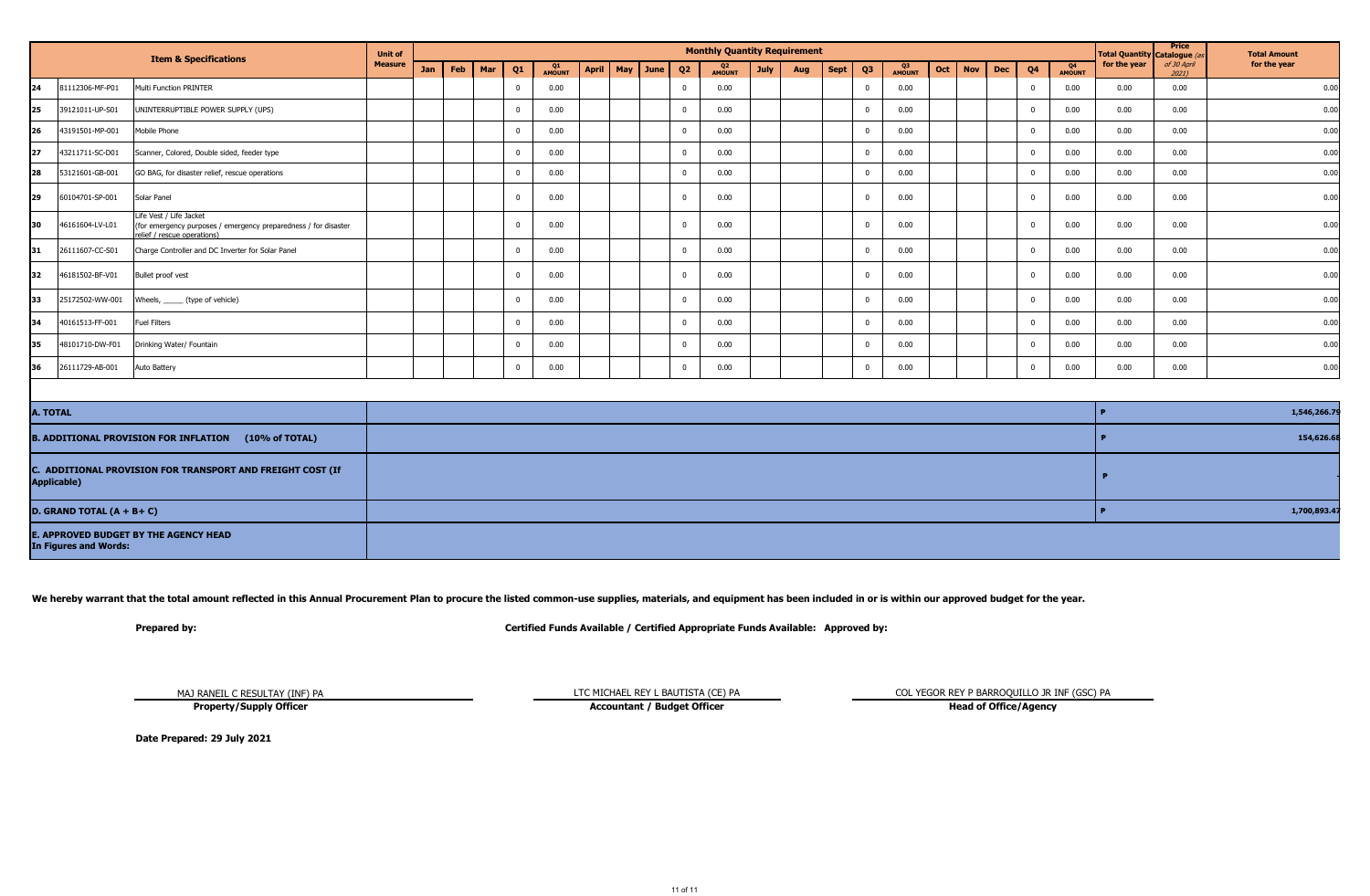| <b>Eagles Station</b><br>x <b>O</b> PS-PhilGEPS                                                                                                                                                                                                                                                                                                                                             | $x +$                                                                                                                                                                                                                                                                                                                                                     |                                                                            | $- 6$ $x$    |
|---------------------------------------------------------------------------------------------------------------------------------------------------------------------------------------------------------------------------------------------------------------------------------------------------------------------------------------------------------------------------------------------|-----------------------------------------------------------------------------------------------------------------------------------------------------------------------------------------------------------------------------------------------------------------------------------------------------------------------------------------------------------|----------------------------------------------------------------------------|--------------|
| $\leftarrow$ $\rightarrow$ C $\Omega$<br>iii philgeps.gov.ph/appCseltems/appCseUpload                                                                                                                                                                                                                                                                                                       |                                                                                                                                                                                                                                                                                                                                                           |                                                                            | $M$ :        |
| He Apps M Gmail C YouTube Q Maps                                                                                                                                                                                                                                                                                                                                                            |                                                                                                                                                                                                                                                                                                                                                           |                                                                            | Reading list |
|                                                                                                                                                                                                                                                                                                                                                                                             | $\begin{picture}(4,4) \put(0,0){\line(1,0){15}} \put(0,0){\line(1,0){15}} \put(0,0){\line(1,0){15}} \put(0,0){\line(1,0){15}} \put(0,0){\line(1,0){15}} \put(0,0){\line(1,0){15}} \put(0,0){\line(1,0){15}} \put(0,0){\line(1,0){15}} \put(0,0){\line(1,0){15}} \put(0,0){\line(1,0){15}} \put(0,0){\line(1,0){15}} \put(0,0){\line(1,0){15}} \put(0,0){$ | (C) Ryan Aggabao<br>Date: 29-Jul-2021 11:43:25 AM 4                        |              |
| <b>Upload APP-CSE</b>                                                                                                                                                                                                                                                                                                                                                                       |                                                                                                                                                                                                                                                                                                                                                           |                                                                            | m.           |
| Select Annual Year*:                                                                                                                                                                                                                                                                                                                                                                        | --Select Annual Year--<br>Please select Annual Year                                                                                                                                                                                                                                                                                                       |                                                                            |              |
| Select File*:<br>(File with extension julsx is allowed)                                                                                                                                                                                                                                                                                                                                     | Choose File<br>Please select file to upload<br>Download APP-CSE Template for 2021<br>Download APP-CSE Template for 2022<br><b>Upload APP-CSE</b>                                                                                                                                                                                                          |                                                                            |              |
| Note: Please check the following conditions in uploading the approved APP-CSE.<br>1. Use the prescribed Excel template that can be downloaded in the link provided.<br>2. No formulas should be used with reference to another worksheet or workbook.<br>3. APP-CSE details should be the first worksheet in the file to be uploaded.<br>4. No Macros should be included in the Excel file. | 3. No changes shall be made in the Item Codes. APP-CSE Template has the approved item codes registered in the system.                                                                                                                                                                                                                                     |                                                                            |              |
|                                                                                                                                                                                                                                                                                                                                                                                             | Convertible @ 2017-2018 Designed & Maintained By Nextendary India Byt 1.M. All rights reserved                                                                                                                                                                                                                                                            | Activate Windows<br>Go to PC settings to activate Windows.<br>Mercine 3767 |              |

Version 3.7.5.7

Copyright © 2017-2018 Designed & Maintained By Nextenders India Pvt. Ltd. All rights reserved.

| <b>9038</b><br>e<br>$\bullet$                                                                                                                                                                                                                                                                                                                                                               |                                                                                                                                                                                                                                                                                                                                                           |                                                          | T1:43 AM<br>$-36.71.0$<br>7/29/2021                                  |
|---------------------------------------------------------------------------------------------------------------------------------------------------------------------------------------------------------------------------------------------------------------------------------------------------------------------------------------------------------------------------------------------|-----------------------------------------------------------------------------------------------------------------------------------------------------------------------------------------------------------------------------------------------------------------------------------------------------------------------------------------------------------|----------------------------------------------------------|----------------------------------------------------------------------|
| x <b>O</b> PS-PhilGEPS<br><b>SSS</b> Eagles Station                                                                                                                                                                                                                                                                                                                                         | $x +$                                                                                                                                                                                                                                                                                                                                                     |                                                          | $\sigma$ x<br>$\overline{\phantom{a}}$<br>$\bullet$                  |
| $\leftarrow$ $\rightarrow$ C $\Omega$<br>iii philgeps.gov.ph/appCseltems/appCseUpload                                                                                                                                                                                                                                                                                                       |                                                                                                                                                                                                                                                                                                                                                           |                                                          | ത                                                                    |
| H Apps M Gmail @ YouTube Q Maps                                                                                                                                                                                                                                                                                                                                                             |                                                                                                                                                                                                                                                                                                                                                           |                                                          | Reading list                                                         |
|                                                                                                                                                                                                                                                                                                                                                                                             | $\begin{picture}(4,4) \put(0,0){\line(0,0){15}} \put(0,0){\line(0,1){15}} \put(1,0){\line(0,1){15}} \put(1,0){\line(0,1){15}} \put(1,0){\line(0,1){15}} \put(1,0){\line(0,1){15}} \put(1,0){\line(0,1){15}} \put(1,0){\line(0,1){15}} \put(1,0){\line(0,1){15}} \put(1,0){\line(0,1){15}} \put(1,0){\line(0,1){15}} \put(1,0){\line(0,1){15}} \put(1,0){$ | Date: 29-Jul-2021 11:44:32 AM<br>(S) Ryan Aggabao<br>- 4 |                                                                      |
| <b>Upload APP-CSE</b>                                                                                                                                                                                                                                                                                                                                                                       |                                                                                                                                                                                                                                                                                                                                                           |                                                          | 田                                                                    |
| Select Annual Year*:                                                                                                                                                                                                                                                                                                                                                                        | 2022<br>$\mathbf{v}$                                                                                                                                                                                                                                                                                                                                      |                                                          |                                                                      |
| Select File*:<br>(File with extension .xlsx is allowed)                                                                                                                                                                                                                                                                                                                                     | Choose File                                                                                                                                                                                                                                                                                                                                               |                                                          |                                                                      |
|                                                                                                                                                                                                                                                                                                                                                                                             | . Download APP-CSE Template for 2021<br>- Download APP-CSE Template for 2022                                                                                                                                                                                                                                                                              |                                                          |                                                                      |
|                                                                                                                                                                                                                                                                                                                                                                                             | <b>Upload APP-CSE</b>                                                                                                                                                                                                                                                                                                                                     |                                                          |                                                                      |
| Note: Please check the following conditions in uploading the approved APP-CSE.<br>1. Use the prescribed Excel template that can be downloaded in the link provided.<br>2. No formulas should be used with reference to another worksheet or workbook.<br>3. APP-CSE details should be the first worksheet in the file to be uploaded.<br>4. No Macros should be included in the Excel file. | 3. No changes shall be made in the Item Codes. APP-CSE Template has the approved item codes registered in the system.                                                                                                                                                                                                                                     |                                                          |                                                                      |
|                                                                                                                                                                                                                                                                                                                                                                                             |                                                                                                                                                                                                                                                                                                                                                           |                                                          |                                                                      |
|                                                                                                                                                                                                                                                                                                                                                                                             |                                                                                                                                                                                                                                                                                                                                                           |                                                          |                                                                      |
|                                                                                                                                                                                                                                                                                                                                                                                             |                                                                                                                                                                                                                                                                                                                                                           |                                                          |                                                                      |
|                                                                                                                                                                                                                                                                                                                                                                                             |                                                                                                                                                                                                                                                                                                                                                           |                                                          | Activate Windows<br>Go to PC settings to activate Windows.           |
|                                                                                                                                                                                                                                                                                                                                                                                             | Copyright @ 2017-2018 Designed & Maintained By Nextenders India Pvt. Ltd. All rights reserved.                                                                                                                                                                                                                                                            |                                                          | <b>Version 3.7.5.7</b>                                               |
| $\odot$<br>0 <sup>1</sup><br>O<br>$\bullet$                                                                                                                                                                                                                                                                                                                                                 | w                                                                                                                                                                                                                                                                                                                                                         |                                                          | $\sim -10^{-4} \nu \cdot 0 = \frac{11544 \text{ AM}}{7/29/2021} \,.$ |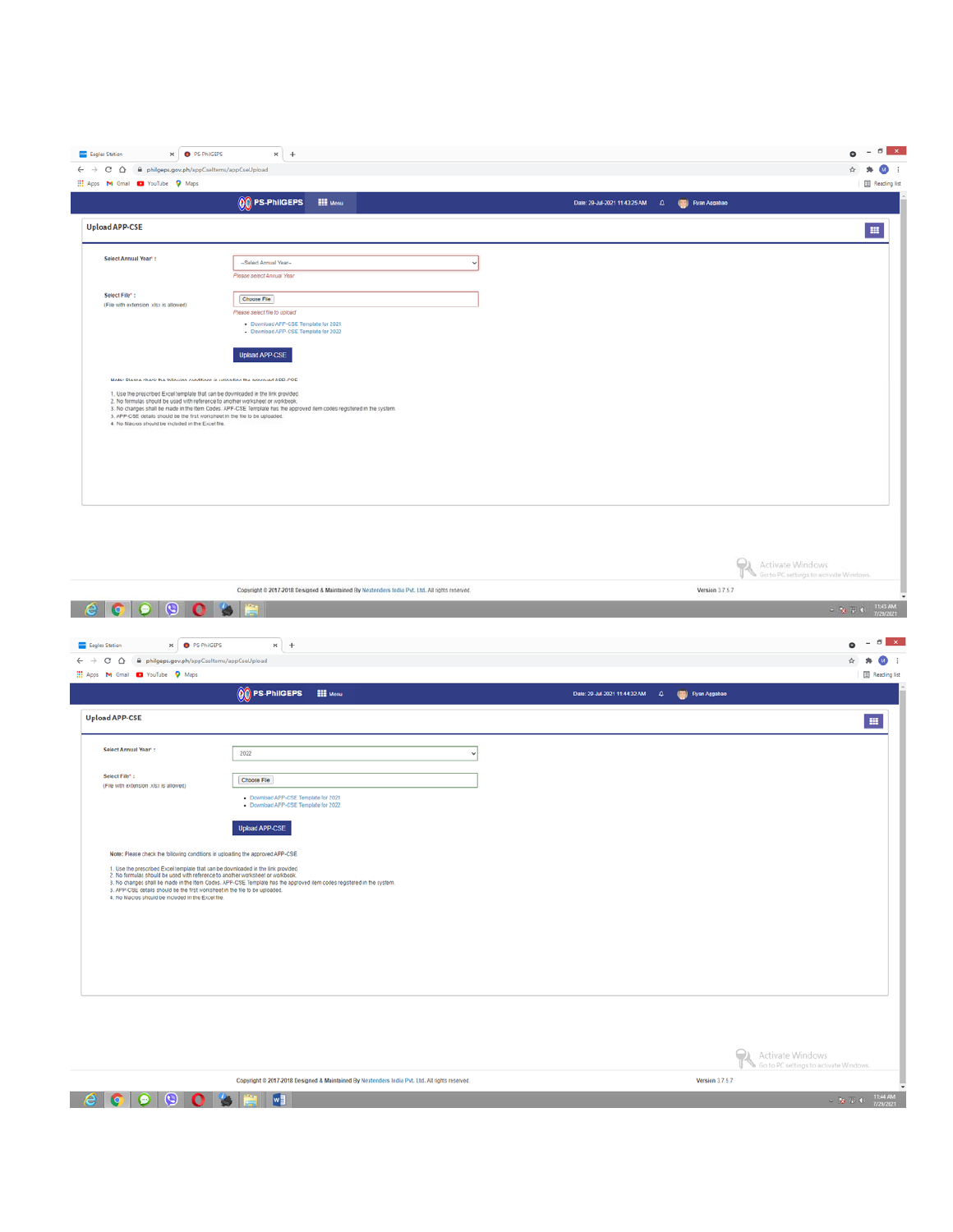| C PS-PhilGEPS<br><b>SEE</b> Eagles Station<br>$\times$                                                                                                                                                                                                                                                                                                                                      | $x +$                                                                                                                                      |                                   | $\mathbf{x}$<br>$\sigma$ 1                                                                                 |
|---------------------------------------------------------------------------------------------------------------------------------------------------------------------------------------------------------------------------------------------------------------------------------------------------------------------------------------------------------------------------------------------|--------------------------------------------------------------------------------------------------------------------------------------------|-----------------------------------|------------------------------------------------------------------------------------------------------------|
| philgeps.gov.ph/appCseltems/appCseUpload<br>$\leftarrow$ $\rightarrow$ $\times$ $\Omega$                                                                                                                                                                                                                                                                                                    |                                                                                                                                            |                                   | (M)                                                                                                        |
| He Apps M Gmail C YouTube Q Maps                                                                                                                                                                                                                                                                                                                                                            | $00$ PS-PhilGEPS<br><b>III</b> Menu                                                                                                        |                                   | <b>B</b> Reading list<br>(C) Ryan Aggabao                                                                  |
|                                                                                                                                                                                                                                                                                                                                                                                             |                                                                                                                                            | Date: 29-Jul-2021 11:45:30 AM $Q$ |                                                                                                            |
| <b>Upload APP-CSE</b>                                                                                                                                                                                                                                                                                                                                                                       |                                                                                                                                            |                                   | $\mathbf{m}$                                                                                               |
| <b>Select Annual Year*:</b>                                                                                                                                                                                                                                                                                                                                                                 | 2022                                                                                                                                       |                                   |                                                                                                            |
| Select File*:<br>(File with extension lotsx is allowed)                                                                                                                                                                                                                                                                                                                                     | Choose File<br>. Download APP-CSE Template for 2021<br>- Download APP-CSE Template for 2022                                                |                                   |                                                                                                            |
| Note: Please check the following conditions in uploading the approved APP-CSE.<br>1. Use the prescribed Excel template that can be downloaded in the link provided.<br>2. No formulas should be used with reference to another worksheet or workbook.<br>3. APP-CSE details should be the first worksheet in the file to be uploaded.<br>4. No Macros should be included in the Excel file. | APP-CSE Uploading<br>3. No changes shall be made in the Item Codes. APP-CSE Template has the approved item codes registered in the system. |                                   |                                                                                                            |
|                                                                                                                                                                                                                                                                                                                                                                                             |                                                                                                                                            |                                   | Activate Windows<br>Go to PC settings to activate Windows.                                                 |
| Waiting for www.philgeps.gov.ph                                                                                                                                                                                                                                                                                                                                                             | Convright @ 2017-2018 Designed & Maintained By Nextenders India Pvt. Ltd. All rights reserved.                                             |                                   | Version 3.7.5.7                                                                                            |
| $\boldsymbol{\Theta}$<br>e<br>c<br>$\Omega$<br>o                                                                                                                                                                                                                                                                                                                                            | $\mathbf{w}$                                                                                                                               |                                   | $\sim \left[ \frac{1}{12} \right] \frac{1}{3} \left[ -0 \right] = \frac{11545 \text{ AM}}{7/29/2021} \, .$ |

| x <b>O</b> PS-PhilGEPS<br><b>SSS</b> Eagles Station                                                                                                                 | $x +$                                                                                                                |                                                          |                                                                     |                                                           | $\sigma$<br>$\mathbf{x}$   |
|---------------------------------------------------------------------------------------------------------------------------------------------------------------------|----------------------------------------------------------------------------------------------------------------------|----------------------------------------------------------|---------------------------------------------------------------------|-----------------------------------------------------------|----------------------------|
| i philgeps.gov.ph/appCseltems/appCseUpload<br>G<br>$\hat{v}$<br>$\leftarrow$ $\rightarrow$<br>Hi Apps M Gmail @ YouTube Q Maps                                      |                                                                                                                      |                                                          |                                                                     |                                                           | M)<br>Reading list         |
|                                                                                                                                                                     | 00 PS-PhilGEPS<br><b>EEE</b> Menu                                                                                    |                                                          | Date: 29-Jul-2021 11:45:18 AM $\qquad \qquad \Box$ (a) Ryan Aggabao |                                                           |                            |
| <b>Upload APP-CSE</b>                                                                                                                                               |                                                                                                                      |                                                          |                                                                     |                                                           | $\mathbb{H}$               |
|                                                                                                                                                                     |                                                                                                                      | <b>Upload APP-CSE</b>                                    |                                                                     |                                                           |                            |
| <b>Select Annual Year*:</b>                                                                                                                                         | 2022                                                                                                                 | Are you sure you want to continue to upload the APP CSE? | YES NO                                                              |                                                           |                            |
| Select File*:<br>(File with extension julsx is allowed)                                                                                                             | Choose File                                                                                                          |                                                          |                                                                     |                                                           |                            |
|                                                                                                                                                                     | Download APP-CSE Template for 2021<br>Download APP-CSE Template for 2022                                             |                                                          |                                                                     |                                                           |                            |
|                                                                                                                                                                     | <b>Upload APP-CSE</b>                                                                                                |                                                          |                                                                     |                                                           |                            |
|                                                                                                                                                                     |                                                                                                                      |                                                          |                                                                     |                                                           |                            |
| Note: Please check the following conditions in uploading the approved APP-CSE.<br>1. Use the prescribed Excel template that can be downloaded in the link provided. |                                                                                                                      |                                                          |                                                                     |                                                           |                            |
| 2, No formulas should be used with reference to another worksheet or workbook.                                                                                      | 3. No changes shall be made in the Item Codes. APP-CSE Template has the approved dem codes registered in the system. |                                                          |                                                                     |                                                           |                            |
| 3. APP-CSE details should be the first worksheet in the file to be uploaded.<br>4. No Macros should be included in the Excel file.                                  |                                                                                                                      |                                                          |                                                                     |                                                           |                            |
|                                                                                                                                                                     |                                                                                                                      |                                                          |                                                                     |                                                           |                            |
|                                                                                                                                                                     |                                                                                                                      |                                                          |                                                                     |                                                           |                            |
|                                                                                                                                                                     |                                                                                                                      |                                                          |                                                                     |                                                           |                            |
|                                                                                                                                                                     |                                                                                                                      |                                                          |                                                                     |                                                           |                            |
|                                                                                                                                                                     |                                                                                                                      |                                                          |                                                                     |                                                           |                            |
|                                                                                                                                                                     |                                                                                                                      |                                                          |                                                                     |                                                           |                            |
|                                                                                                                                                                     |                                                                                                                      |                                                          |                                                                     |                                                           |                            |
|                                                                                                                                                                     |                                                                                                                      |                                                          |                                                                     | Activate Windows<br>Co to PC settings to activate Windows |                            |
|                                                                                                                                                                     | Copyright © 2017-2018 Designed & Maintained By Noxtenders India Pvt. Ltd. All rights reserved.                       |                                                          |                                                                     | Version 3757                                              |                            |
| <b>GOOOSEE</b><br>e                                                                                                                                                 |                                                                                                                      |                                                          |                                                                     |                                                           | <b>T1:45 AM</b><br>$-2.76$ |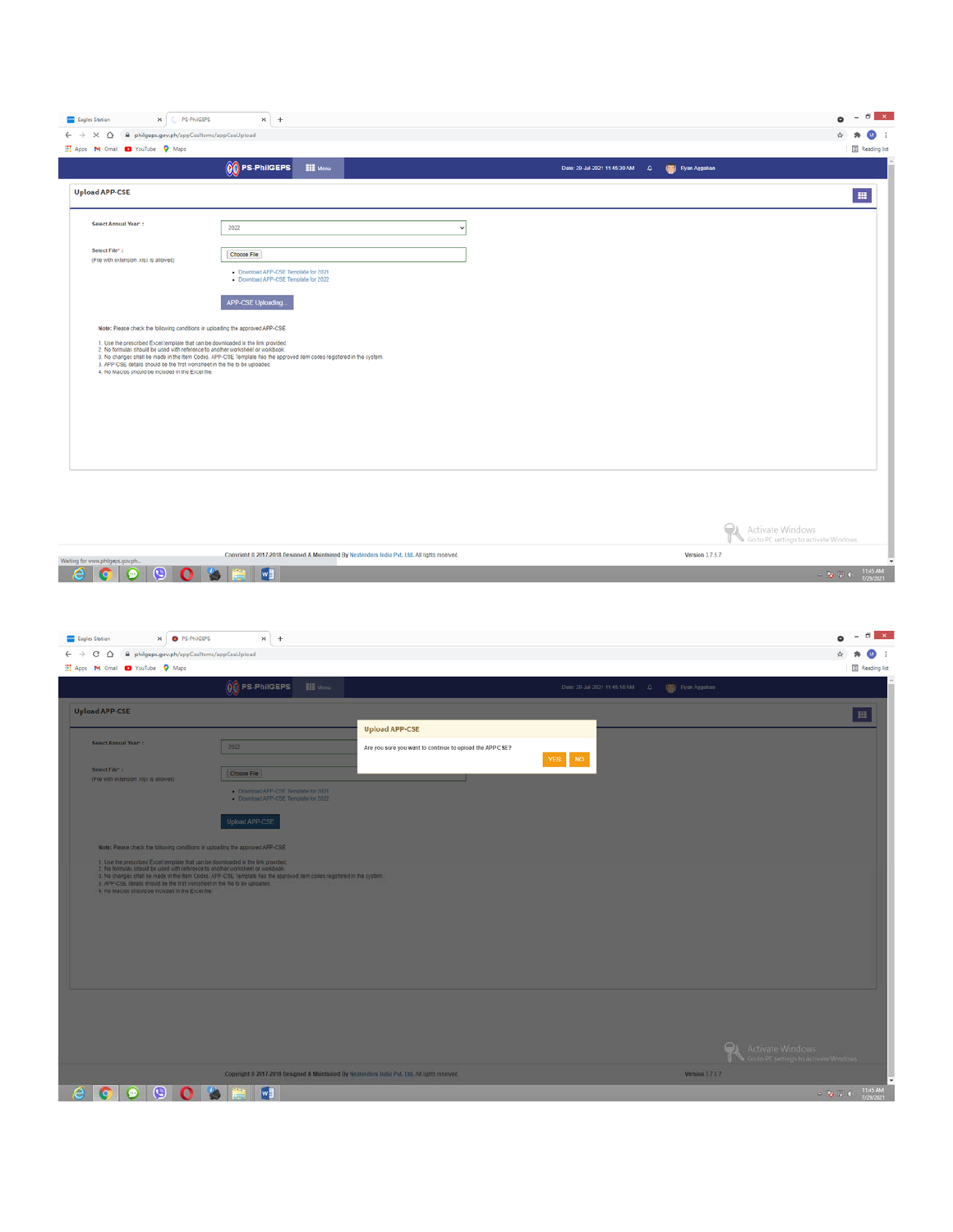| X <b>O</b> PS-PhilGEPS<br>$x +$<br><b>Eagles Station</b>                                          |                                                                                                |                                                            | $    -$<br>۰                                                                                                                              |
|---------------------------------------------------------------------------------------------------|------------------------------------------------------------------------------------------------|------------------------------------------------------------|-------------------------------------------------------------------------------------------------------------------------------------------|
| $\leftarrow$ $\rightarrow$ C $\Omega$<br>iii philgeps.gov.ph/app-cse-approvals/draft-app-cse-grid |                                                                                                |                                                            | ☆                                                                                                                                         |
| THE Apps M Gmail C YouTube Q Maps                                                                 |                                                                                                |                                                            | Reading list                                                                                                                              |
| $\boxed{\begin{matrix} 0 \\ 0 \end{matrix}}$ PS-PhilGEPS                                          | $\frac{100}{1000}$ Menu                                                                        | Date: 29-Jul-2021 11:46:00 AM    Q.    (W)    Ryan Aggabao |                                                                                                                                           |
| <b>Draft APP-CSE</b>                                                                              |                                                                                                |                                                            | $\boxplus$<br>$\alpha$ $\sigma$                                                                                                           |
|                                                                                                   | <b>MGEPS</b>                                                                                   |                                                            |                                                                                                                                           |
| View Items<br>-Select Annual Year-<br>$\mathbf{v}$                                                | APP-CSE Template uploaded successfully.                                                        |                                                            |                                                                                                                                           |
| Organization Name : PHILIPPINE ARMY                                                               |                                                                                                | $_{\rm OK}$                                                |                                                                                                                                           |
| Sr.No.   Item Code   Item Description   Unit of Measure   Item Category   Jan                     |                                                                                                | No Record Found                                            | IOUNT Oct Nov Dec Q4 Q4 AMOUNT Total Qty Consumed Qty Remaining Qty Price Catalogue To                                                    |
| <b>COLLECTION</b>                                                                                 |                                                                                                |                                                            |                                                                                                                                           |
|                                                                                                   |                                                                                                |                                                            |                                                                                                                                           |
|                                                                                                   |                                                                                                |                                                            |                                                                                                                                           |
|                                                                                                   |                                                                                                |                                                            |                                                                                                                                           |
|                                                                                                   |                                                                                                |                                                            |                                                                                                                                           |
|                                                                                                   |                                                                                                |                                                            |                                                                                                                                           |
|                                                                                                   |                                                                                                |                                                            |                                                                                                                                           |
|                                                                                                   |                                                                                                |                                                            |                                                                                                                                           |
|                                                                                                   |                                                                                                |                                                            |                                                                                                                                           |
|                                                                                                   |                                                                                                |                                                            |                                                                                                                                           |
|                                                                                                   |                                                                                                |                                                            |                                                                                                                                           |
|                                                                                                   |                                                                                                |                                                            |                                                                                                                                           |
|                                                                                                   |                                                                                                |                                                            |                                                                                                                                           |
|                                                                                                   |                                                                                                |                                                            |                                                                                                                                           |
|                                                                                                   |                                                                                                |                                                            |                                                                                                                                           |
|                                                                                                   |                                                                                                |                                                            |                                                                                                                                           |
|                                                                                                   |                                                                                                |                                                            |                                                                                                                                           |
|                                                                                                   |                                                                                                |                                                            | Activate Windows<br>Co to PC settings to activity Windows                                                                                 |
|                                                                                                   | Copyright © 2017-2018 Designed & Maintained By Noxtenders India Pvt. Ltd. All rights reserved. |                                                            | Version 3757                                                                                                                              |
| <b>QOOCH</b><br>$\mathbf{w}$<br>e                                                                 |                                                                                                |                                                            | $\frac{1}{2} \left( \frac{1}{2} \frac{1}{2} \right)^2 \frac{1}{2} \left( 1 - \frac{1}{2} \right)^2 = \frac{11.45 \text{ AM}}{7/2972021}.$ |
|                                                                                                   |                                                                                                |                                                            |                                                                                                                                           |
|                                                                                                   |                                                                                                |                                                            |                                                                                                                                           |